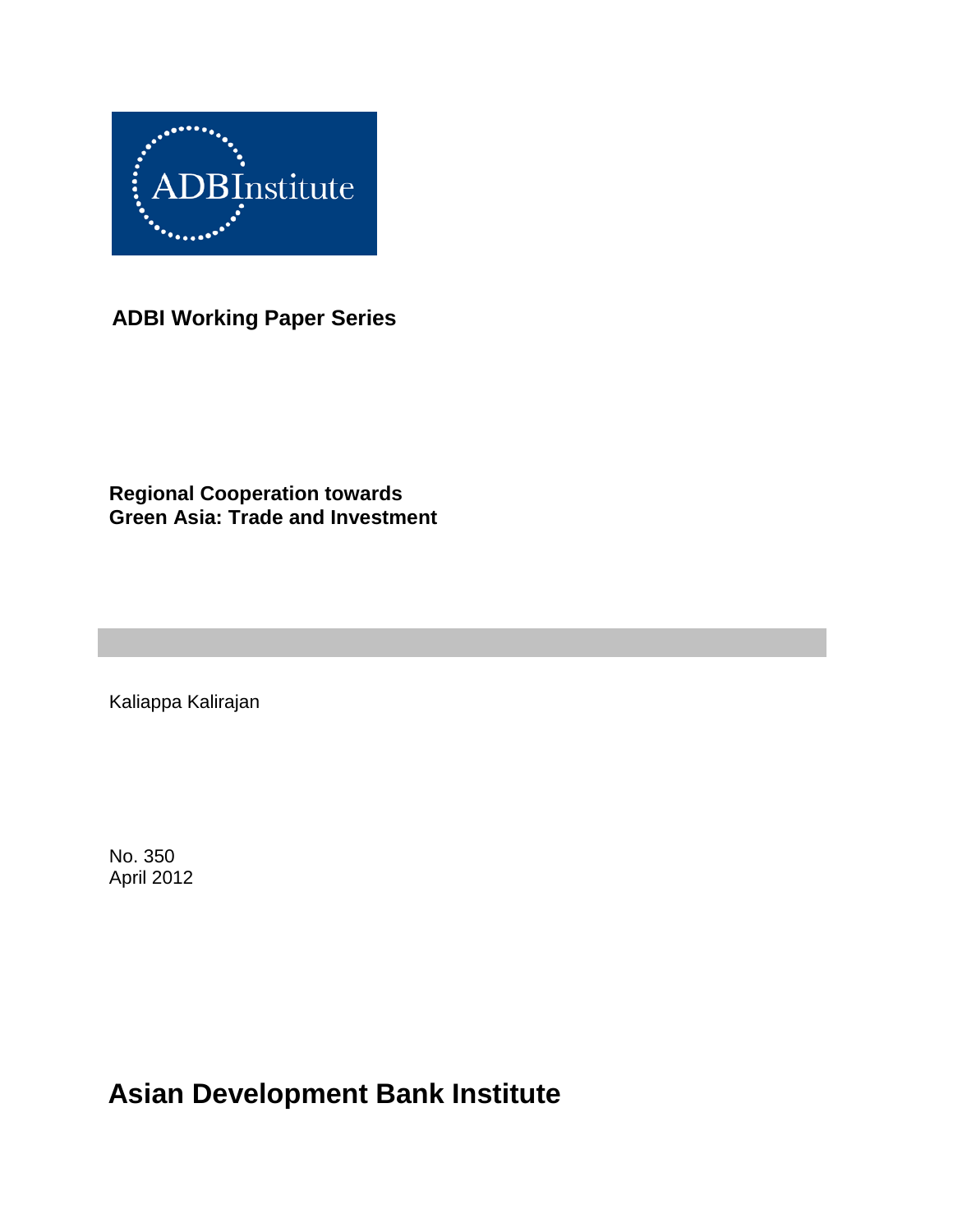Kaliappa Kalirajan is professor of international economics at the Crawford School of Economics and Government, Australian National University.

This paper was prepared as a background paper for the Asian Development Bank (ADB)/Asian Development Bank Institute (ADBI) Flagship Study: Climate Change and Green Asia. The author acknowledges the research assistance given by Son Nguyen, Crawford School of Economics and Government, Australian National University. Comments and suggestions by the participants at the Delhi workshop held on 12–13 September 2011 and Anbumozhi Venkatachalam of ADBI are acknowledged with thanks.

The views expressed in this paper are the views of the authors and do not necessarily reflect the views or policies of ADBI, the ADB, its Board of Directors, or the governments they represent. ADBI does not guarantee the accuracy of the data included in this paper and accepts no responsibility for any consequences of their use. Terminology used may not necessarily be consistent with ADB official terms.

The Working Paper series is a continuation of the formerly named Discussion Paper series; the numbering of the papers continued without interruption or change. ADBI's working papers reflect initial ideas on a topic and are posted online for discussion. ADBI encourages readers to post their comments on the main page for each working paper (given in the citation below). Some working papers may develop into other forms of publication.

Suggested citation:

Kalirajan, K. 2012. Regional Cooperation towards Green Asia: Trade and Investment. ADBI Working Paper 350. Tokyo: Asian Development Bank Institute. Available: http://www.adbi.org/working-paper/2012/04/10/5043.regional.cooperation.green.asia/

Please contact the author(s) for information about this paper.

Email: kaliappa.kalirajan@anu.edu.au

Asian Development Bank Institute Kasumigaseki Building 8F 3-2-5 Kasumigaseki, Chiyoda-ku Tokyo 100-6008, Japan

Tel: +81-3-3593-5500 Fax: +81-3-3593-5571 URL: www.adbi.org E-mail: info@adbi.org

© 2012 Asian Development Bank Institute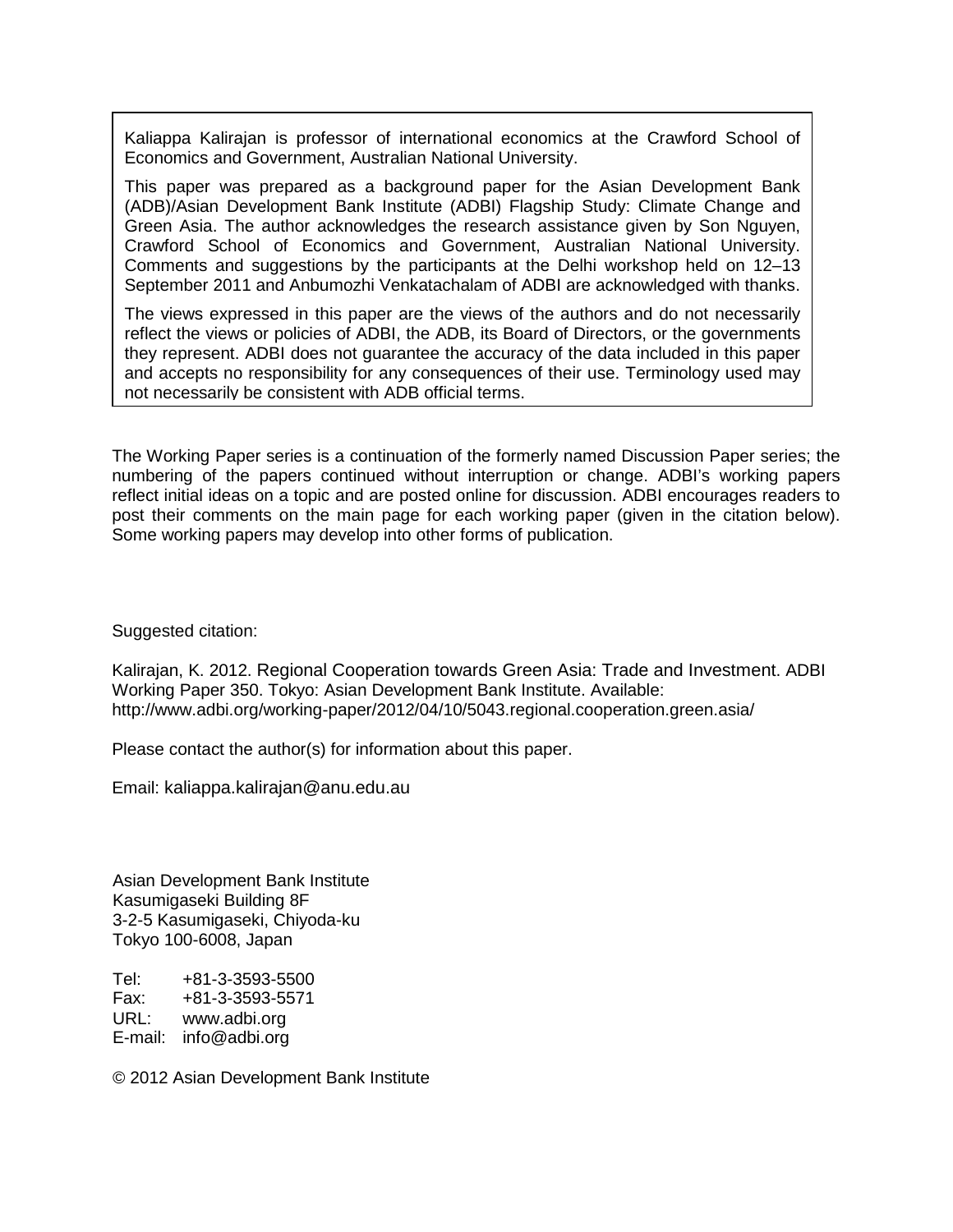#### **Abstract**

It is logical to argue that growth led by low-carbon goods and services (LCGS) is an imperative for the countries of Asia and the Pacific, and particularly for emerging Asian economies, which are heavily dependent on imported energy and resources. Acknowledging this fact, individual governments in Asia have recently been taking effective actions in the form of voluntary targets and policy commitments to improve the production and use of LCGS. However, the observed effects of these commitments are often challenged by many constraints, such as technological barriers, financial deficiencies, and lack of human capital, some of which are very specific to developing Asia. Different sector policies—such as in trade and environment—and investment policies that aim to facilitate private enterprises, households, and government agencies to contribute to green growth through the use of LCGS are being implemented at the national level. However, fears of competitive disadvantage mean that these policies need to be driven by global and regional frameworks that encompass all countries and sectors. In this context, the objectives of this study are to (i) measure the potential of major emerging Asian economies for exports in LCGS under the "grand coalition," partial coalition, and stand-alone scenarios; (ii) measure the impact of existing "behind the border" constraints on potential exports in emerging Asian economies; (iii) identify the potential, options, and challenges with respect to a grand coalition scenario; and (iv) find ways to improve the contribution of public–private partnerships to LCGS.

**JEL Classification:** Q56, Q58, R11.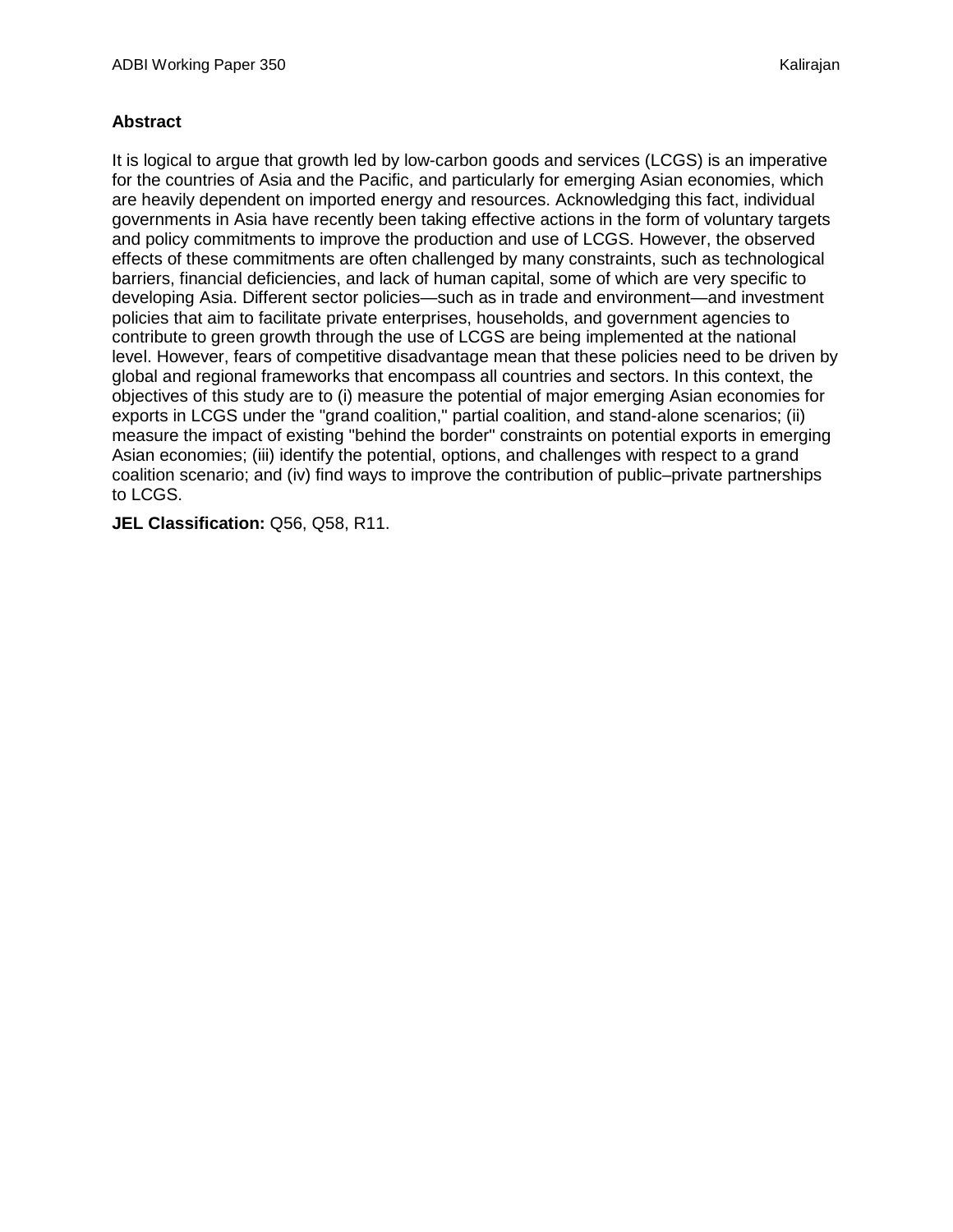# **Contents**

| 1. |                   |                                                                                                                                                                                                                                               |     |
|----|-------------------|-----------------------------------------------------------------------------------------------------------------------------------------------------------------------------------------------------------------------------------------------|-----|
| 2. |                   |                                                                                                                                                                                                                                               |     |
| 3. |                   |                                                                                                                                                                                                                                               |     |
|    | 3.1<br>3.2<br>3.3 | Current Patterns of Trade and Investment in Low-Carbon Goods and Services14<br>Potential Exports of Low-Carbon Goods and Services under Different Scenarios.21<br>3.4 Feasible Pathways to Enhance Cooperation between Government and Private |     |
|    |                   |                                                                                                                                                                                                                                               |     |
|    |                   |                                                                                                                                                                                                                                               | .37 |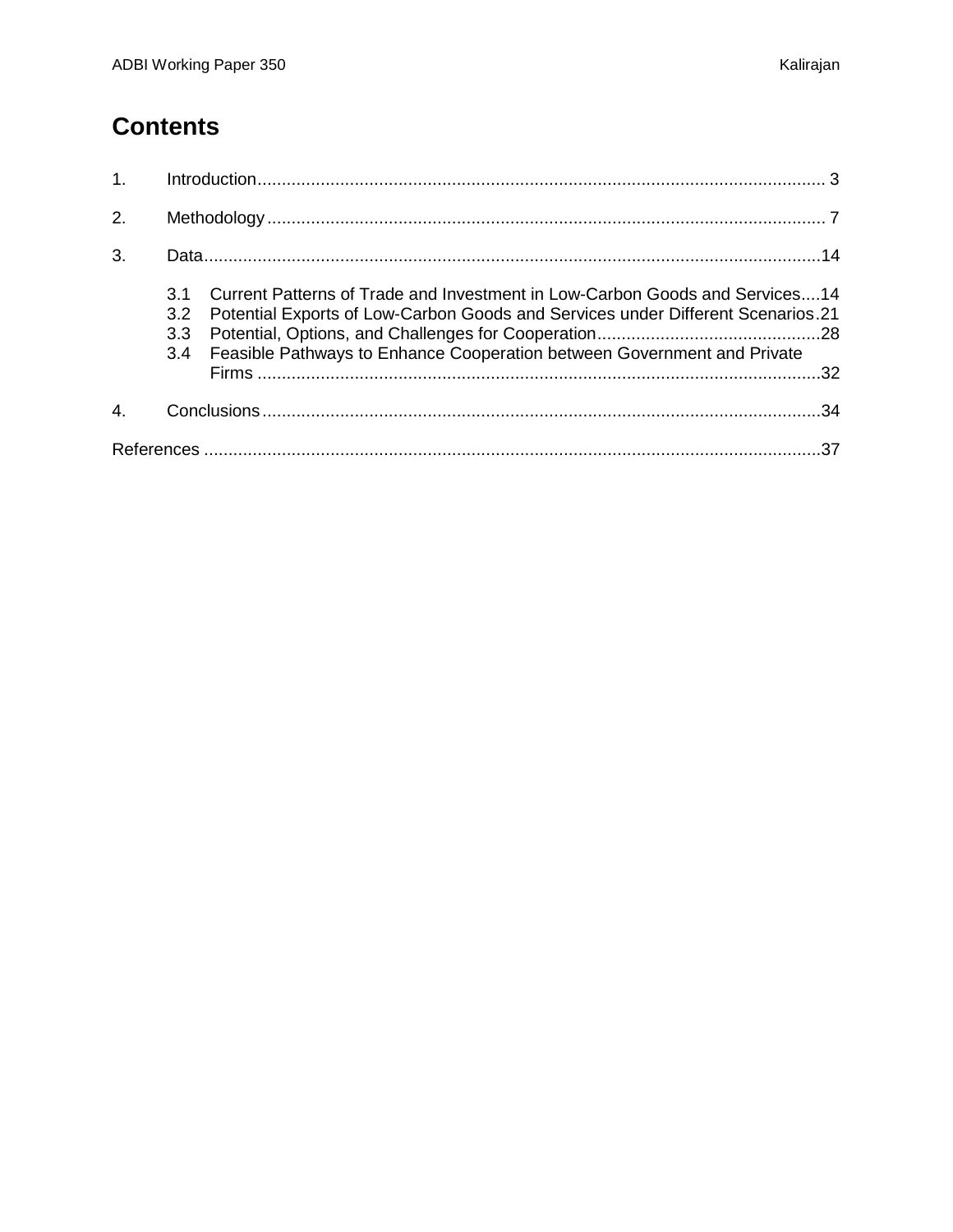## <span id="page-4-0"></span>**1. INTRODUCTION**

Given the trend of increasing trade and investment around the world, countries have increased their integration not only globally but also regionally. Despite having bilateral and multilateral trade agreements, most countries are also linked directly or indirectly as members of regional trade blocs (Figure 1). It is interesting to note from the literature that production networks have spread more extensively in East Asia than in other regions (Gill and Homi 2007). These production networks in East Asia have been dominated particularly by vertical intra-industry trade in which several countries participate in various stages of production chains (Wakasugi 2007). Thus, trade—particularly intra-Asian trade—has been a major contributing factor to East Asian integration, which has also been boosted through foreign direct investment (FDI) (Kuroda, Kawai, and Nangia 2007). Trade and FDI can easily be identified as East Asia's twin growth engines that have contributed to a massive reduction in poverty in the region. It should also be noted that, as regional income increases through trade and investment growth, the demand for clean environmental goods and services (EGS) or low-carbon goods and services (LCGS) will increase. In this context, the interesting question is whether Asian countries can significantly contribute to closing the gap between the demand for and supply of LCGS in Asia. As the production of some environmental goods, such as jute and other textile bast fibers, is labor intensive, drawing on the Heckscher-Ohlin theory, it is customary to argue that developing countries with relatively abundant low-skilled labor should concentrate on the production and export of labor-intensive goods. However, empirical studies have asserted that mere relative abundance of low-skilled labor will not guarantee sustained growth of labor-intensive exports if the countries do not have good logistics, including transportation infrastructure, and telecommunication infrastructure. Thus, labor availability should be complemented with improved physical and institutional infrastructure. In this context, the need for regional cooperation in building and sustaining physical and institutional infrastructure assumes added importance.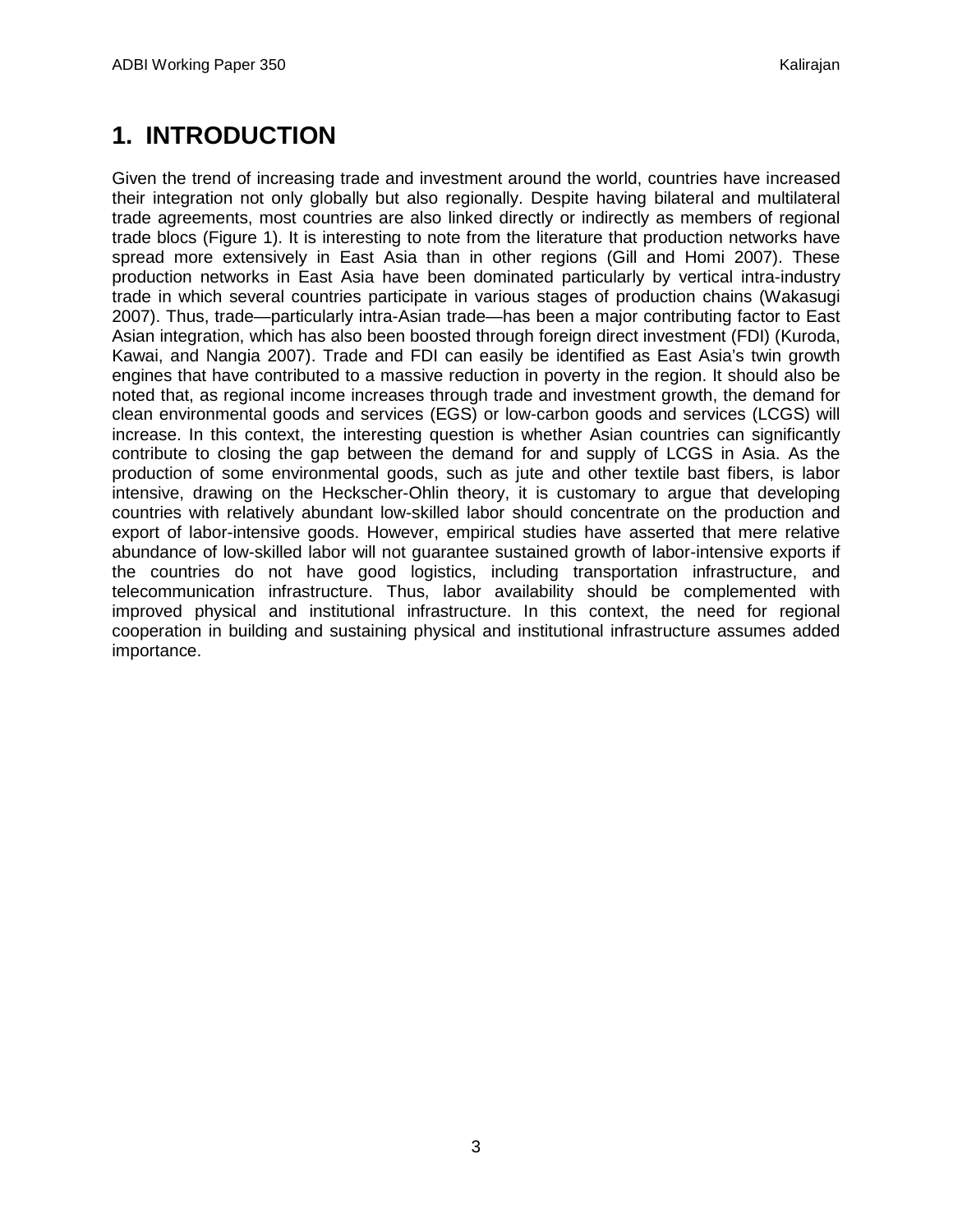

#### **Figure 1: Regional Trade Characteristics**

(%)

ASEAN+3 = Association of South East Asian Nations + Japan, the People's Republic of China, and the Republic of Korea; EU = European Union; MERCOSUR = Common Southern Market; NAFTA = North America Free Trade Area; SAARC = South Asian Association of Regional Cooperation

#### Source: Compiled from COMTRADE Data base.

Further, the Garnaut Climate Change Review (Garnaut 2011) among other studies argues that the sustained high growth of developing countries such as the People's Republic of China (PRC) and India, along with developed economies, has been exerting pressure on the demand for energy, which has a bearing on carbon dioxide  $(CO<sub>2</sub>)$  emissions. Based on the calculations of the International Energy Agency (2007), it may be seen from Figure 2 that the cumulative energy-related  $CO<sub>2</sub>$  emission from the PRC from 1990 to 2030 would soon catch up with that of the United States (US) and European Union (EU); there would also be a significant accumulation from India from 2006 to 2030. In the literature there are various scenarios of carbon emissions using different assumptions worked out by individual researchers and institutions involved in climate change research; all scenarios uniformly highlight the danger of increasing greenhouse gas emissions and their impacts on the livelihoods of billions of people on earth. It becomes, therefore, imperative to intensify the use of low-carbon goods and services (LCGS) or environmental goods and services (EGS) in all economic activities.<sup>[1](#page-5-0)</sup>

<span id="page-5-0"></span> $1$  Low-carbon goods and services (LCGS) and environmental goods and services (EGS) are synonymously used in this study.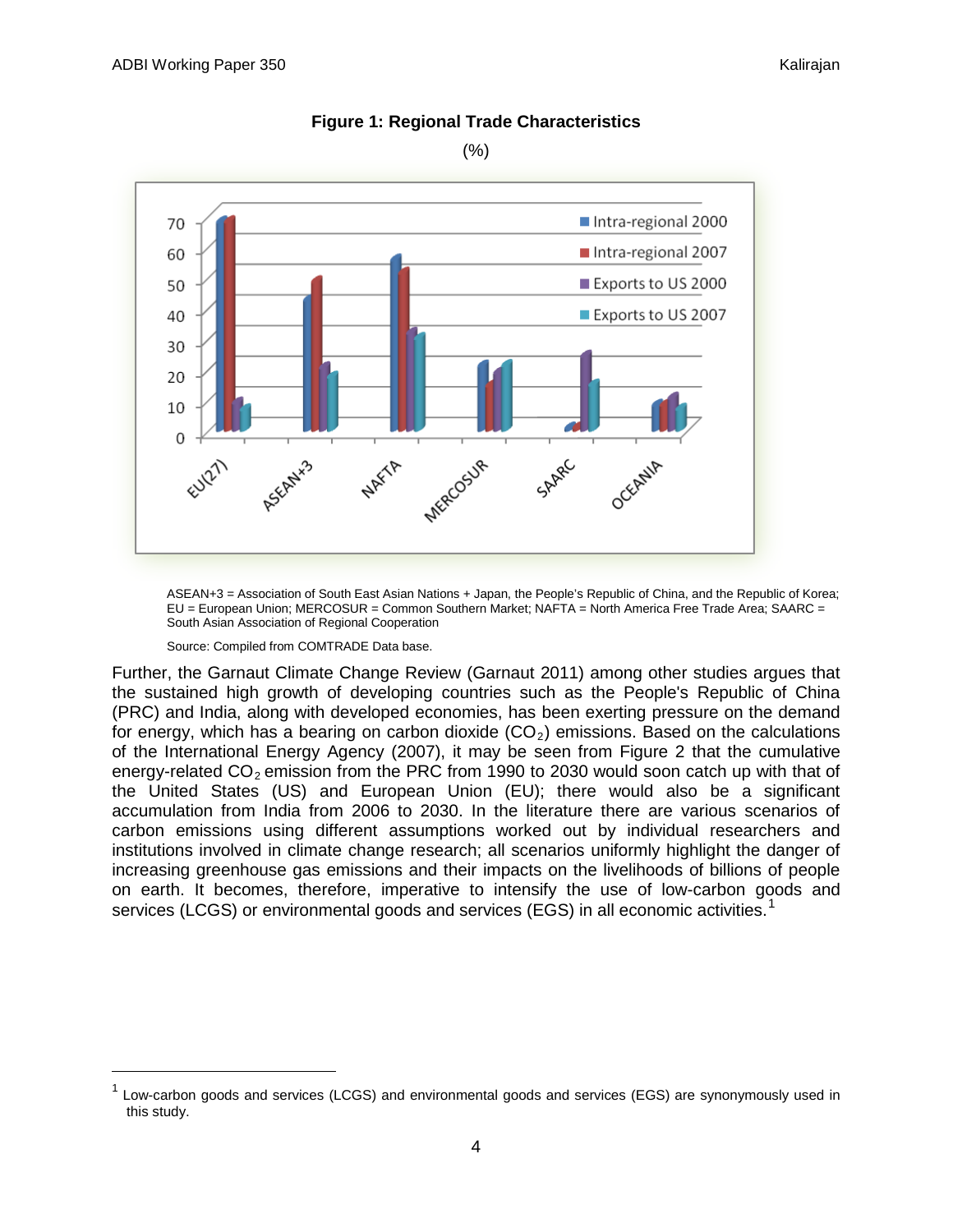

**Figure 2: Energy-Related Carbon Dioxide Emissions**

Also, with increasing awareness of climate change, environmental protection activities such as carbon sequestration and the Clean Development Mechanism create demand for EGS. Some Asian countries—such as the PRC, India, Japan, the Republic of Korea, and Singapore—have good potential to export such professional services, which are in great demand in Asia. For example, recently the United Kingdom Joint Environmental Markets Unit has argued that there will be increasing demand from countries such as Indonesia, Malaysia, Philippines, and Thailand for services concerning solid-waste handling and disposal, and also water filtering and purifying equipment. It is reported that about 50% of total EGS to be used by 2030 are yet to be created, which emphasizes the urgent need for funding and research and development (R&D) to develop and transfer the technologies to countries that need them. This situation provides an opportunity to strengthen regional research capabilities in the area of LCGS through regional cooperation. The huge foreign currency reserve that exists in Asia could be leveraged for green research and investment through regional cooperation (Kalirajan, Anbumozhi, and Singh 2010).

Unfortunately, trade and investment in LCGS is very low compared to trade and investment in pollution-intensive products (Mikic 2010). Though the effective tariffs on LCGS are low, the nontariff barriers, or "behind the border" constraints, are very high (Table 1). How can such trade barriers to LCGS be eliminated?

Source: Adopted from the International Energy Agency (2007)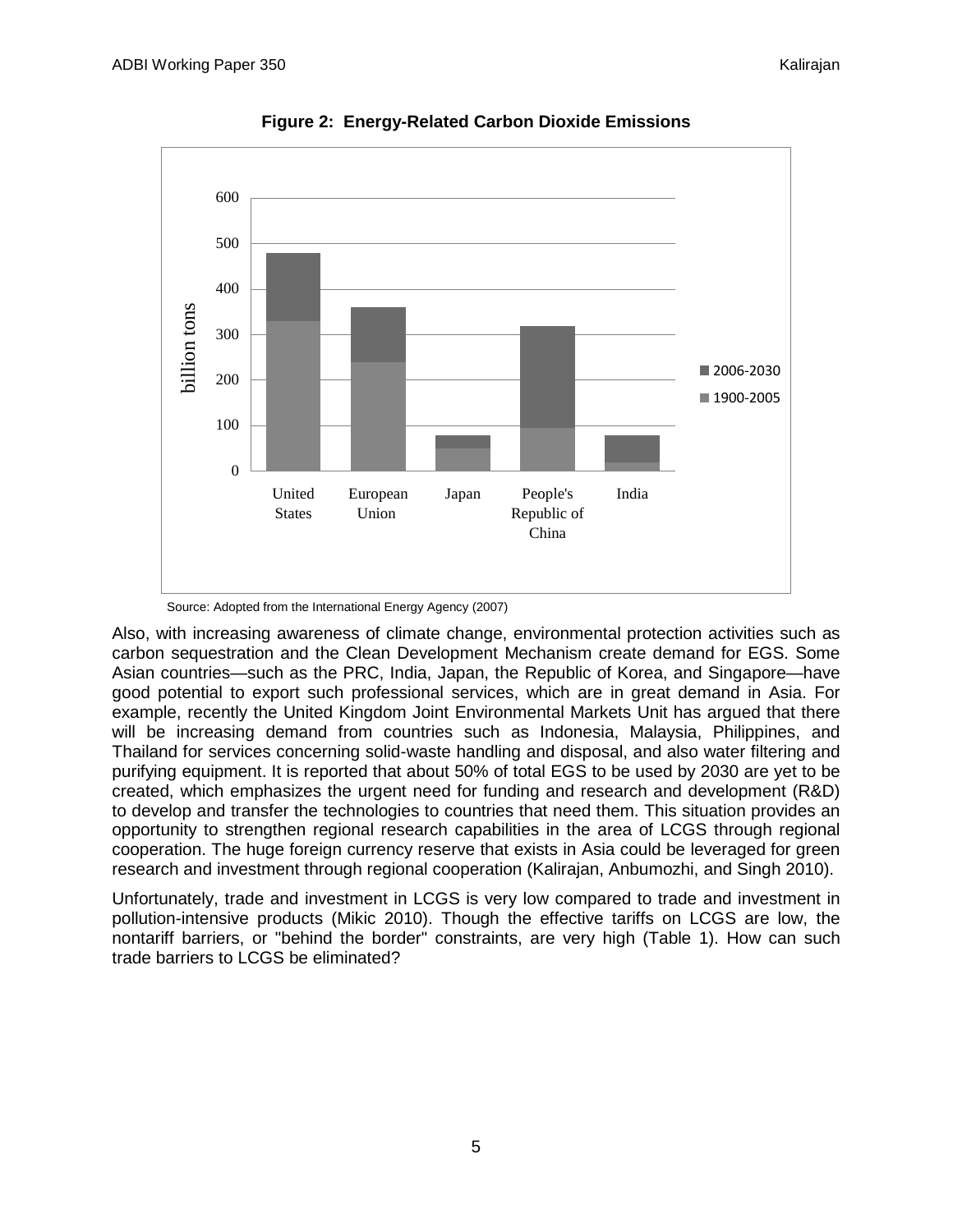|             |                                               |                 | $\frac{1}{2}$        |                   |                                               |
|-------------|-----------------------------------------------|-----------------|----------------------|-------------------|-----------------------------------------------|
| Country     | <b>All Industrial</b><br><b>Goods Average</b> | <b>Solar PV</b> | Wind<br><b>Power</b> | <b>Clean Coal</b> | <b>Energy</b><br><b>Efficient</b><br>Lighting |
| <b>PRC</b>  | 8.57                                          | 4.16            | 7.65                 | 8.03              | 8.03                                          |
| India       | 9.74                                          | 5.41            | 7.28                 | 7.25              | 9.39                                          |
| Indonesia   | 5.84                                          | 5.93            | 4.81                 | 0.00              | 7.63                                          |
| Malaysia    | 5.91                                          | 7.51            | 4.39                 | 0.00              | 25.11                                         |
| Philippines | 5.00                                          | 4.97            | 0.84                 | 2.07              | 9.88                                          |
| Singapore   | 0.00                                          | 0.00            | 0.00                 | 0.00              | 0.00                                          |
| Thailand    | 10.97                                         | 6.82            | 6.59                 | 0.89              | 17.00                                         |
| Viet Nam    | 11.68                                         | 14.91           | 11.8                 | 0.00              | 32.22                                         |

| Table 1: Trade in Low-Carbon Goods and Services: Effective Tariffs in Emerging Asian |
|--------------------------------------------------------------------------------------|
| Economies                                                                            |

PRC = People's Republic of China, PV = photovoltaic.

Source: Adapted from Mikic (2010).

The Garnaut review highlights the importance of regional cooperation in boosting trade in LCGS by arguing

If binding global agreement remains out of reach for some time and the rules for emissions trading remain uncertain under the UN Framework Convention [United Nations Framework Convention on Climate Change], is it possible that bilateral and regional arrangements could fill a substantial part of the gap left by the absence of a basis for global trade in entitlements?

The short answer is yes—much more clearly and emphatically than regional preferential trade agreements can fill the gap left by the absence of multilateral free trade. If carefully structured, they can become building blocks for a genuinely open global trading system.

Careful structure requires application of internationally acceptable rules for measuring, verifying and reporting emissions. It requires internationally the acceptance of targets for emissions within the member countries of the bilateral or regional arrangements that are built on principles that could be the basis of a comprehensive global agreement. It requires openness to economically and environmentally sound trade by member countries with external countries. (Garnaut 2011: 31)

An exploratory study in this area of how regional cooperation can be achieved in trade and investment in LCGS will be useful for policy makers in Asia and elsewhere.

In this context, the objectives of this study are to examine the following:

- What will be the magnitude of technology and investment flows in LCGS into Asia under a grand regional coalition scenario, limited cooperation scenario, and stand-alone scenario? This is equivalent to examining what the magnitude of export flows in LCGS into Asia will be under each scenario, as production and thereby exports of LCGS are mainly determined by technological innovation and investment.<sup>[2](#page-7-0)</sup>
- What are the impacts of behind the border constraints on potential export flows in LCGS in Asia?
- What are the potentials, options, and challenges associated with a grand coalition scenario?

<span id="page-7-0"></span> $2$  Using firm data from East Asia, Wignaraja (2008) highlights the importance of FDI and technological innovation in export growth.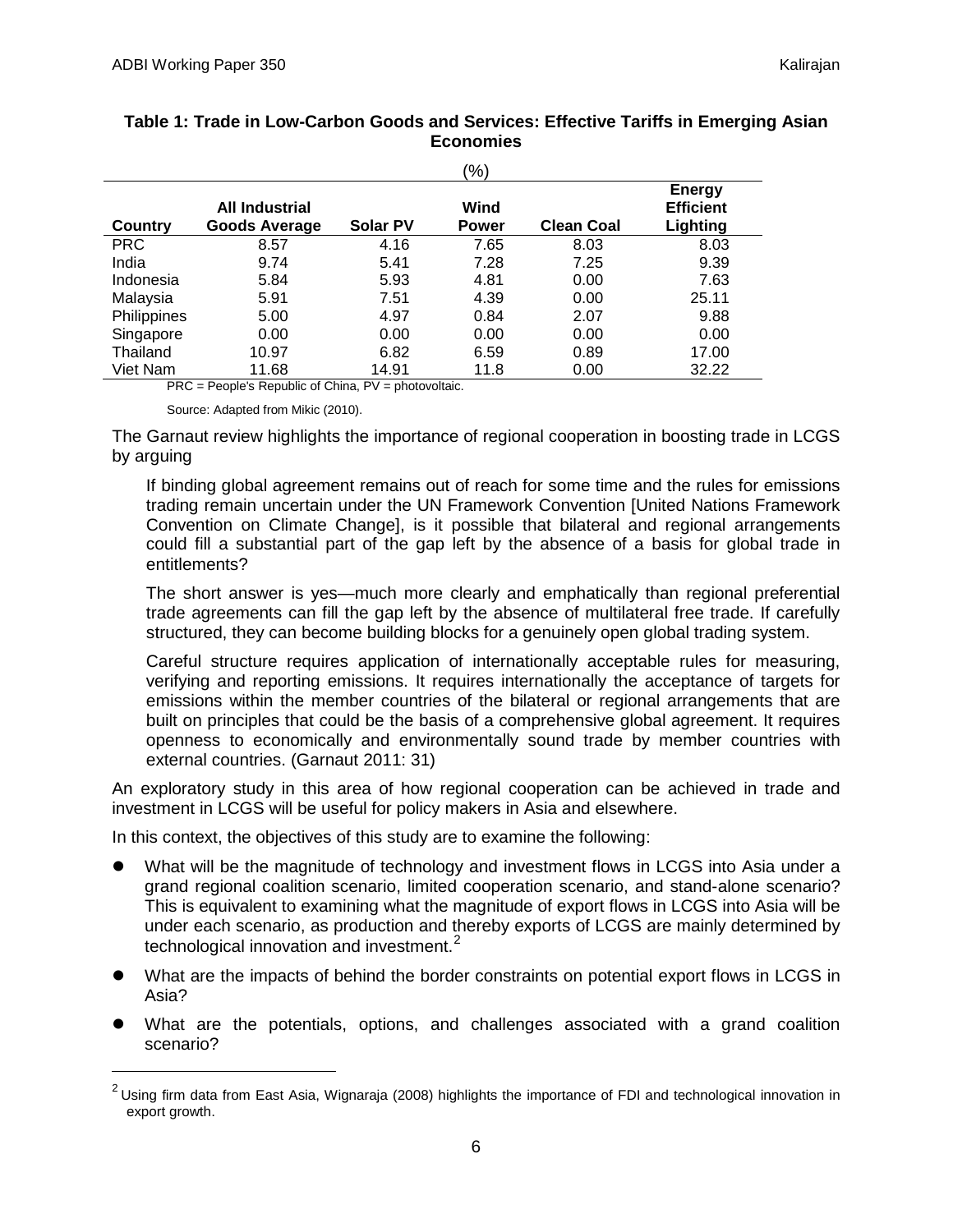What pathways are feasible so as to eliminate impediments to successful cooperation among government and private enterprises?

## <span id="page-8-0"></span>**2. METHODOLOGY**

The current patterns of trade and investment in LCGS in key emerging economies of Asia, which are identified based on their carbon emission capabilities, are examined. These key emerging economies of Asia are the PRC, India, Indonesia, Malaysia, Philippines, Singapore, Thailand, and Viet Nam. Export flows (EX) in LCGS between two countries (i and j) are determined by the following factors:  $3$  First, the demand for and supply of goods (which are usually proxied by gross domestic product [GDP]), the population (POP) of the exporting and importing countries, and the geographical distance (D) between countries would influence exports. These factors may be called "natural determinants" of export flows between countries. Second, the relative prices of the imported goods, which are mainly influenced by the tariff (T) structure of the importing country, would also influence export flows, and these may be called changes in "explicit beyond the border determinants." Third, different kinds of institutional and infrastructure rigidities that exist in the exporting country may influence exports negatively, and these factors may be referred to as "behind the border determinants" in the home country, and which are under the control of the exporting country. Fourth, different kinds of institutional and infrastructure rigidities that exist in the importing country would also influence export flows negatively, and these factors may be called "implicit beyond the border determinants," which are beyond the control of the exporting country. Fifth, bilateral and multilateral trade negotiations in the form of improvement in trade promotion and facilitation policies of both home and partner countries would influence export flows positively. A dummy variable  $(D_1)$  can be used to represent whether there are such trade agreements between countries, and the influence of these factors on exports may be called "mutually induced determinants (regional cooperation)."

<span id="page-8-1"></span> $3$  The methodological framework is given in Figure 3.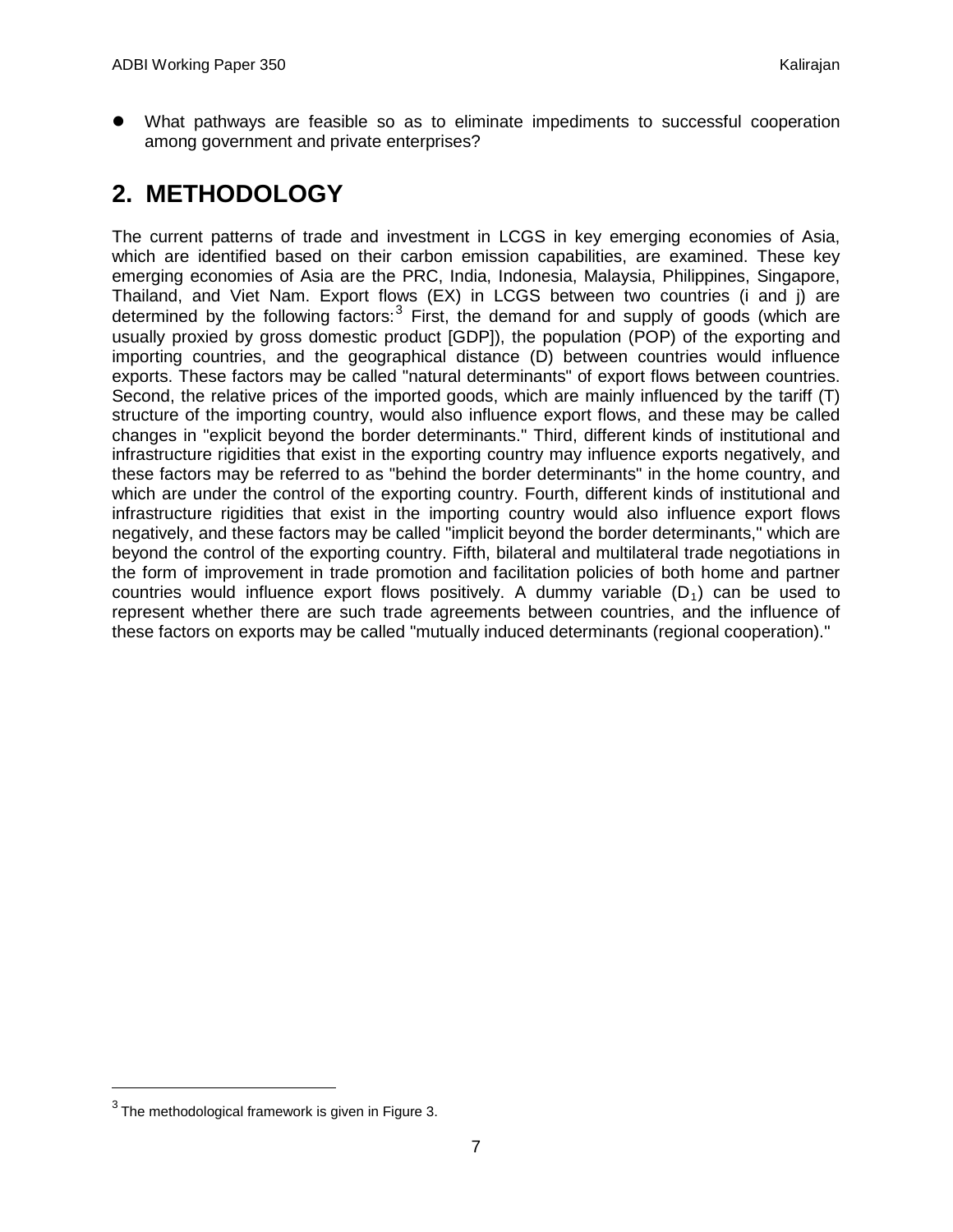

**Figure 3: Methodological Framework**

#### Source: Author..

Another variable—the ratio of FDI from Asia to non-Asia FDI to the home country lagged one period—is used as a proxy for regional integration. Here, it becomes necessary to elaborate briefly on the type of FDI used in this study. "The limited understanding of the role of FDI in promoting green growth objectives is largely due to the lack of an internationally agreed definition of and relevant data on green FDI" (Golub, Kaufmann, and Yeres 2011: 7). Further, there is no uniform data available on FDI in the World Trade Organization (WTO) 153 list of LCGS for the selected emerging economies in Asia over the period of analysis. Most importantly, particularly for FDI, green economic activity is often not associated so much with a particular good or service, but rather with a process or technology, which is very difficult to apprehend statistically. There is an important greening role for FDI in sectors and industries that are not environmental by nature but where the potential for pollution abatement is important. This dimension would not be captured if the definition was limited to investment in EGS (Golub, Kaufmann, and Yeres 2011). Therefore, total FDI is used in the following model explaining the export flow of LCGS.

Thus, the impact of the grand regional coalition scenario is captured by the coefficients of the two variables D1 and FDI. Secondly, the impact of the limited coalition scenario is captured by including only one of the variables in the following model equation 1. Finally, the impact of the stand-alone scenario is captured by deleting both variables D1 and FDI from equation 1. Estimating the contribution of each factor to the overall variations in export flows over time is important for evaluating the effectiveness of trade policy towards promoting exports in the home country.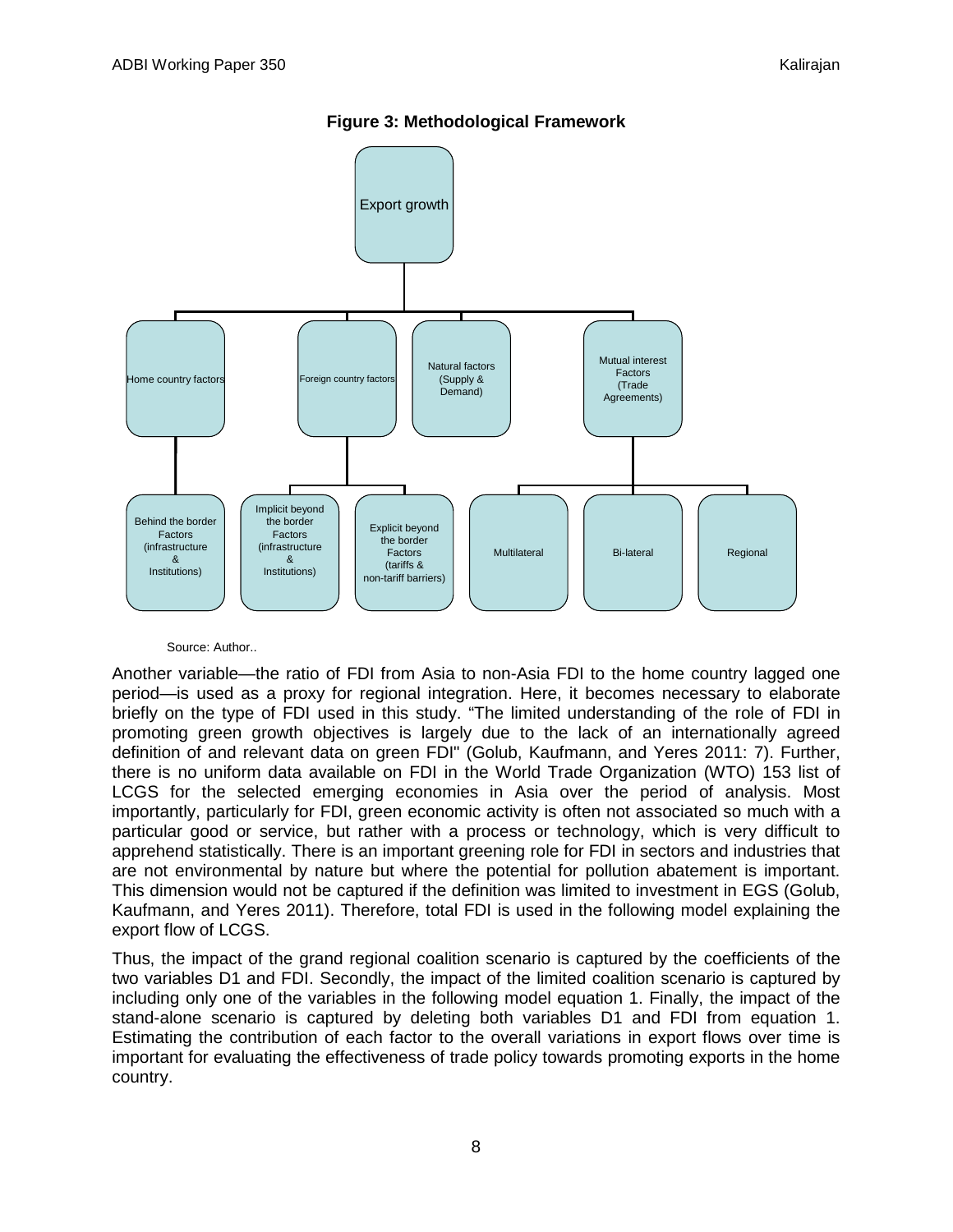Loulou, Labriet, and Kanudia (2009) analyzed the possibility of achieving five climate targets in this century under two cooperation regimes of full cooperation and sequential cooperation among countries. They concluded that using the stochastic programming approach to interpret the multiple climate targets would produce results without defects that would be found in the traditional deterministic scenario analysis. Nevertheless, as admitted by them, one of the major problems in their stochastic programming approach concerns not considering the impact of nonmodeled factors, which would constrain the adoption of some technologies. Contrary to their study, the impact of non-modeled factors, such as behind the border constraints on which full information is not available, is included in the stochastic model under an error component approach in this study. The approach is explained in the following paragraphs.

Drawing on Kalirajan (2007), a stochastic frontier gravity equation is modeled to explain the variations in total exports of the focus country by incorporating directly the influence of natural determinants, behind the border determinants, mutually induced determinants, and explicit beyond the border determinants for a given level of the existing implicit beyond the border determinants. [4](#page-10-0)

In 
$$
EX_{i,j,t} = B_{1,t} + B_{2,t} \ln(PCGDP_{i,t}) + B_{3,t} \ln(PCGDP_{j,t}) + B_{4,t} \ln(DIST_{i,j}) + B_{5,t} \ln(T_{j,i,t}) + B_{6,t}
$$
  
\n $\ln(FDIj_{,t-1}) + B_{7,t} D_1 + B_{8,t} D_2 - u_{ij,t} + v_{ij,t}$  (1)

PCGDP refers to per capita GDP. DIST refers to the geographical distance between two major ports in exporting and importing countries. T is the average tariff rate in the importing country. FDI is the ratio of Asian FDI to total FDI in the exporting country.  $D_1$  takes the value 1, when there are trade agreements between home and partner country; otherwise it takes the value of zero.  $D_2$  is year dummy and is equal to 1 when the relevant period is considered; otherwise is zero. The period considered for the analysis is 2000–2009.  $u_{i,j}$  measures the negative influence of the combined behind the border determinants that exist in the exporting country on which complete information is not known.  $v_{ij}$  refers to the normal statistical error term. It is assumed that  $u_{ij,t}$  takes the value zero if there is no significant negative influence of behind the border The parameter gamma (γ) is the ratio of country-specific variation ( $\sigma^2_u$ ) to total variation ( determinants, and takes a positive value and thereby reduces the level of exports when there exists significant negative influence of behind the border determinants in the exporting country.

2  $^2$ 2  $u \sim v$ *u*  $\sigma$  +  $\sigma$ σ  $\frac{\sqrt{u}}{1+\sigma_v^2}$ ), which indicates whether behind the border constraints are one of the determinants of

total exports of LCGS. When γ is significant, it implies that behind the border constraints are important determinants of LCGS exports.

Thus, drawing on the framework used in the stochastic frontier production function models (Kalirajan 2007), u<sub>ij,t</sub> may be assumed to follow a truncated normal distribution N (  $^{\mu,\,\sigma_u^2}$  ), truncated at zero and v<sub>ij,t</sub> as N( ${}^{0, \sigma^2_v}$ ). The above model (1) is estimated through the maximum likelihood estimation method applied in the software FRONTIER 4.1 (Coelli 1996).

<span id="page-10-0"></span> $4$  Figures 5–12 show the total trade in LCGS in the selected Asian emerging economies.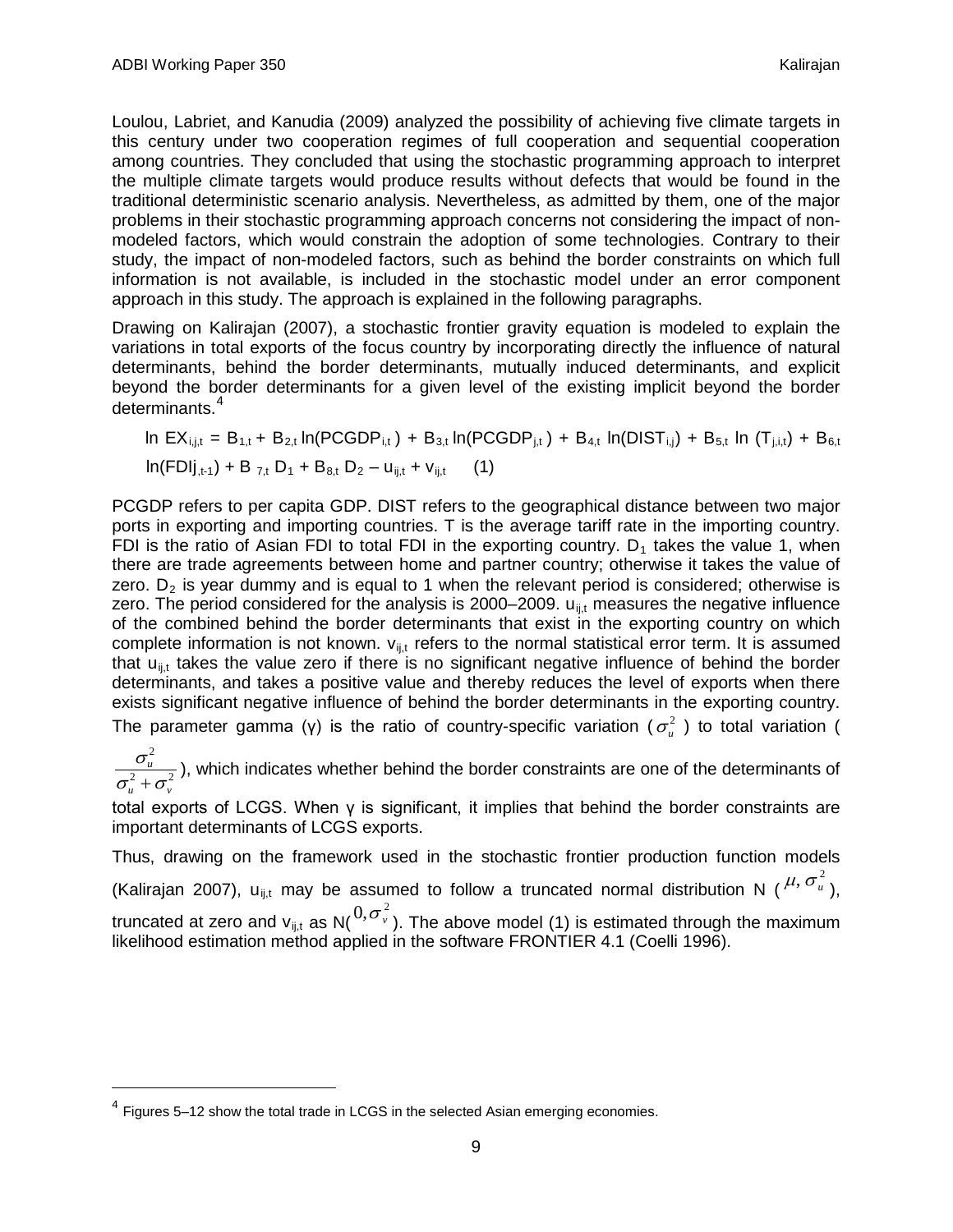

**Figure 5: Total Trade in Low-Carbon Goods and Services: the People's Republic of China, 2000–2009**



#### **Figure 6: Total Trade in Low-Carbon Goods and Services: India, 2000–2009**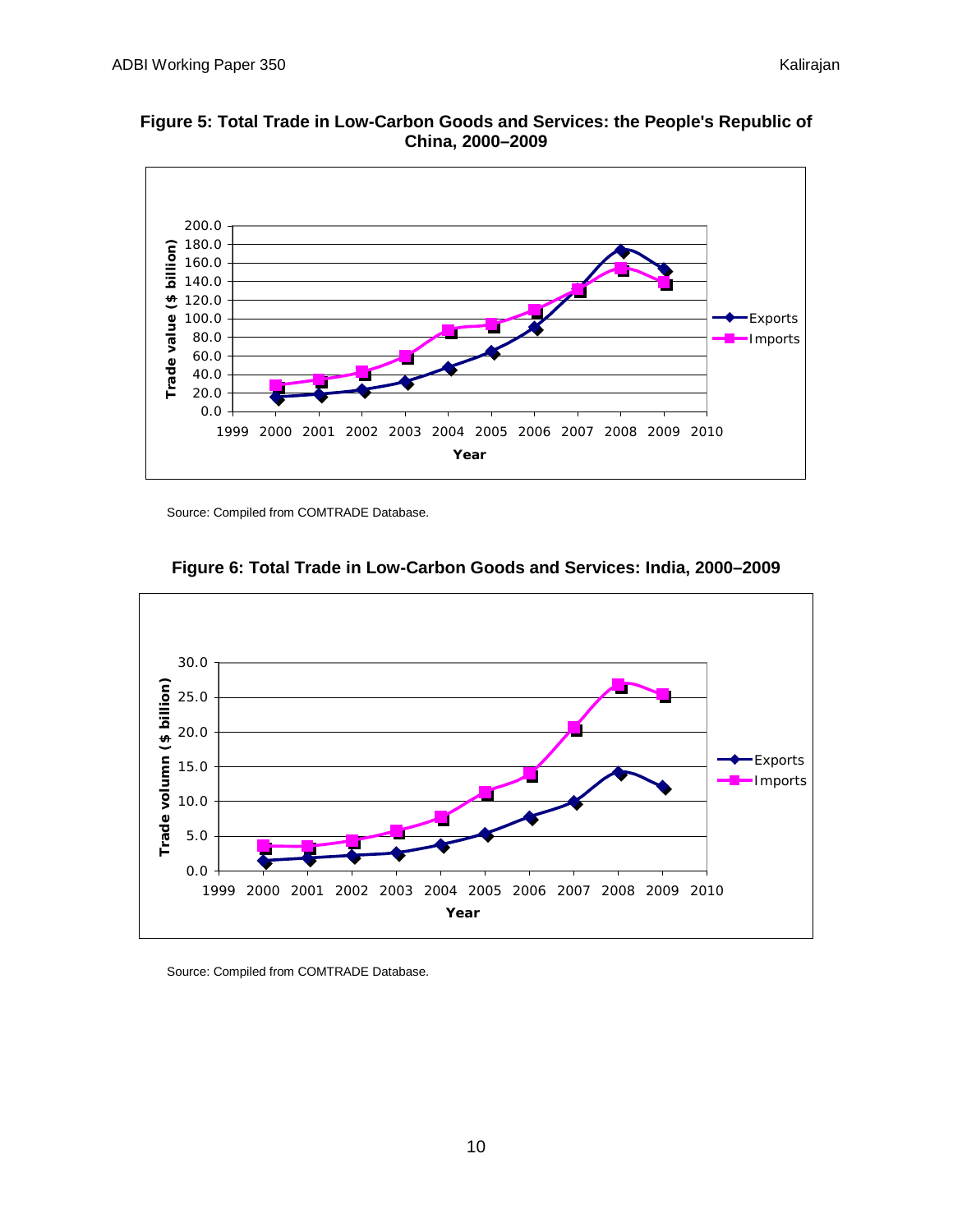

**Figure 7: Total Trade in Low-Carbon Goods and Services: Indonesia, 2000–2009**



**Figure 8: Total Trade in Low-Carbon Goods and Services: Malaysia, 2000–2009**

Source: Compiled from COMTRADE Database.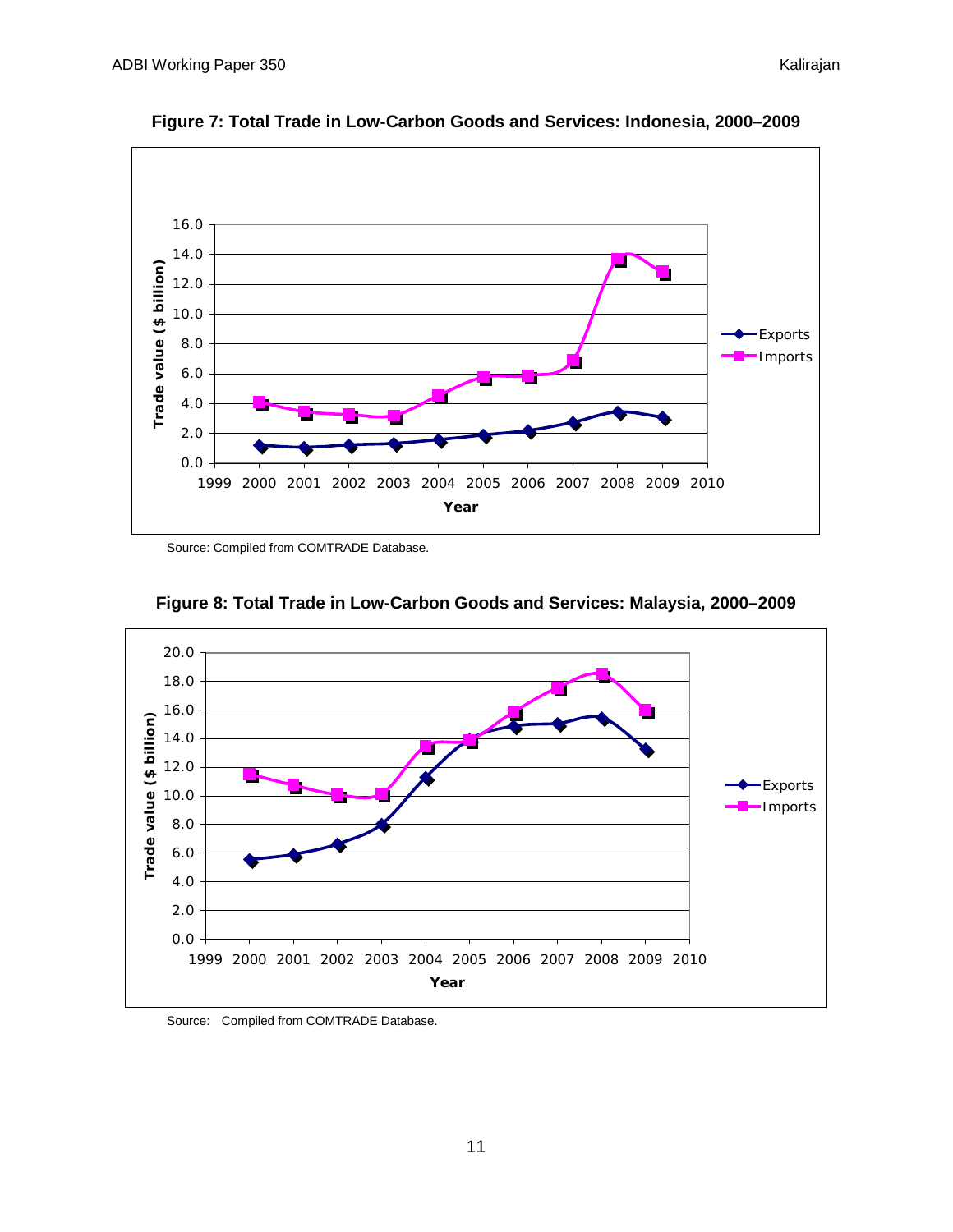

**Figure 9: Total Trade in Low-Carbon Goods and Services: Philippines, 2000–2009**



#### **Figure 10: Total Trade in Low-Carbon Goods and Services: Singapore, 2000–2009**

Source: Compiled from COMTRADE Database.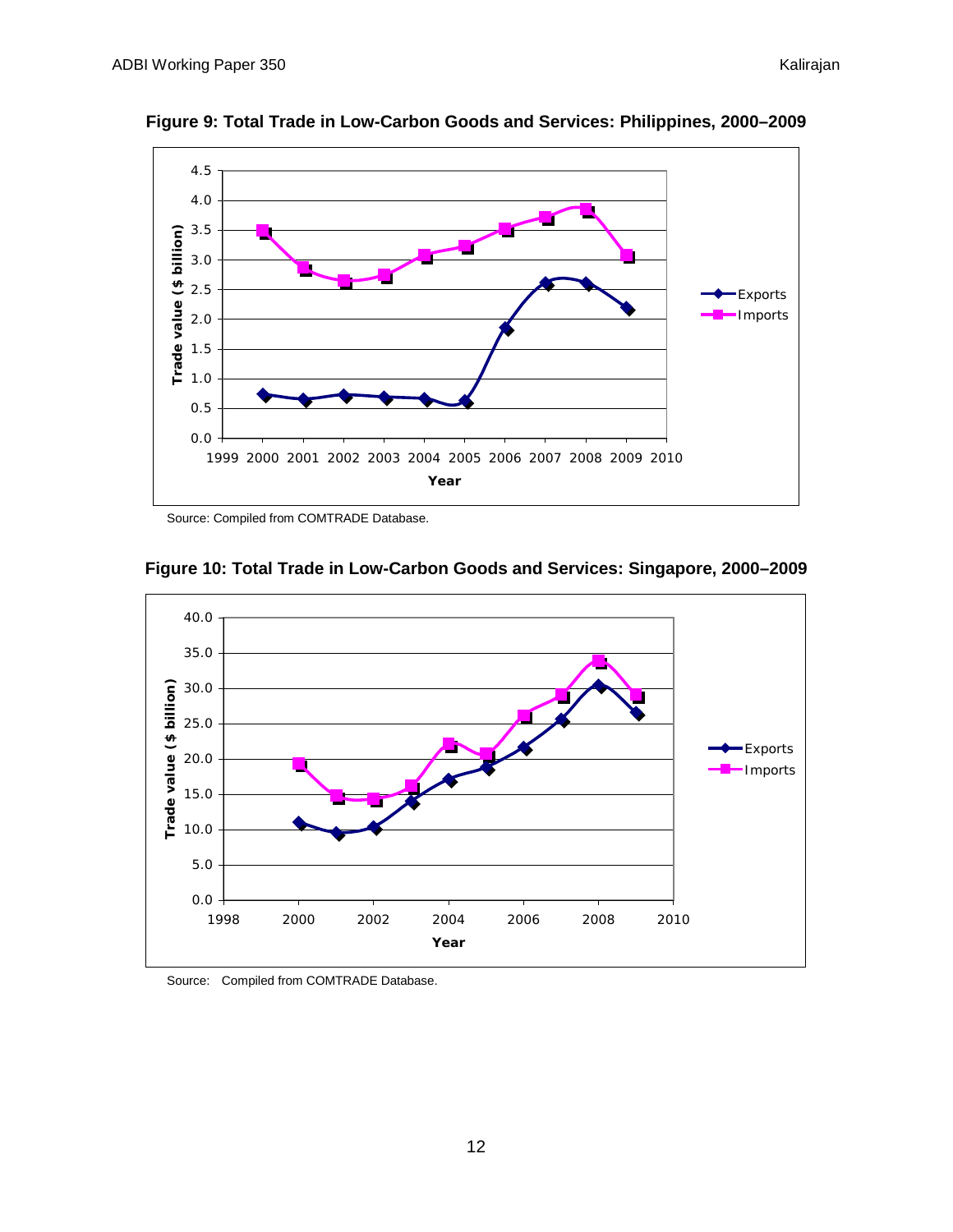

**Figure 11: Total Trade in Low-Carbon Goods and Services: Thailand, 2000–2009**



**Figure 12: Total Trade in Low-Carbon Goods and Services: Viet Nam, 2000–2009**

Source: Compiled from COMTRADE Database.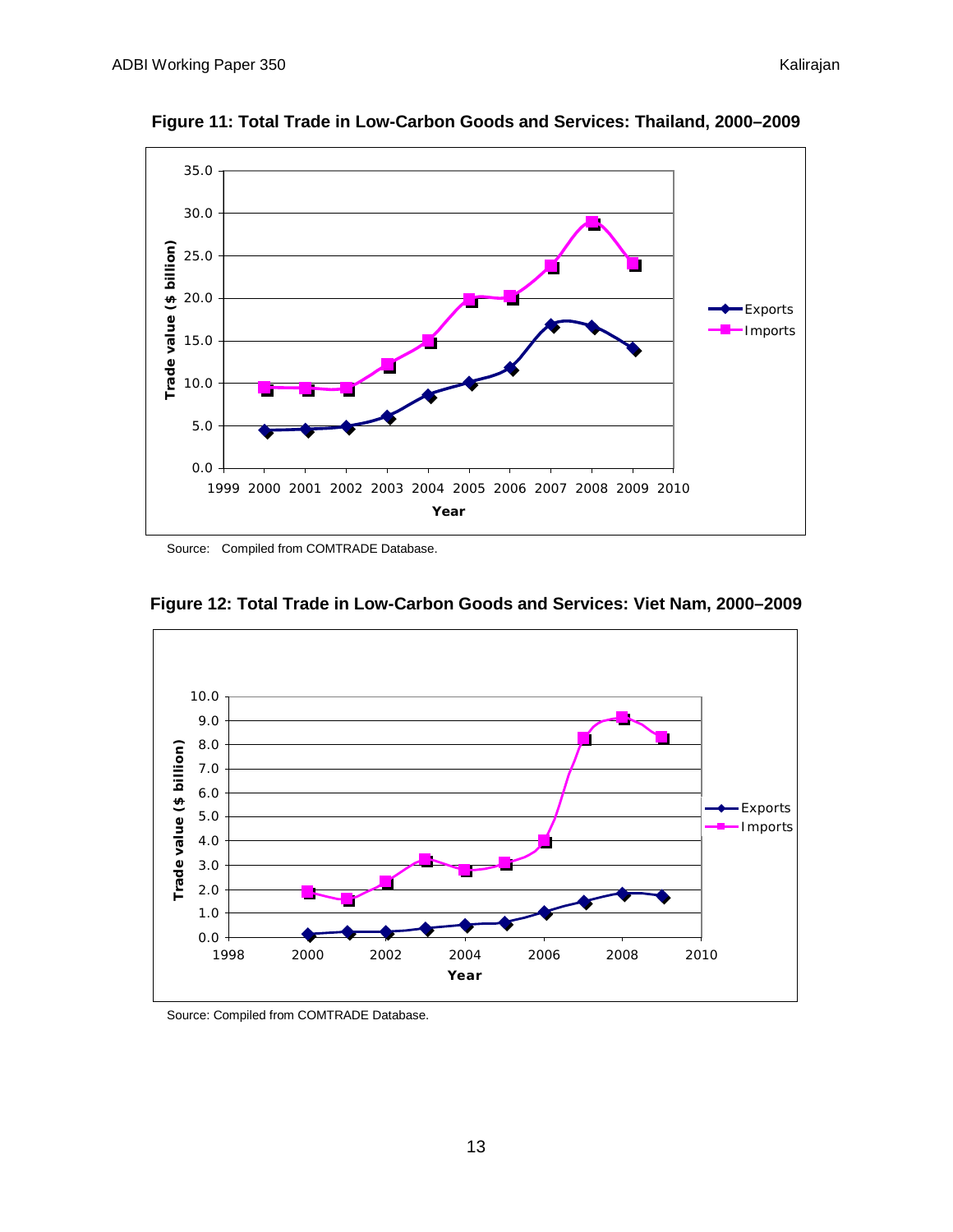To answer the first objective question of what will be the magnitude of export flow in LCGS of the selected emerging economies in Asia to their partner countries under a grand regional coalition scenario, limited cooperation scenario, and stand-alone scenario, the following simulations can be made using the estimated results from equation 1:

- 1. The potential exports of home country to the relevant partner countries when there are no significant behind the border constraints and there is grand regional cooperation, which is proxied by coefficients  $B_6$  (associated with variable FDI) and  $B_7$  (associated with variable D<sub>1</sub>), which are calculated from the estimates of equation 1 with the assumption that  $u_{ij,t} = 0$ .
- 2. The potential exports of the home country to the relevant partner countries when there are no significant behind the border constraints and there is limited regional cooperation are calculated from the estimates of equation 1 with the assumption that  $u_{ij,t} = 0$  and either B<sub>6</sub> = 0 or  $B_7 = 0$ .
- 3. The potential exports of the home country to the relevant partner countries when there are no significant behind the border constraints and there is a stand-alone attitude in the home country are calculated from the estimates of equation 1 with the assumption that  $u_{ij,t}$  = 0,  $B_6$  $= 0$ , and  $B_7 = 0$ .

To answer the second objective question of what are the impacts of behind the border constraints on potential export flows in LCGS in Asia, the ratio of actual export flows to potential exports flows under the stand-alone scenario  $(EX<sup>a</sup>/EX<sup>p</sup>)$  is calculated across the selected countries, which provides a measure of how much potential is achieved by the relevant country. A measure of  $[1 - (EX^a/EX^p)] \times 100$  shows the relevant country's inefficiency due to its behind the border constraints in achieving its potential exports to its trading partners. Drawing on the evidence-based approach, the other objective questions of options and challenges associated with grand coalition are discussed along with the identification of pathways to eliminate constraints on effective collaboration between governments and the private sector.

## <span id="page-15-0"></span>**3. DATA**

The main data sources for this study are the United Nations Commodity Trade (COMTRADE) database, World Integrated Trade Solutions, and United Nations Conference on Trade and Development (UNCTAD) World Investment Reports covering 2000–2009. The Asian emerging economies covered in this study are the PRC, India, Indonesia, Malaysia, Philippines, Singapore, Thailand, and Viet Nam. LCGS covered in this study are the WTO 153 list grouped into 12 categories for analytical purposes: air pollution control, clean up or remediation of soil and waste, cleaner or more resource-efficient technology, environmental monitoring and analysis, environmentally preferable products, heat and energy management, management of solid and hazardous waste, natural resources protection, natural risk management, noise and vibration abatement, renewable energy plant, and waste water management and potable water.

## <span id="page-15-1"></span>**3.1 Current Patterns of Trade and Investment in Low-Carbon Goods and Services**

Tables 2.1–2.12 show the current patterns of exports and imports of LCGS by major Asian emerging economies. It is interesting to note that the PRC dominates in the LCGS trade in all categories except management of solid and hazardous waste, in which India dominates during 2000–2009. Among the Association of Southeast Asian Nations (ASEAN) emerging economies,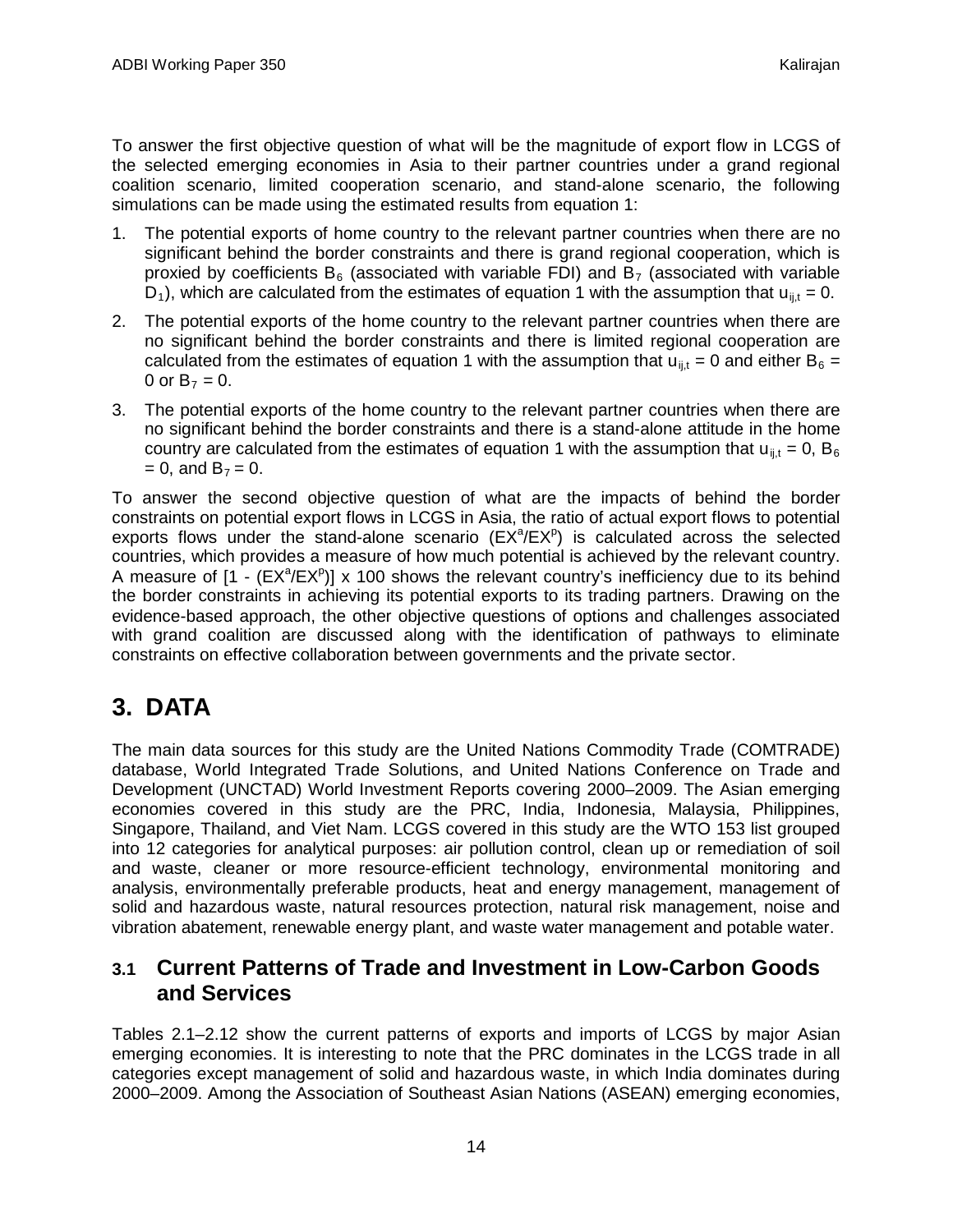Singapore dominates and is followed by Thailand. Given the difficulties in identifying FDI that is directly connected with the production of the WTO 153 list of LCGS, estimates from different sources are discussed to examine the overall pattern of investment in LCGS. Using FDI data in greenfield projects and cross-border mergers and acquisitions data, UNCTAD has recently estimated that three LCGS—renewables, recycling, and low-carbon technology manufacturing—have attracted FDI flows of \$90 billion in 2009 (UNCTAD 2010). The pattern of FDI in LCGS is diversified geographically and in terms of types of LCGS. For example, FDI in alternative or renewable power generation is concentrated in developed economies, though about 25% of investments is in developing countries including Asian emerging economies—the PRC, India, Indonesia, Philippines, and Viet Nam. In terms of venture investments in clean technology, North America, Europe, the PRC, and India attracted about \$8.4 billion from venture capital firms NTEC, Cleantech Ventures, and Foundation Capital. The pattern of clean technology venture investments clearly shows an increasing trend, from \$0.5 billion in 2001 to \$2.1 billion in 2005 and \$8.4 billion in 2008. The PRC and India seem to be major growth markets for clean technology investments, particularly in renewable energy technologies. In 2008 solar accounted for about 40% of total clean technology investment and investment in biofuels accounted for 11%.

|                |                                  |               |        | ( 70 )        |               |               |               |               |
|----------------|----------------------------------|---------------|--------|---------------|---------------|---------------|---------------|---------------|
|                | 2003                             |               | 2005   |               | 2007          |               | 2009          |               |
| <b>Country</b> | <b>Import</b>                    | <b>Export</b> | Import | <b>Export</b> | <b>Import</b> | <b>Export</b> | <b>Import</b> | <b>Export</b> |
| <b>PRC</b>     | 56.8                             | 35.4          | 56.6   | 45.3          | 51.1          | 56.0          | 53.4          | 60.5          |
| India          | 5.3                              | 4.4           | 7.0    | 4.7           | 12.2          | 6.8           | 9.5           | 6.6           |
| Indonesia      | 4.5                              | 4.0           | 4.1    | 3.7           | 4.2           | 2.8           | 7.6           | 2.2           |
| Malaysia       | 7.9                              | 13.0          | 8.2    | 12.8          | 7.5           | 8.5           | 5.3           | 6.4           |
| Philippines    | 2.1                              | 0.8           | 1.1    | 0.4           | 1.0           | 0.2           | 0.9           | 0.2           |
| Singapore      | 9.4                              | 23.8          | 7.7    | 16.5          | 8.9           | 13.0          | 10.8          | 12.1          |
| Thailand       | 12.3                             | 17.8          | 13.7   | 16.0          | 11.3          | 12.3          | 9.2           | 11.2          |
| Viet Nam       | 1.7                              | 0.8           | 1.5    | 0.5           | 3.9           | 0.4           | 3.3           | 0.9           |
| <b>Total</b>   | 100.0                            | 100.0         | 100.0  | 100.0         | 100.0         | 100.0         | 100.0         | 100.0         |
|                | PRC = People's Republic of China |               |        |               |               |               |               |               |

| Table 2.1: World Trade Organization 153 List of Environmental Goods and Services, Air |
|---------------------------------------------------------------------------------------|
| Pollution Control, 2003-2009                                                          |

 $(0/3)$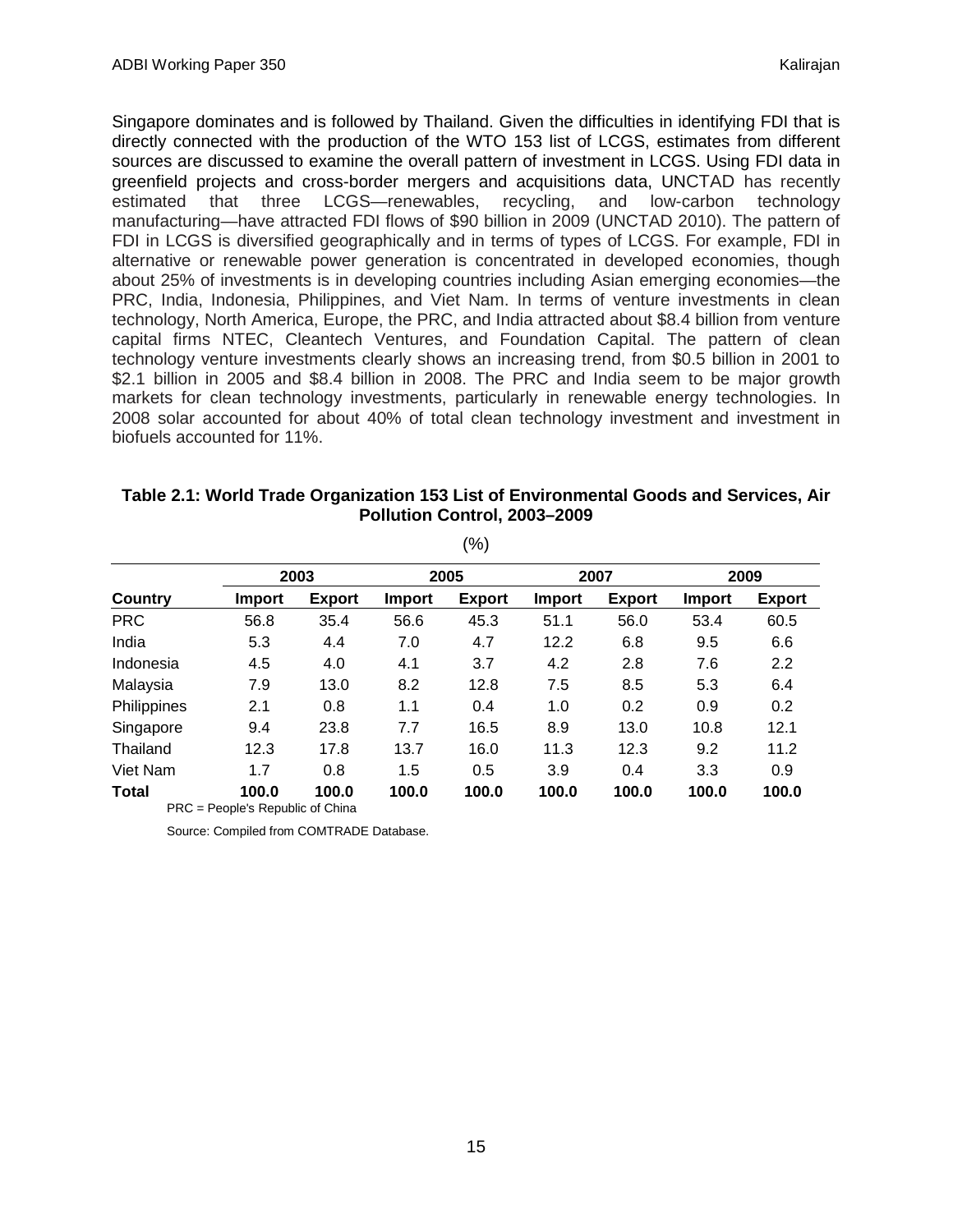|              |               |               |               | $(\% )$       |               |               |               |               |  |
|--------------|---------------|---------------|---------------|---------------|---------------|---------------|---------------|---------------|--|
|              |               | 2003          |               | 2005          |               | 2007          |               | 2009          |  |
| Country      | <b>Import</b> | <b>Export</b> | <b>Import</b> | <b>Export</b> | <b>Import</b> | <b>Export</b> | <b>Import</b> | <b>Export</b> |  |
| <b>PRC</b>   | 56.7          | 26.9          | 59.1          | 36.6          | 58.2          | 45.4          | 54.8          | 57.9          |  |
| India        | 2.9           | 6.6           | 4.6           | 8.3           | 6.3           | 6.7           | 11.0          | 5.2           |  |
| Indonesia    | 1.6           | 3.5           | 2.0           | 2.7           | 1.9           | 2.2           | 3.6           | 1.8           |  |
| Malaysia     | 10.0          | 15.2          | 8.9           | 13.4          | 7.2           | 10.5          | 6.5           | 8.6           |  |
| Philippines  | 5.0           | 3.9           | 4.5           | 1.9           | 3.8           | 2.8           | 2.7           | 1.9           |  |
| Singapore    | 13.3          | 39.7          | 12.1          | 32.3          | 14.0          | 26.8          | 12.5          | 20.8          |  |
| Thailand     | 8.3           | 3.7           | 6.7           | 4.4           | 5.2           | 4.3           | 5.6           | 3.7           |  |
| Viet Nam     | 2.2           | 0.4           | 2.1           | 0.3           | 3.3           | 1.2           | 3.2           | 0.3           |  |
| <b>Total</b> | 100.0         | 100.0         | 100.0         | 100.0         | 100.0         | 100.0         | 100.0         | 100.0         |  |

#### **Table 2.2: World Trade Organization 153 List of Environmental Goods and Services, Clean Up or Remediation of Soil and Waste, 2003–2009**

PRC = People's Republic of China

Source: Compiled from COMTRADE Database.

#### **Table 2.3: World Trade Organization 153 List of Environmental Goods and Services, Cleaner or More Resource Efficient Technology, 2003–2009**

| × | × |
|---|---|

|              | 2003   |               |        | 2005          |               | 2007          |        | 2009          |  |
|--------------|--------|---------------|--------|---------------|---------------|---------------|--------|---------------|--|
| Country      | Import | <b>Export</b> | Import | <b>Export</b> | <b>Import</b> | <b>Export</b> | Import | <b>Export</b> |  |
| <b>PRC</b>   | 54.3   | 87.4          | 61.4   | 89.7          | 51.5          | 83.7          | 55.1   | 81.9          |  |
| India        | 3.8    | 2.3           | 8.8    | 2.3           | 10.9          | 4.4           | 9.4    | 5.7           |  |
| Indonesia    | 5.1    | 0.2           | 5.1    | 0.5           | 5.4           | 2.6           | 5.1    | 0.6           |  |
| Malaysia     | 3.3    | 2.3           | 4.1    | 1.1           | 6.5           | 0.9           | 9.2    | 4.3           |  |
| Philippines  | 0.3    | 0.0           | 0.6    | 0.0           | 0.6           | 0.0           | 0.6    | 0.0           |  |
| Singapore    | 9.3    | 5.7           | 7.9    | 3.3           | 14.2          | 5.4           | 10.7   | 4.4           |  |
| Thailand     | 20.3   | 2.0           | 10.4   | 2.9           | 6.5           | 2.9           | 6.8    | 3.0           |  |
| Viet Nam     | 3.5    | 0.1           | 1.8    | 0.2           | 4.4           | 0.1           | 3.1    | 0.1           |  |
| <b>Total</b> | 100.0  | 100.0         | 100.0  | 100.0         | 100.0         | 100.0         | 100.0  | 100.0         |  |

PRC = People's Republic of China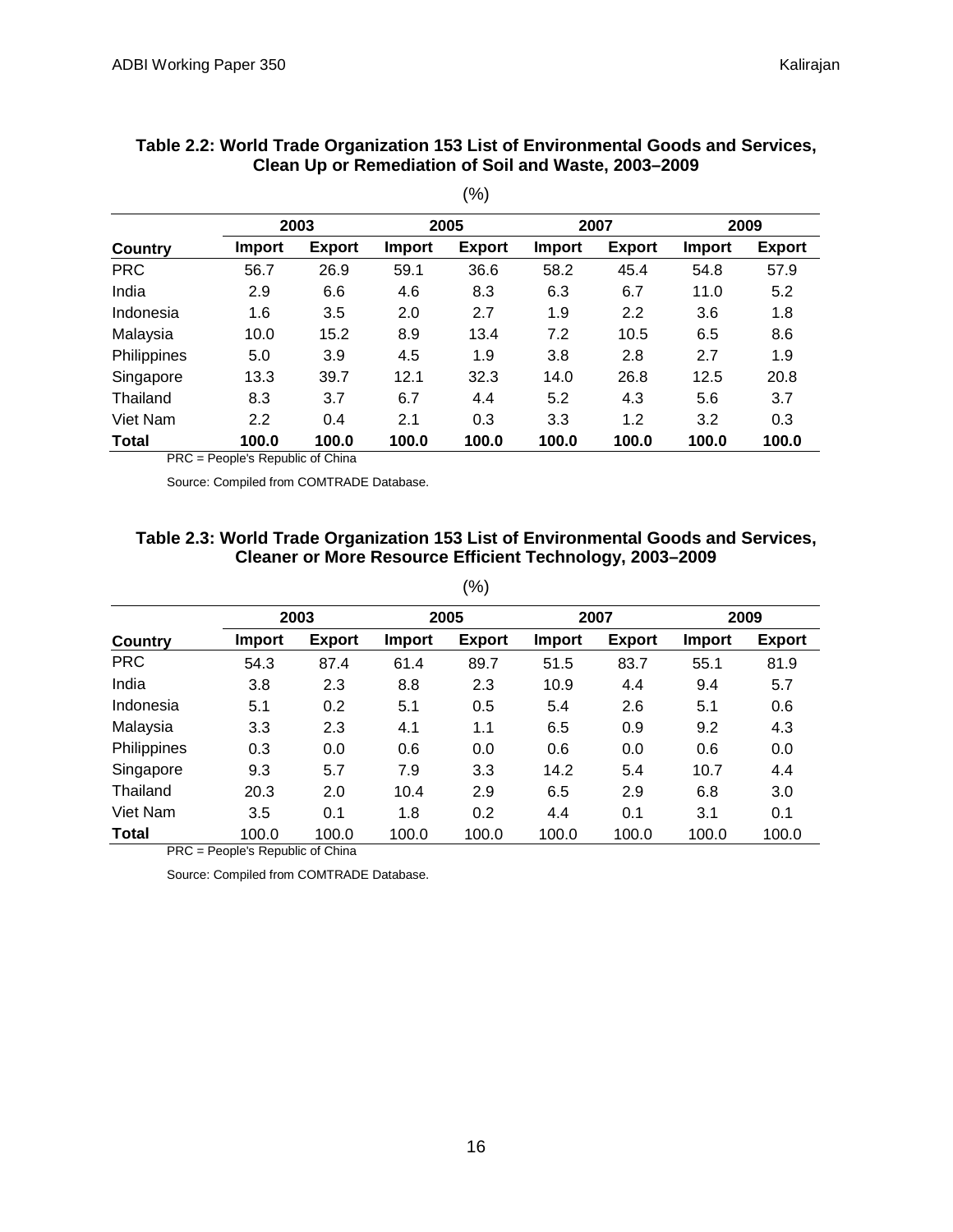|              |               |               |               | $\cdots$      |               |               |               |               |
|--------------|---------------|---------------|---------------|---------------|---------------|---------------|---------------|---------------|
|              | 2003          |               | 2005          |               | 2007          |               | 2009          |               |
| Country      | <b>Import</b> | <b>Export</b> | <b>Import</b> | <b>Export</b> | <b>Import</b> | <b>Export</b> | <b>Import</b> | <b>Export</b> |
| <b>PRC</b>   | 57.4          | 52.0          | 61.6          | 59.3          | 62.5          | 66.1          | 61.0          | 74.8          |
| India        | 4.6           | 2.0           | 5.9           | 3.2           | 7.5           | 4.3           | 8.3           | 4.9           |
| Indonesia    | 1.9           | 1.4           | 2.5           | 0.7           | 1.9           | 0.6           | 4.3           | 1.0           |
| Malaysia     | 8.2           | 16.8          | 6.9           | 16.8          | 6.1           | 7.7           | 5.6           | 5.5           |
| Philippines  | 1.8           | 1.0           | 1.3           | 0.3           | 0.8           | 2.6           | 0.9           | 1.8           |
| Singapore    | 13.3          | 14.2          | 9.2           | 9.9           | 8.3           | 8.5           | 8.2           | 6.9           |
| Thailand     | 7.7           | 12.3          | 10.9          | 9.3           | 8.9           | 9.4           | 8.0           | 4.3           |
| Viet Nam     | 5.0           | 0.3           | 1.7           | 0.5           | 4.0           | 0.7           | 3.7           | 0.8           |
| <b>Total</b> | 100.0         | 100.0         | 100.0         | 100.0         | 100.0         | 100.0         | 100.0         | 100.0         |

#### **Table 2.4: World Trade Organization 153 List of Environmental Goods and Services, Environmental Monitoring and Analysis, 2003–2009**

(%)

PRC = People's Republic of China

Source: Compiled from COMTRADE Database.

#### **Table 2.5: World Trade Organization 153 List of Environmental Goods and Services, Environmentally Preferable Products, 2003–2009**

**(%)**

|              | 2003          |               | 2005          |               | 2007          |               | 2009          |               |
|--------------|---------------|---------------|---------------|---------------|---------------|---------------|---------------|---------------|
| Country      | <b>Import</b> | <b>Export</b> | <b>Import</b> | <b>Export</b> | <b>Import</b> | <b>Export</b> | <b>Import</b> | <b>Export</b> |
| <b>PRC</b>   | 50.4          | 62.3          | 51.6          | 65.6          | 48.0          | 68.7          | 47.6          | 60.9          |
| India        | 7.6           | 4.5           | 8.3           | 5.5           | 9.7           | 6.1           | 8.6           | 13.5          |
| Indonesia    | 3.5           | 6.1           | 6.2           | 6.0           | 5.0           | 3.9           | 7.8           | 4.0           |
| Malaysia     | 8.9           | 8.9           | 7.3           | 6.4           | 7.7           | 6.7           | 6.9           | 5.6           |
| Philippines  | 3.3           | 1.4           | 2.3           | 0.7           | 2.0           | 0.3           | 1.7           | 0.3           |
| Singapore    | 14.3          | 12.9          | 10.4          | 11.6          | 12.4          | 8.6           | 11.2          | 9.6           |
| Thailand     | 8.1           | 3.4           | 10.7          | 3.5           | 10.0          | 5.2           | 12.7          | 5.7           |
| Viet Nam     | 3.9           | 0.4           | 3.1           | 0.6           | 5.3           | 0.6           | 3.5           | 0.4           |
| <b>Total</b> | 100.0         | 100.0         | 100.0         | 100.0         | 100.0         | 100.0         | 100.0         | 100.0         |

PRC = People's Republic of China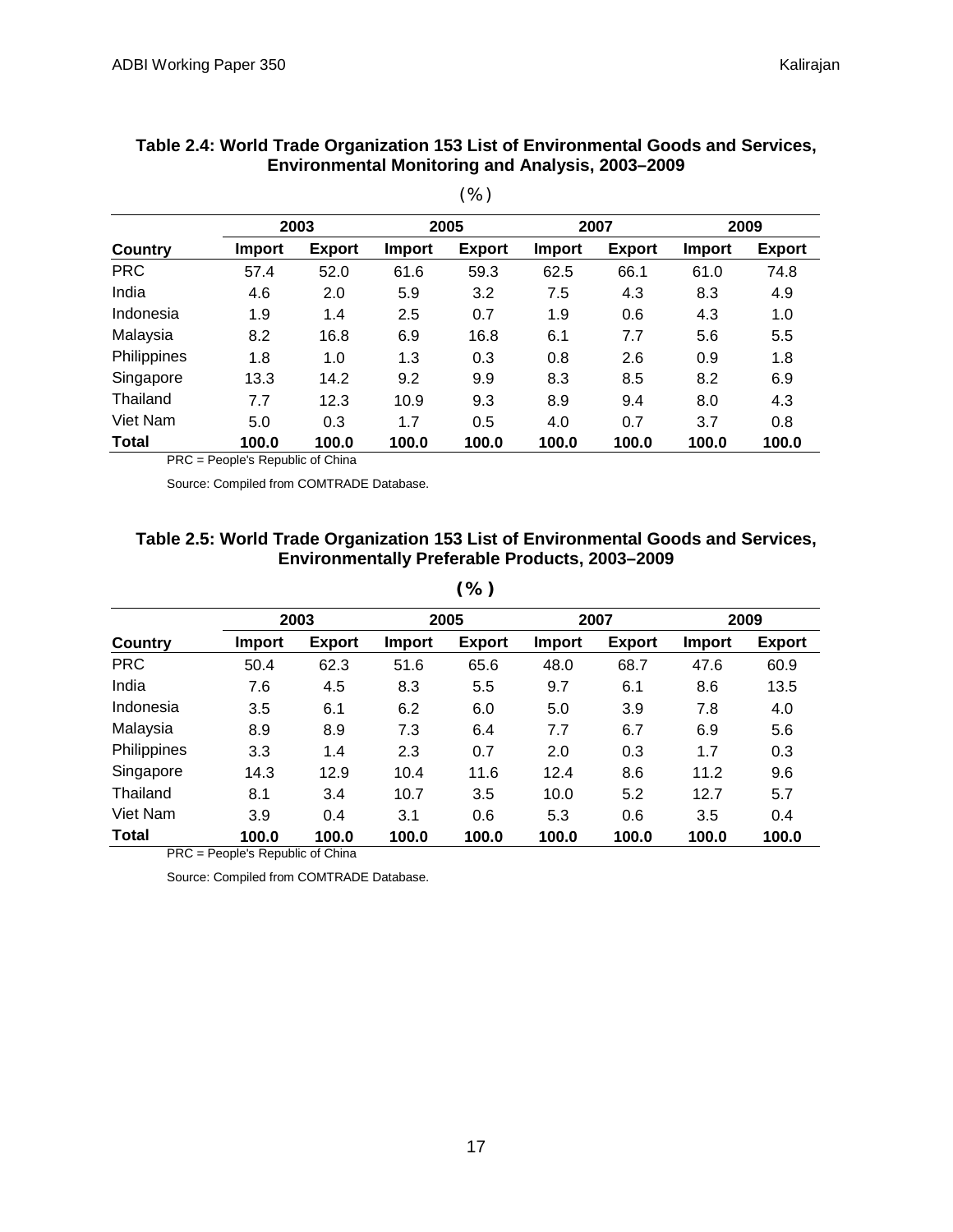|              |        |               |               | $\sqrt{2}$    |        |               |               |               |
|--------------|--------|---------------|---------------|---------------|--------|---------------|---------------|---------------|
|              | 2003   |               | 2005          |               | 2007   |               | 2009          |               |
| Country      | Import | <b>Export</b> | <b>Import</b> | <b>Export</b> | Import | <b>Export</b> | <b>Import</b> | <b>Export</b> |
| <b>PRC</b>   | 43.0   | 64.3          | 46.7          | 66.5          | 45.4   | 74.1          | 46.6          | 72.2          |
| India        | 6.3    | 4.6           | 7.8           | 4.5           | 9.6    | 4.1           | 9.7           | 5.0           |
| Indonesia    | 3.6    | 1.9           | 4.0           | 1.2           | 3.8    | 1.0           | 5.9           | 0.9           |
| Malaysia     | 7.7    | 3.9           | 7.1           | 4.7           | 6.8    | 3.5           | 5.7           | 3.2           |
| Philippines  | 1.7    | 0.7           | 1.1           | 0.5           | 1.0    | 0.3           | 0.8           | 0.2           |
| Singapore    | 17.4   | 15.2          | 13.9          | 13.5          | 13.4   | 9.2           | 12.9          | 9.7           |
| Thailand     | 17.4   | 8.5           | 17.3          | 8.4           | 16.2   | 7.2           | 15.1          | 7.8           |
| Viet Nam     | 2.9    | 0.8           | 2.1           | 0.7           | 3.8    | 0.7           | 3.3           | 0.9           |
| <b>Total</b> | 100.0  | 100.0         | 100.0         | 100.0         | 100.0  | 100.0         | 100.0         | 100.0         |

#### **Table 2.6: World Trade Organization 153 List of Environmental Goods and Services, Heat and Energy Management, 2003–2009**

 $(96)$ 

PRC = People's Republic of China

Source: Compiled from COMTRADE Database.

#### **Table 2.7: World Trade Organization 153 List of Environmental Goods and Services, Management of Solid and Hazardous Waste, 2003–2009**

|              |        | 2003          |        | 2005          |               | 2007          |               | 2009          |
|--------------|--------|---------------|--------|---------------|---------------|---------------|---------------|---------------|
| Country      | Import | <b>Export</b> | Import | <b>Export</b> | <b>Import</b> | <b>Export</b> | <b>Import</b> | <b>Export</b> |
| <b>PRC</b>   | 30.2   | 6.0           | 49.9   | 6.4           | 31.4          | 4.6           | 25.8          | 11.6          |
| India        | 42.6   | 77.7          | 34.9   | 88.6          | 47.7          | 87.4          | 48.1          | 81.0          |
| Indonesia    | 6.8    | 1.3           | 7.8    | 0.2           | 10.3          | 0.6           | 8.4           | 1.4           |
| Malaysia     | 0.9    | 0.2           | 0.7    | 0.6           | 1.0           | 0.7           | 0.9           | 2.3           |
| Philippines  | 0.9    | 0.0           | 0.4    | 0.0           | 0.6           | 0.0           | 0.5           | 0.1           |
| Singapore    | 1.9    | 0.7           | 0.8    | 0.5           | 1.2           | 1.6           | 0.6           | 1.2           |
| Thailand     | 9.5    | 3.6           | 2.1    | 2.7           | 4.7           | 1.1           | 14.4          | 1.0           |
| Viet Nam     | 7.2    | 10.4          | 3.4    | 1.0           | 3.1           | 4.1           | 1.2           | 1.5           |
| <b>Total</b> | 100.0  | 100.0         | 100.0  | 100.0         | 100.0         | 100.0         | 100.0         | 100.0         |

PRC = People's Republic of China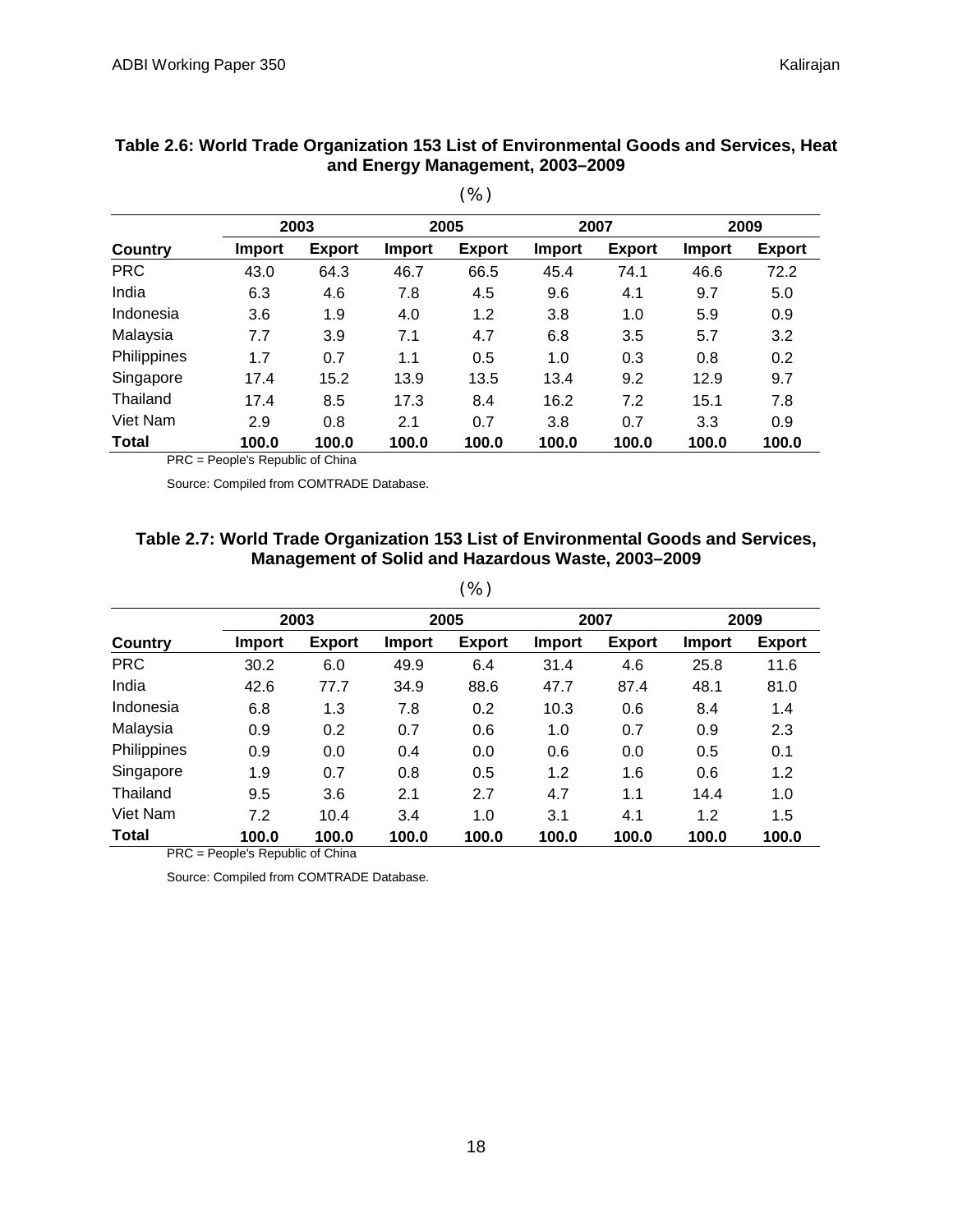|              |               |               |               | $\cdots$      |               |               |               |               |
|--------------|---------------|---------------|---------------|---------------|---------------|---------------|---------------|---------------|
|              |               | 2003          |               | 2005          |               | 2007          |               | 2009          |
| Country      | <b>Import</b> | <b>Export</b> | <b>Import</b> | <b>Export</b> | <b>Import</b> | <b>Export</b> | <b>Import</b> | <b>Export</b> |
| <b>PRC</b>   | 26.9          | 74.1          | 19.3          | 80.4          | 14.8          | 88.0          | 5.9           | 86.0          |
| India        | 10.2          | 3.7           | 8.9           | 0.9           | 14.0          | 0.3           | 58.3          | 0.8           |
| Indonesia    | 3.8           | 1.3           | 4.0           | 6.5           | 7.0           | 3.6           | 9.0           | 3.3           |
| Malaysia     | 24.5          | 5.6           | 38.0          | 3.2           | 25.3          | 2.4           | 7.5           | 4.0           |
| Philippines  | 6.2           | 0.0           | 4.3           | 0.0           | 4.6           | 0.0           | 1.7           | 0.0           |
| Singapore    | 14.9          | 13.1          | 12.3          | 7.2           | 15.6          | 3.6           | 7.4           | 2.5           |
| Thailand     | 8.1           | 1.8           | 8.4           | 1.2           | 9.7           | 1.5           | 4.6           | 2.8           |
| Viet Nam     | 5.4           | 0.4           | 4.9           | 0.6           | 8.9           | 0.6           | 5.7           | 0.5           |
| <b>Total</b> | 100.0         | 100.0         | 100.0         | 100.0         | 100.0         | 100.0         | 100.0         | 100.0         |

#### **Table 2.8: World Trade Organization 153 List of Environmental Goods and Services, Natural Resources Protection, 2003–2009**

 $(96)$ 

PRC = People's Republic of China

Source: Compiled from COMTRADE Database.

#### **Table 2.9: World Trade Organization 153 List of Environmental Goods and Services, Natural Risk Management, 2003–2009**

(%)

|              |               | 2003          |               | 2005          |               | 2007          |        | 2009          |  |
|--------------|---------------|---------------|---------------|---------------|---------------|---------------|--------|---------------|--|
| Country      | <b>Import</b> | <b>Export</b> | <b>Import</b> | <b>Export</b> | <b>Import</b> | <b>Export</b> | Import | <b>Export</b> |  |
| <b>PRC</b>   | 50.8          | 33.4          | 49.8          | 49.4          | 43.7          | 53.3          | 50.2   | 48.8          |  |
| India        | 3.5           | 2.4           | 7.5           | 4.9           | 12.2          | 5.3           | 8.5    | 10.6          |  |
| Indonesia    | 6.1           | 2.3           | 5.3           | 1.9           | 5.5           | 1.9           | 7.5    | 3.5           |  |
| Malaysia     | 10.7          | 18.5          | 10.2          | 12.9          | 7.0           | 4.6           | 8.3    | 4.1           |  |
| Philippines  | 1.0           | 0.4           | 0.3           | 0.4           | 0.2           | 0.0           | 0.4    | 0.1           |  |
| Singapore    | 25.9          | 40.4          | 24.0          | 27.1          | 27.6          | 34.0          | 21.5   | 31.4          |  |
| Thailand     | 1.3           | 0.9           | 2.2           | 3.4           | 1.0           | 0.3           | 2.5    | 1.0           |  |
| Viet Nam     | 0.8           | 1.7           | 0.7           | 0.0           | 2.9           | 0.6           | 1.2    | 0.5           |  |
| <b>Total</b> | 100.0         | 100.0         | 100.0         | 100.0         | 100.0         | 100.0         | 100.0  | 100.0         |  |

PRC = People's Republic of China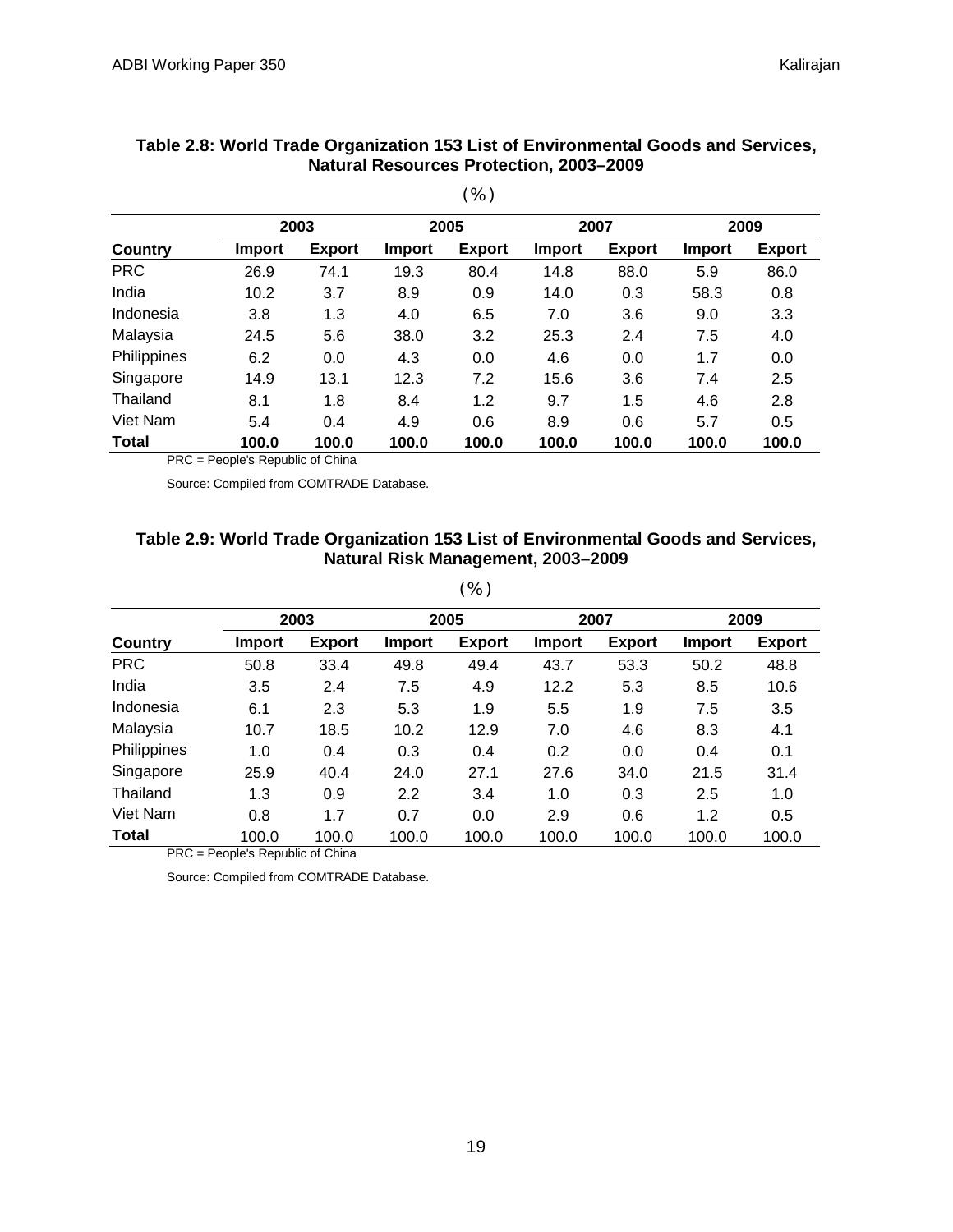|              |               |               |               | $\cdots$      |               |               |               |               |
|--------------|---------------|---------------|---------------|---------------|---------------|---------------|---------------|---------------|
|              |               | 2003          |               | 2005          |               | 2007          |               | 2009          |
| Country      | <b>Import</b> | <b>Export</b> | <b>Import</b> | <b>Export</b> | <b>Import</b> | <b>Export</b> | <b>Import</b> | <b>Export</b> |
| <b>PRC</b>   | 21.7          | 50.7          | 19.4          | 50.4          | 15.9          | 57.0          | 17.7          | 59.5          |
| India        | 3.2           | 3.8           | 2.9           | 5.3           | 4.4           | 2.5           | 3.5           | 4.4           |
| Indonesia    | 2.8           | 4.6           | 2.8           | 5.0           | 5.8           | 4.3           | 8.6           | 3.7           |
| Malaysia     | 13.3          | 2.3           | 11.7          | 2.4           | 12.7          | 2.4           | 12.8          | 2.5           |
| Philippines  | 8.2           | 3.1           | 5.4           | 3.8           | 4.5           | 3.9           | 4.1           | 3.6           |
| Singapore    | 26.2          | 7.0           | 30.2          | 6.6           | 28.2          | 6.0           | 19.1          | 3.2           |
| Thailand     | 15.2          | 24.0          | 18.0          | 22.6          | 14.6          | 20.3          | 14.1          | 17.9          |
| Viet Nam     | 9.3           | 4.6           | 9.7           | 3.8           | 13.9          | 3.6           | 20.1          | 5.2           |
| <b>Total</b> | 100.0         | 100.0         | 100.0         | 100.0         | 100.0         | 100.0         | 100.0         | 100.0         |

#### **Table 2.10: World Trade Organization 153 List of Environmental Goods and Services, Noise and Vibration Abatement, 2003–2009**

 $(96)$ 

PRC = People's Republic of China

Source: Compiled from COMTRADE Database.

#### **Table 2.11: World Trade Organization 153 List of Environmental Goods and Services, Renewable Energy Plant, 2003–2009**

(%)

|                |        | 2003          |               | 2005          |               | 2007          |               | 2009          |
|----------------|--------|---------------|---------------|---------------|---------------|---------------|---------------|---------------|
| <b>Country</b> | Import | <b>Export</b> | <b>Import</b> | <b>Export</b> | <b>Import</b> | <b>Export</b> | <b>Import</b> | <b>Export</b> |
| <b>PRC</b>     | 45.9   | 25.5          | 39.0          | 32.7          | 43.3          | 42.5          | 43.1          | 46.4          |
| India          | 5.4    | 14.6          | 6.0           | 15.6          | 7.9           | 14.1          | 9.1           | 11.2          |
| Indonesia      | 11.0   | 5.1           | 16.8          | 4.9           | 10.8          | 4.1           | 12.3          | 3.7           |
| Malaysia       | 3.0    | 2.4           | 4.7           | 1.6           | 5.4           | 2.3           | 5.0           | 1.3           |
| Philippines    | 1.3    | 0.1           | 1.3           | 0.1           | 1.0           | 0.0           | 0.9           | 0.0           |
| Singapore      | 14.3   | 36.7          | 10.5          | 23.7          | 10.6          | 16.4          | 10.8          | 20.2          |
| Thailand       | 17.2   | 15.4          | 19.3          | 20.6          | 18.5          | 19.5          | 15.5          | 16.4          |
| Viet Nam       | 2.1    | 0.3           | 2.3           | 0.8           | 2.5           | 1.0           | 3.4           | 0.8           |
| <b>Total</b>   | 100.0  | 100.0         | 100.0         | 100.0         | 100.0         | 100.0         | 100.0         | 100.0         |

PRC = People's Republic of China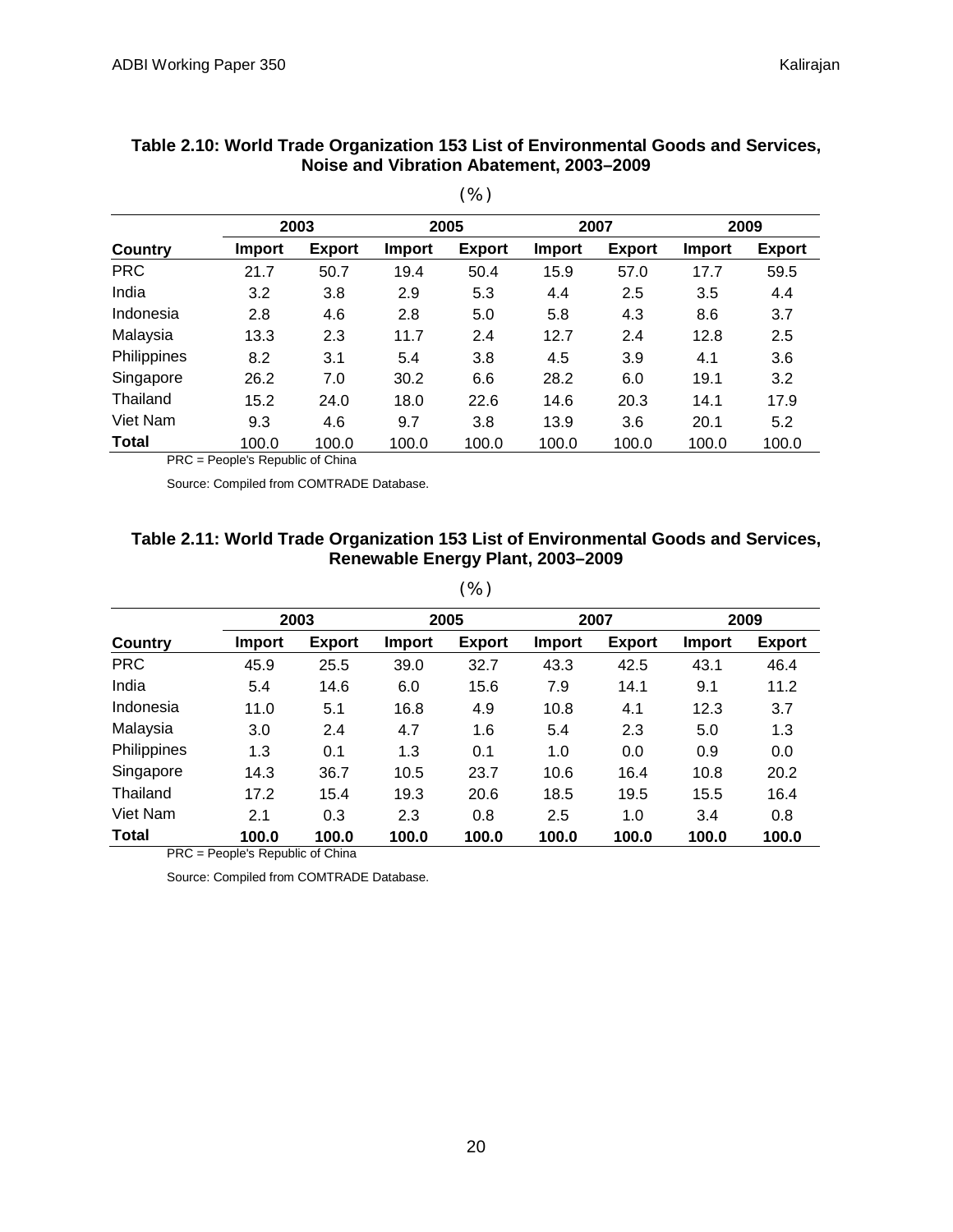|                |               |               |               | $\sqrt{2}$    |               |               |        |               |
|----------------|---------------|---------------|---------------|---------------|---------------|---------------|--------|---------------|
|                |               | 2003          |               | 2005          |               | 2007          |        | 2009          |
| <b>Country</b> | <b>Import</b> | <b>Export</b> | <b>Import</b> | <b>Export</b> | <b>Import</b> | <b>Export</b> | Import | <b>Export</b> |
| <b>PRC</b>     | 52.8          | 26.7          | 51.6          | 33.7          | 53.5          | 42.4          | 57.5   | 43.3          |
| India          | 7.1           | 1.5           | 8.4           | 1.8           | 9.8           | 2.0           | 10.2   | 3.6           |
| Indonesia      | 0.8           | 0.3           | 0.9           | 0.4           | 0.9           | 0.4           | 1.6    | 0.6           |
| Malaysia       | 12.7          | 24.3          | 10.9          | 26.7          | 10.7          | 22.3          | 8.6    | 16.9          |
| Philippines    | 0.9           | 0.4           | 0.9           | 0.5           | 0.8           | 0.1           | 0.5    | 0.1           |
| Singapore      | 16.1          | 43.3          | 17.7          | 33.0          | 15.8          | 28.0          | 13.5   | 30.0          |
| Thailand       | 8.5           | 3.1           | 8.6           | 3.7           | 7.1           | 4.3           | 6.4    | 4.8           |
| Viet Nam       | 1.0           | 0.3           | 0.9           | 0.2           | 1.3           | 0.3           | 1.7    | 0.7           |
| <b>Total</b>   | 100.0         | 100.0         | 100.0         | 100.0         | 100.0         | 100.0         | 100.0  | 100.0         |

#### **Table 2.12: World Trade Organization 153 List of Environmental Goods and Services, Waste Water Management and Potable Water, 2003–2009**

(%)

PRC = The People's Republic of China

Source: Compiled from COMTRADE Database.

During 2006–2010, the PRC invested CNY200 billion in energy saving and emission reduction projects, generating investment worth about CNY2 trillion (China Daily 2010). Also during 2006– 2010, US firms invested a total of \$6.5 billion in India, so that India now stands as one of the largest markets for US clean energy technologies. In 2011–2012, two of the three US financing agencies approved 173 transactions in India, totaling \$1.4 billion, in solar energy. It is estimated that between 2010 and 2030 India will need investments of over \$1 trillion to improve health care, transportation infrastructure, energy production, and others. In May 2011 the World Bank approved a \$15.36 million credit and \$8.14 million grant for the Biodiversity Conservation and Rural Livelihood Improvement Project to support the Government of India in its efforts to conserve high-value forest areas with the objective of improving the livelihoods of forestdependent communities. The project, which will run for 6 years, will conserve biodiversity while improving rural livelihoods by applying culturally appropriate and tested participatory approaches from the communities to support opportunities for improving rural livelihoods.

## <span id="page-22-0"></span>**3.2 Potential Exports of Low-Carbon Goods and Services under Different Scenarios**

Using unbalanced panel data for the selected Asian emerging economies during 2000–2009, model 1 was estimated using the FRONTIER 4.1 software for total exports of LCGS (Table 3), and also for each of the 12 categories of LCGS exports for individual countries of the Asian emerging economies. All the coefficients for individual countries are statistically significant at least at the 5% level, which indicates the selected model has clearly explained the variations in exports flows in LCGS through the selected determining variables.<sup>[5](#page-22-1)</sup> The statistical significance of γ implies that behind the border constraints are important determinants of export flows in LCGS from the selected Asian emerging economies. This result also confirms that the selected model 1 is appropriate to examine the determinants of export flows in LCGS from the selected

<span id="page-22-1"></span> $5$  The author has the panel estimation results for each of the 12 categories for individual countries and interested readers may contact the author.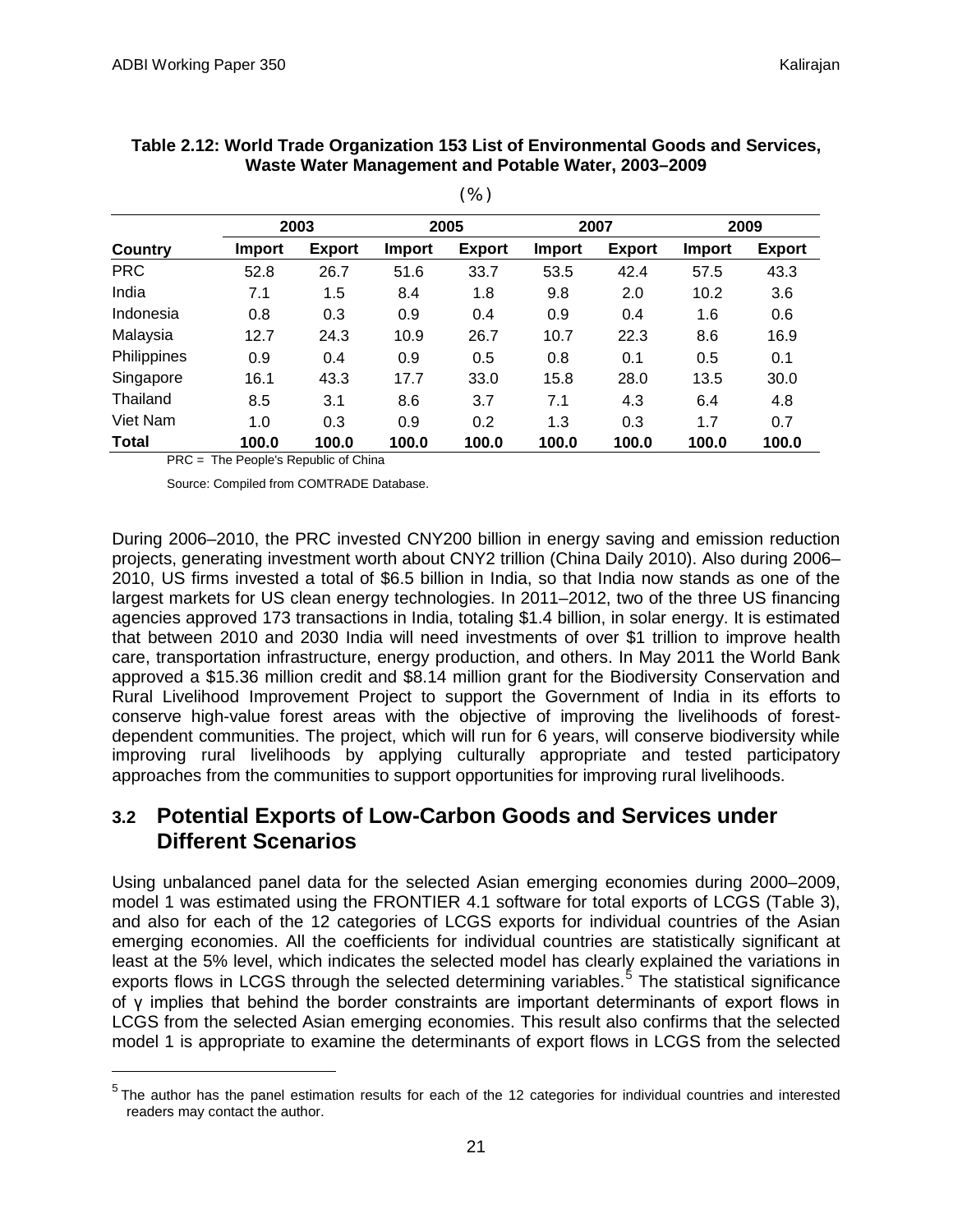countries. Other interesting results are the magnitude and significance of (i) the variable FDI, which is the ratio of FDI from Asian countries to FDI from non-Asian countries to the relevant Asian emerging economy; and (ii)  $D_1$ , which shows the existence of trade agreements between the exporting Asian emerging economy and its trading partner countries. Taken together, these two coefficients indicate the influence of the grand coalition scenario on the potential export of LCGS from the concerned Asian emerging economy. On the other hand, taking either of the coefficients individually indicates the influence of the limited coalition scenario on exports. Though these coefficients are all positive for all the Asian emerging economies, they vary in magnitudes across countries. The impact of Asian FDI on export of LCGS is the largest for Singapore (0.92) and the lowest for the Philippines (0.46). This means that Singapore's LCGS exports will increase by 9% for every 10% increase in FDI from Asian countries. This clearly supports the view that Asian money could be leveraged for green research and investment through regional cooperation.

| Table 3: Estimates of Determinants of Total Exports of Low-Carbon Goods and Services |  |
|--------------------------------------------------------------------------------------|--|
| across Countries                                                                     |  |

| Coeffts.           |            |         |           |          |                    |                  |          |                 |
|--------------------|------------|---------|-----------|----------|--------------------|------------------|----------|-----------------|
| οf                 | <b>PRC</b> | India   | Indonesia | Malaysia | <b>Philippines</b> | <b>Singapore</b> | Thailand | <b>Viet Nam</b> |
| Constant           | 10.532     | 9.441   | 8.560     | 9.862    | 7.655              | 9.753            | 7.662    | 7.453           |
| PCGDP <sup>e</sup> | 0.672      | 0.543   | 0.572     | 0.618    | 0.438              | 0.712            | 0.453    | 0.426           |
| PCGDP <sup>m</sup> | 0.815      | 0.675   | 0.642     | 0.788    | 0.525              | 0.844            | 0.616    | 0.589           |
| <b>Dist</b>        | (0.435)    | (0.680) | (0.580)   | (0.553)  | (0.643)            | (0.507)          | (0.620)  | (0.614)         |
| Tariff (%)         | (0.765)    | (0.720) | (0.680)   | (0.725)  | (0.831)            | (0.654)          | (0.710)  | (0.730)         |
| FDI ratio          | 0.892      | 0.675   | 0.558     | 0.618    | 0.457              | 0.915            | 0.584    | 0.595           |
| D1(PTA)            | 1.056      | 0.768   | 0.825     | 0.856    | 0.845              | 0.918            | 0.822    | 0.851           |
| D <sub>2</sub>     | 0.876      | 0.612   | 0.556     | 0.612    | 0.338              | 0.698            | 0.589    | 0.572           |
| (Years)            |            |         |           |          |                    |                  |          |                 |
| Gamma -            | 0.815      | 0.786   | 0.882     | 0.867    | 0.797              | 0.693            | 0.802    | 0.903           |
|                    |            |         |           |          |                    |                  |          |                 |

 $()$  = negative.

Notes: All coefficients are statistically significant at least at the 5% level.

The estimated model is as follows:

In EX $_{i,j,t}$  = B $_{1,t}$  + B $_{2,t}$  In(PCGDP $_{\rm i,t}$ ) + B $_{3,t}$  In(PCGDP $_{\rm j,t}$ ) + B $_{4,t}$  In(DIST $_{\rm i,j}$ ) + B $_{5,t}$  In (T $_{\rm j,i,t})$ 

+ B 6,t ln(FDIj,t-1) + B 7,t D1 + B8,t D2 – uij,t + vij,t

All the variables are defined in the text. Gamma – γ is the ratio of country-specific variation ( $\sigma^2_u$  ) to total variation (

$$
\frac{\sigma_u^2}{\sigma_u^2 + \sigma^2}
$$

 $\sigma^2_u+\sigma^2_{\rm \scriptscriptstyle V}$  ), which indicates whether "behind the border" constraints are one of the determinants of total exports of lowcarbon goods and services (LCGS). When γ is significant, which is the case in this study, it implies that behind the border constraints are important determinants of LCGS exports.

Source: Author's estimation.

Another important result that conveys the significance of regional cooperation on improving LCGS exports in Asian emerging economies concerns the positive and significant coefficient of the variable  $D_1$ . The coefficient varies from 1.06 for the PRC to 0.82 for Thailand. The implication is that the PRC's existing trade agreements with other countries have facilitated it to export more LCGS than other Asian emerging economies, which also have trade agreements with their partner countries.

Tables 4.1–4.8 show how much increase in potential export of LCGS (by category) each Asian emerging economy will achieve under grand coalition, limited coalition, and stand-alone scenarios. These scenarios are simulated with the assumption that there are no behind the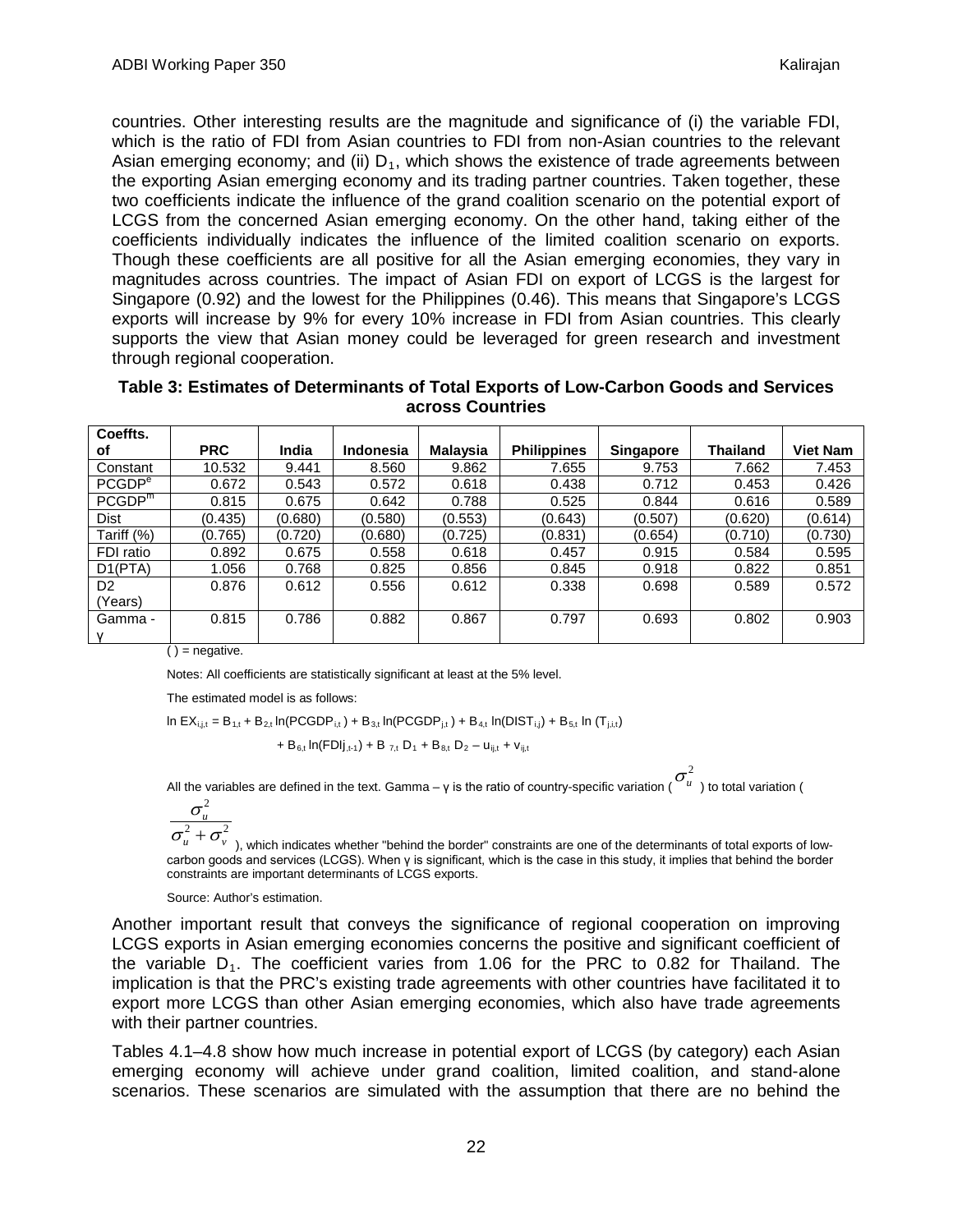border constraints on export in the Asian emerging economies. It is clear that all Asian emerging economies will enjoy a greater increase in export potential in the case of the grand coalition than in the case of a limited coalition. However, the percentage increase varies across countries; the PRC and Singapore appear to enjoy more increase in their potential exports in the majority of the categories. The implication from these results is that regional cooperation in the form of a grand coalition can certainly increase the export potential in LCGS in Asian emerging economies, and this can increase the pace of transforming Asia into "Green Asia."

| Category                                    |      | Stand alone<br>% increase) |      | Limited<br>coalition<br>(% increase) | <b>Grand coalition</b><br>(% increase) |      |
|---------------------------------------------|------|----------------------------|------|--------------------------------------|----------------------------------------|------|
|                                             | 2005 | 2009                       | 2005 | 2009                                 | 2005                                   | 2009 |
| Air pollution control                       | 20   | 22                         | 26   | 28                                   | 32                                     | 33   |
| Clean or remediation of soil and waste      | 30   | 28                         | 32   | 33                                   | 35                                     | 36   |
| Cleaner and more efficient technology       | 28   | 30                         | 31   | 32                                   | 33                                     | 34   |
| Environmental monitoring                    | 40   | 35                         | 42   | 38                                   | 44                                     | 41   |
| Environmentally preferred products          | 35   | 33                         | 37   | 35                                   | 38                                     | 36   |
| Heat and energy management                  | 38   | 35                         | 39   | 36                                   | 40                                     | 37   |
| Management of waste and hazardous waste     | 42   | 43                         | 45   | 45                                   | 47                                     | 48   |
| Natural resources protection                | 38   | 35                         | 40   | 37                                   | 41                                     | 38   |
| Natural risk management                     | 44   | 42                         | 45   | 43                                   | 46                                     | 44   |
| Noise and vibration abatement               | 45   | 47                         | 47   | 48                                   | 49                                     | 49   |
| Renewable energy plant                      | 28   | 27                         | 30   | 28                                   | 32                                     | 30   |
| Waste water management and potable<br>water | 36   | 38                         | 39   | 40                                   | 41                                     | 42   |

#### **Table 4.1: Potential Exports of Low-Carbon Goods and Services under Different Scenarios: the People's Republic of China**

Source: Author's calculation

### **Table 4.2: Potential Exports of LCGS under Different Scenarios: India**

| Category                                    |      | <b>Stand alone</b><br>(% increase) |      | Limited<br>coalition<br>(% increase) | <b>Grand coalition</b><br>(% increase) |      |
|---------------------------------------------|------|------------------------------------|------|--------------------------------------|----------------------------------------|------|
|                                             | 2005 | 2009                               | 2005 | 2009                                 | 2005                                   | 2009 |
| Air pollution control                       | 30   | 32                                 | 31   | 33                                   | 32                                     | 34   |
| Clean or remediation of soil and waste      | 31   | 32                                 | 32   | 33                                   | 34                                     | 35   |
| Cleaner and more efficient technology       | 32   | 33                                 | 34   | 35                                   | 35                                     | 36   |
| Environmental monitoring                    | 40   | 42                                 | 42   | 43                                   | 44                                     | 44   |
| Environmentally preferred products          | 37   | 38                                 | 39   | 40                                   | 40                                     | 42   |
| Heat and energy management                  | 38   | 37                                 | 39   | 38                                   | 40                                     | 40   |
| Management of waste and hazardous waste     | 28   | 26                                 | 30   | 28                                   | 32                                     | 30   |
| Natural resources protection                | 40   | 42                                 | 42   | 43                                   | 44                                     | 45   |
| Natural risk management                     | 37   | 35                                 | 39   | 37                                   | 40                                     | 38   |
| Noise and vibration abatement               | 46   | 47                                 | 47   | 48                                   | 49                                     | 50   |
| Renewable energy plant                      | 30   | 32                                 | 32   | 33                                   | 34                                     | 35   |
| Waste water management and potable<br>water | 40   | 38                                 | 41   | 40                                   | 41                                     | 42   |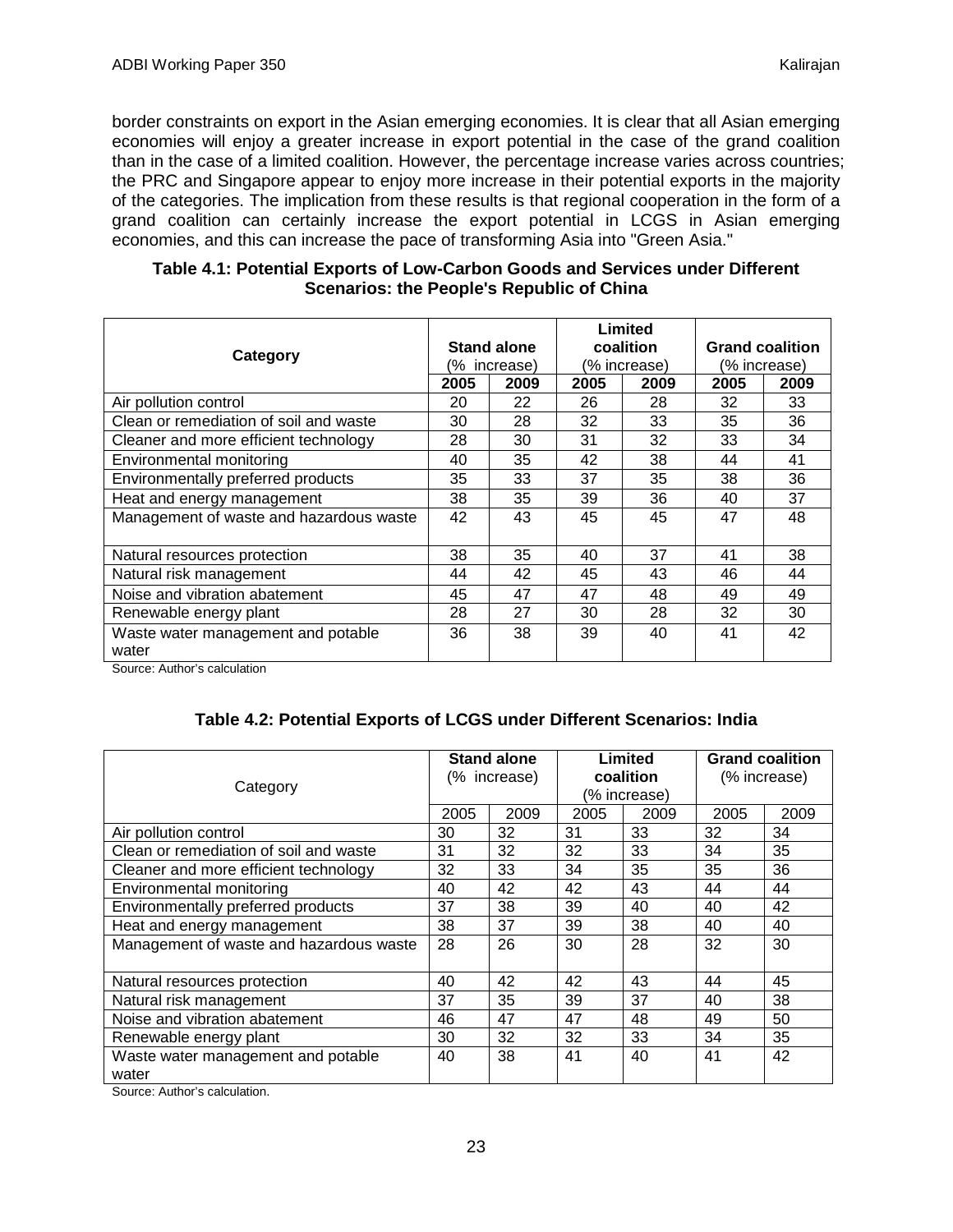| Category                                 |      | <b>Stand alone</b><br>(% increase) |      | <b>Limited coalition</b><br>(% increase) | <b>Grand coalition</b><br>(% increase) |      |
|------------------------------------------|------|------------------------------------|------|------------------------------------------|----------------------------------------|------|
|                                          | 2005 | 2009                               | 2005 | 2009                                     | 2005                                   | 2009 |
| Air pollution control                    | 44   | 42                                 | 45   | 43                                       | 46                                     | 44   |
| Clean or remediation of soil and waste   | 33   | 30                                 | 34   | 32                                       | 35                                     | 34   |
| Cleaner and more efficient technology    | 35   | 36                                 | 37   | 38                                       | 38                                     | 39   |
| Environmental monitoring                 | 40   | 40                                 | 42   | 42                                       | 43                                     | 43   |
| Environmentally preferred products       | 35   | 33                                 | 37   | 35                                       | 38                                     | 36   |
| Heat and energy management               | 38   | 35                                 | 39   | 36                                       | 40                                     | 37   |
| Management of waste and hazardous waste  | 45   | 42                                 | 46   | 44                                       | 47                                     | 46   |
| Natural resources protection             | 38   | 35                                 | 40   | 37                                       | 41                                     | 39   |
| Natural risk management                  | 34   | 35                                 | 36   | 37                                       | 38                                     | 39   |
| Noise and vibration abatement            | 46   | 47                                 | 48   | 49                                       | 49                                     | 50   |
| Renewable energy plant                   | 32   | 33                                 | 33   | 34                                       | 34                                     | 35   |
| Waste water management and potable water | 40   | 41                                 | 42   | 43                                       | 44                                     | 45   |

### **Table 4.3: Potential Exports of LCGS under Different Scenarios: Indonesia**

Source: Author's calculation.

## **Table 4.4: Potential Exports of LCGS under Different Scenarios: Malaysia**

| Category                                 |      | <b>Stand alone</b><br>(% increase) |      | <b>Limited coalition</b><br>(% increase) | <b>Grand coalition</b><br>(% increase) |      |
|------------------------------------------|------|------------------------------------|------|------------------------------------------|----------------------------------------|------|
|                                          | 2005 | 2009                               | 2005 | 2009                                     | 2005                                   | 2009 |
| Air pollution control                    | 34   | 35                                 | 36   | 36                                       | 38                                     | 38   |
| Clean or remediation of soil and waste   | 35   | 36                                 | 36   | 37                                       | 38                                     | 38   |
| Cleaner and more efficient technology    | 35   | 36                                 | 37   | 38                                       | 38                                     | 39   |
| Environmental monitoring                 | 33   | 34                                 | 35   | 36                                       | 37                                     | 38   |
| Environmentally preferred products       | 40   | 41                                 | 42   | 43                                       | 44                                     | 45   |
| Heat and energy management               | 30   | 32                                 | 33   | 36                                       | 35                                     | 37   |
| Management of waste and hazardous waste  | 38   | 42                                 | 40   | 44                                       | 43                                     | 46   |
| Natural resources protection             | 32   | 35                                 | 34   | 37                                       | 36                                     | 39   |
| Natural risk management                  | 30   | 32                                 | 33   | 34                                       | 35                                     | 36   |
| Noise and vibration abatement            | 38   | 40                                 | 39   | 41                                       | 41                                     | 43   |
| Renewable energy plant                   | 35   | 36                                 | 37   | 38                                       | 39                                     | 40   |
| Waste water management and potable water | 42   | 43                                 | 44   | 45                                       | 45                                     | 46   |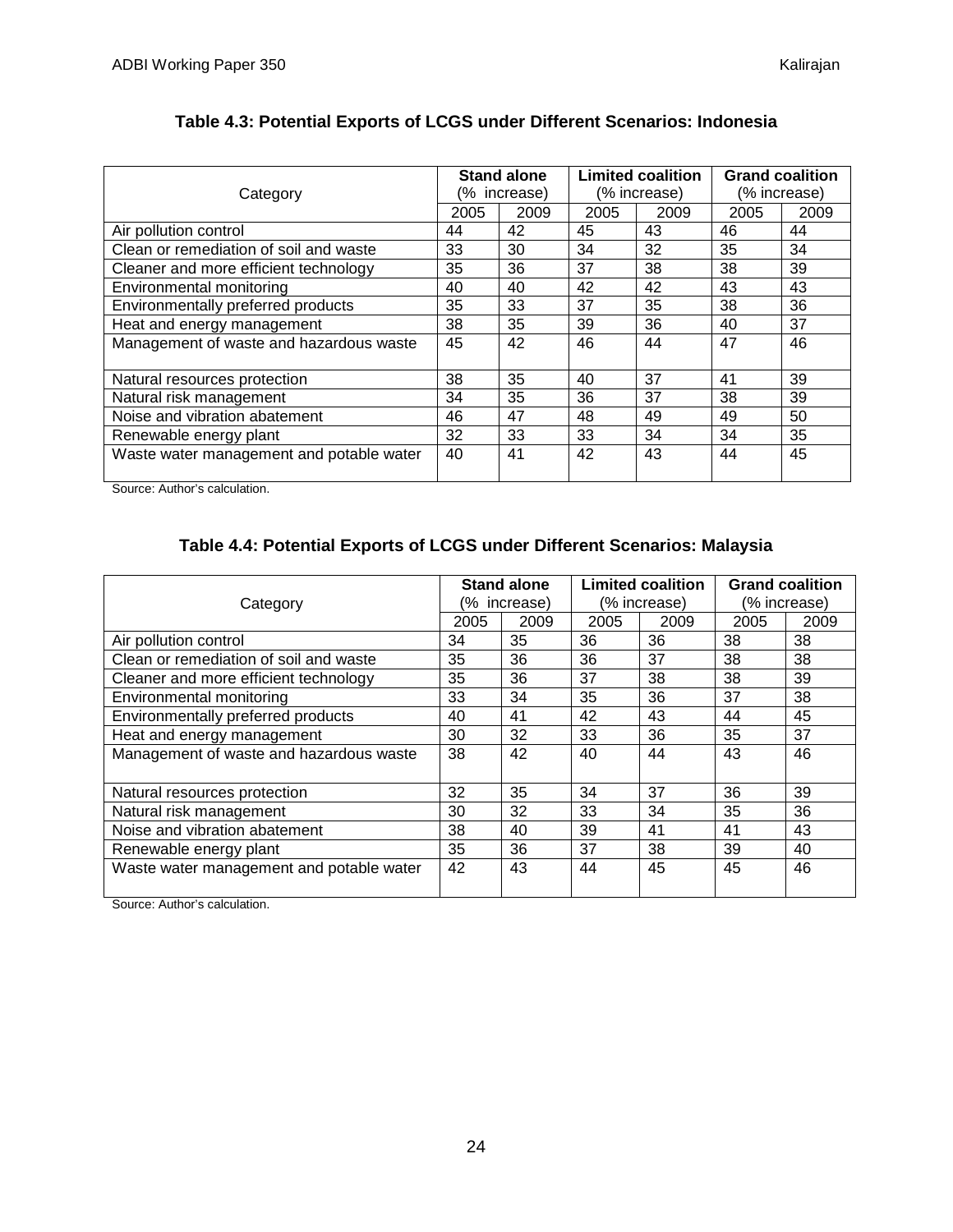| Category                                 | <b>Stand alone</b><br>(% increase) |      | <b>Limited coalition</b><br>(% increase) |      | <b>Grand coalition</b><br>(% increase) |      |
|------------------------------------------|------------------------------------|------|------------------------------------------|------|----------------------------------------|------|
|                                          | 2005                               | 2009 | 2005                                     | 2009 | 2005                                   | 2009 |
| Air pollution control                    | 36                                 | 37   | 38                                       | 39   | 39                                     | 40   |
| Clean or remediation of soil and waste   | 37                                 | 38   | 39                                       | 40   | 41                                     | 42   |
| Cleaner and more efficient technology    | 40                                 | 41   | 42                                       | 43   | 43                                     | 45   |
| Environmental monitoring                 | 41                                 | 42   | 43                                       | 44   | 44                                     | 46   |
| Environmentally preferred products       | 45                                 | 47   | 47                                       | 48   | 49                                     | 50   |
| Heat and energy management               | 35                                 | 36   | 36                                       | 37   | 38                                     | 38   |
| Management of waste and hazardous waste  | 38                                 | 40   | 40                                       | 42   | 43                                     | 45   |
| Natural resources protection             | 40                                 | 42   | 43                                       | 44   | 45                                     | 45   |
| Natural risk management                  | 38                                 | 40   | 41                                       | 42   | 43                                     | 44   |
| Noise and vibration abatement            | 38                                 | 40   | 39                                       | 41   | 40                                     | 42   |
| Renewable energy plant                   | 37                                 | 39   | 39                                       | 40   | 41                                     | 41   |
| Waste water management and potable water | 45                                 | 46   | 48                                       | 48   | 50                                     | 51   |

### **Table 4.5: Potential Exports of LCGS under Different Scenarios: Philippines**

Source: Author's calculation.

### **Table 4.6: Potential Exports of LCGS under Different Scenarios: Singapore**

| Category                                 | <b>Stand alone</b><br>(% increase) |      | <b>Limited coalition</b><br>(% increase) |      | <b>Grand coalition</b><br>(% increase) |      |
|------------------------------------------|------------------------------------|------|------------------------------------------|------|----------------------------------------|------|
|                                          | 2005                               | 2009 | 2005                                     | 2009 | 2005                                   | 2009 |
| Air pollution control                    | 23                                 | 24   | 25                                       | 26   | 27                                     | 29   |
| Clean or remediation of soil and waste   | 30                                 | 31   | 32                                       | 33   | 34                                     | 35   |
| Cleaner and more efficient technology    | 28                                 | 29   | 30                                       | 31   | 33                                     | 34   |
| Environmental monitoring                 | 27                                 | 29   | 29                                       | 30   | 31                                     | 32   |
| Environmentally preferred products       | 28                                 | 29   | 30                                       | 31   | 32                                     | 33   |
| Heat and energy management               | 31                                 | 32   | 33                                       | 34   | 36                                     | 35   |
| Management of waste and hazardous waste  | 32                                 | 33   | 34                                       | 35   | 35                                     | 36   |
| Natural resources protection             | 28                                 | 30   | 30                                       | 32   | 32                                     | 34   |
| Natural risk management                  | 25                                 | 27   | 26                                       | 28   | 27                                     | 30   |
| Noise and vibration abatement            | 23                                 | 25   | 25                                       | 27   | 28                                     | 28   |
| Renewable energy plant                   | 22                                 | 23   | 24                                       | 25   | 27                                     | 26   |
| Waste water management and potable water | 28                                 | 29   | 32                                       | 33   | 33                                     | 34   |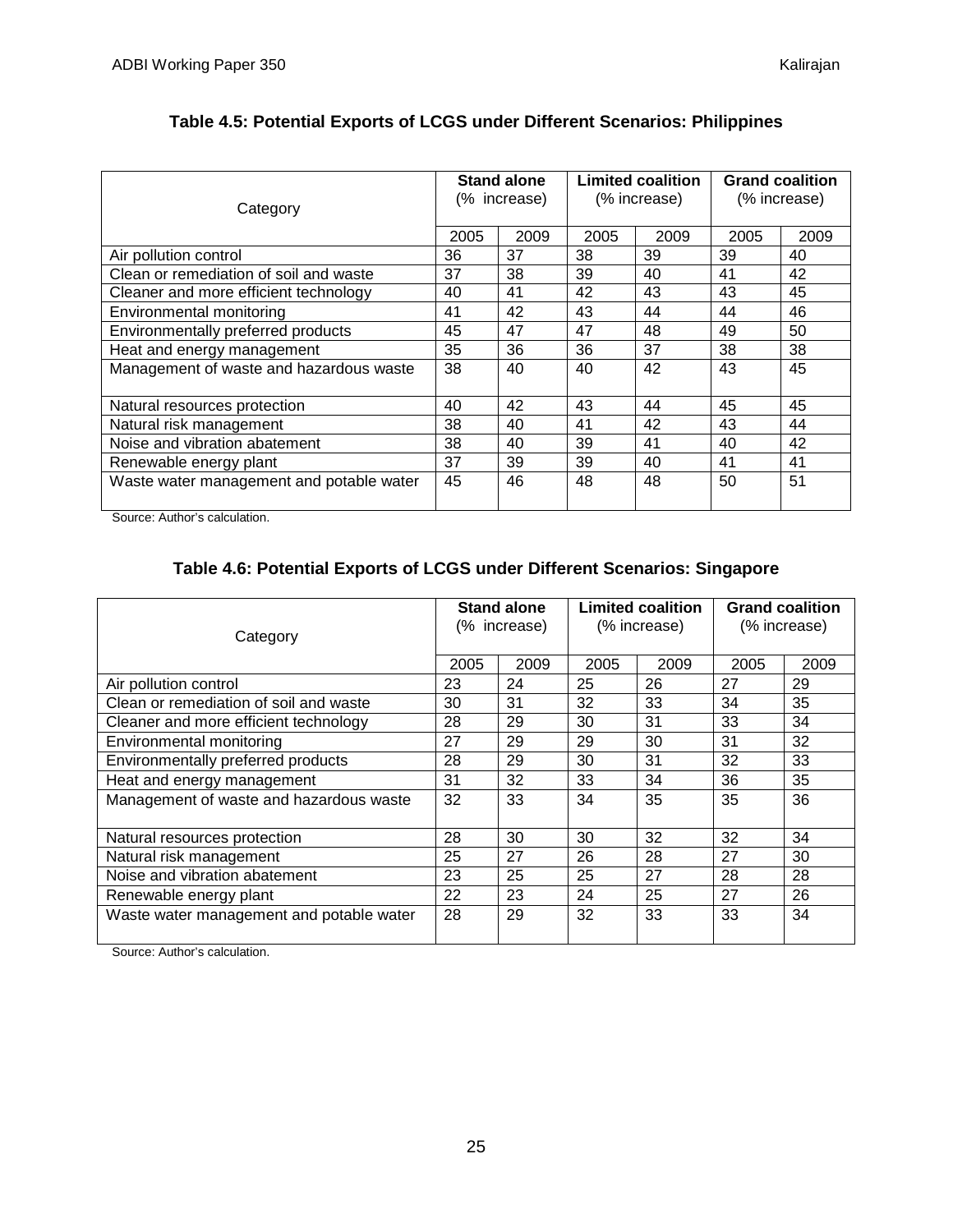| Category                                 | Stand alone<br>(% increase) |      | <b>Limited coalition</b><br>(% increase) |      | <b>Grand coalition</b><br>(% increase) |      |
|------------------------------------------|-----------------------------|------|------------------------------------------|------|----------------------------------------|------|
|                                          | 2005                        | 2009 | 2005                                     | 2009 | 2005                                   | 2009 |
| Air pollution control                    | 45                          | 46   | 47                                       | 48   | 49                                     | 50   |
| Clean or remediation of soil and waste   | 40                          | 42   | 41                                       | 43   | 42                                     | 44   |
| Cleaner and more efficient technology    | 40                          | 42   | 43                                       | 44   | 45                                     | 45   |
| Environmental monitoring                 | 41                          | 43   | 43                                       | 44   | 44                                     | 45   |
| Environmentally preferred products       | 45                          | 47   | 47                                       | 49   | 49                                     | 50   |
| Heat and energy management               | 40                          | 42   | 42                                       | 44   | 44                                     | 45   |
| Management of waste and hazardous waste  | 38                          | 39   | 40                                       | 41   | 43                                     | 44   |
| Natural resources protection             | 45                          | 47   | 46                                       | 48   | 48                                     | 50   |
| Natural risk management                  | 40                          | 40   | 41                                       | 41   | 43                                     | 44   |
| Noise and vibration abatement            | 40                          | 42   | 42                                       | 44   | 43                                     | 45   |
| Renewable energy plant                   | 39                          | 41   | 41                                       | 43   | 43                                     | 45   |
| Waste water management and potable water | 44                          | 46   | 47                                       | 48   | 50                                     | 51   |

### **Table 4.7: Potential Exports of LCGS under Different Scenarios: Thailand**

Source: Author's calculation.

### **Table 4.8: Potential Exports of LCGS under Different Scenarios: Viet Nam**

| Category                                 | <b>Stand alone</b><br>(% increase) |      | <b>Limited coalition</b><br>(% increase) |      | <b>Grand coalition</b><br>(% increase) |      |
|------------------------------------------|------------------------------------|------|------------------------------------------|------|----------------------------------------|------|
|                                          | 2005                               | 2009 | 2005                                     | 2009 | 2005                                   | 2009 |
| Air pollution control                    | 46                                 | 47   | 48                                       | 49   | 49                                     | 50   |
| Clean or remediation of soil and waste   | 38                                 | 40   | 40                                       | 42   | 42                                     | 44   |
| Cleaner and more efficient technology    | 40                                 | 42   | 41                                       | 44   | 43                                     | 45   |
| Environmental monitoring                 | 42                                 | 43   | 44                                       | 45   | 46                                     | 48   |
| Environmentally preferred products       | 40                                 | 41   | 42                                       | 43   | 44                                     | 45   |
| Heat and energy management               | 38                                 | 39   | 39                                       | 40   | 40                                     | 41   |
| Management of waste and hazardous waste  | 47                                 | 48   | 49                                       | 50   | 51                                     | 52   |
| Natural resources protection             | 36                                 | 37   | 38                                       | 40   | 41                                     | 42   |
| Natural risk management                  | 38                                 | 40   | 40                                       | 41   | 43                                     | 42   |
| Noise and vibration abatement            | 45                                 | 48   | 48                                       | 49   | 49                                     | 50   |
| Renewable energy plant                   | 34                                 | 35   | 37                                       | 37   | 39                                     | 40   |
| Waste water management and potable water | 42                                 | 44   | 45                                       | 46   | 48                                     | 50   |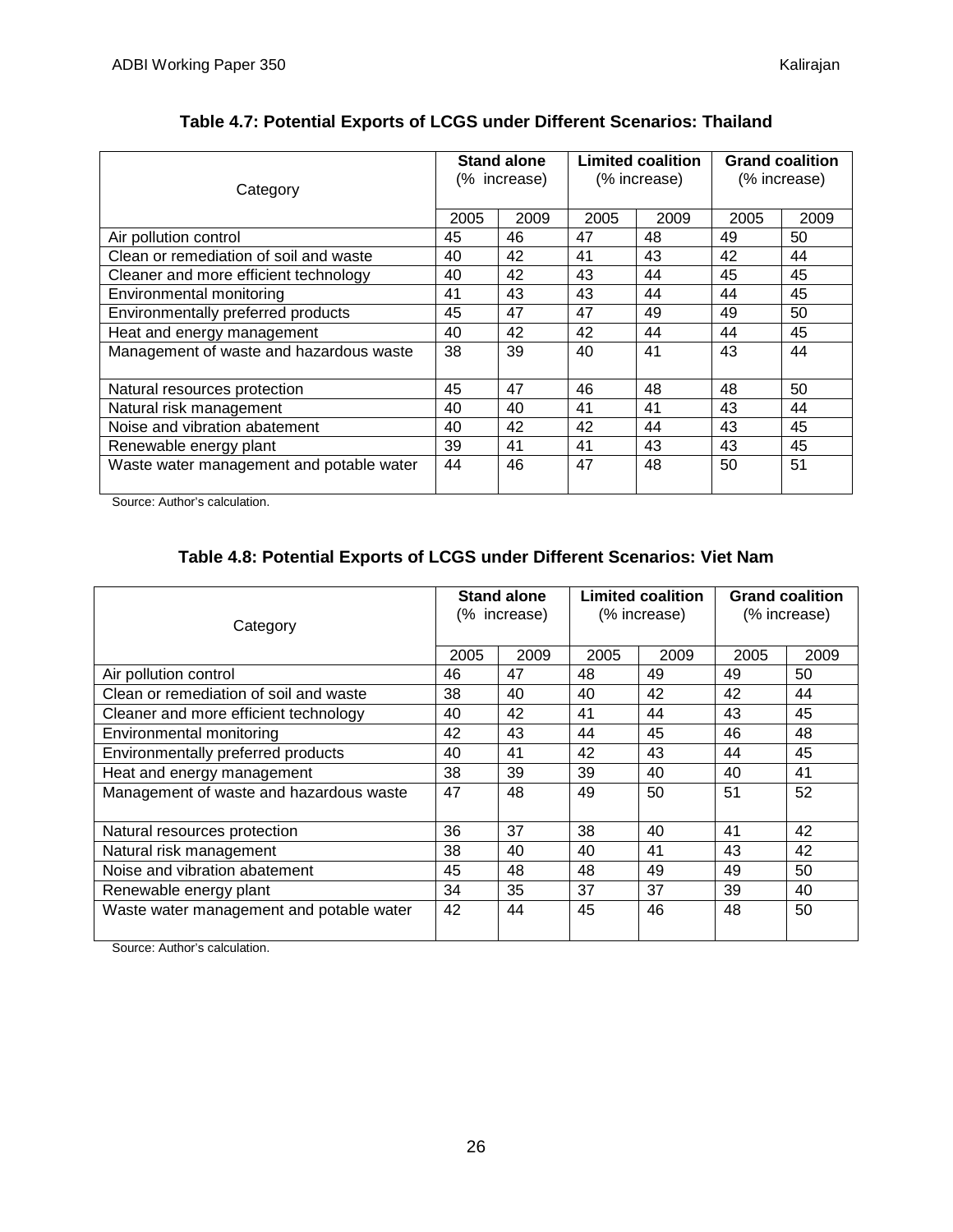Nevertheless, such a transformation will not come without careful tailoring of existing policies and agreements relating to matters such as preferential or free-trade agreements that remove barriers to trade in goods and services.

What is equally important is the elimination of behind the border constraints, such as poor infrastructure and inefficient institutions, which exist within the exporting country and which create the gap between actually realized and potentially possible exports. The gaps between actual and potential exports are calculated for each year during 2000–2009 and the average gap for the eight selected Asian emerging economies is presented in Figure 4. The results indicate that the PRC's gap between its actual and potential exports is the least, which means that, on average, the PRC is able to realize 80% of its potential exports, Singapore is able to realize 73%, while the figure for India is 70%. Viet Nam appears to be realizing only about 62% of its export potential in LCGS. It would be interesting to examine what are the specific behind the border constraints that contribute to such gaps between actual and potential exports in these countries. However, due to lack of appropriate data across the countries over the period of analysis, identification of specific constraints could not be done in this study.





PRC = People's Republic of China.

Source: Author's estimation.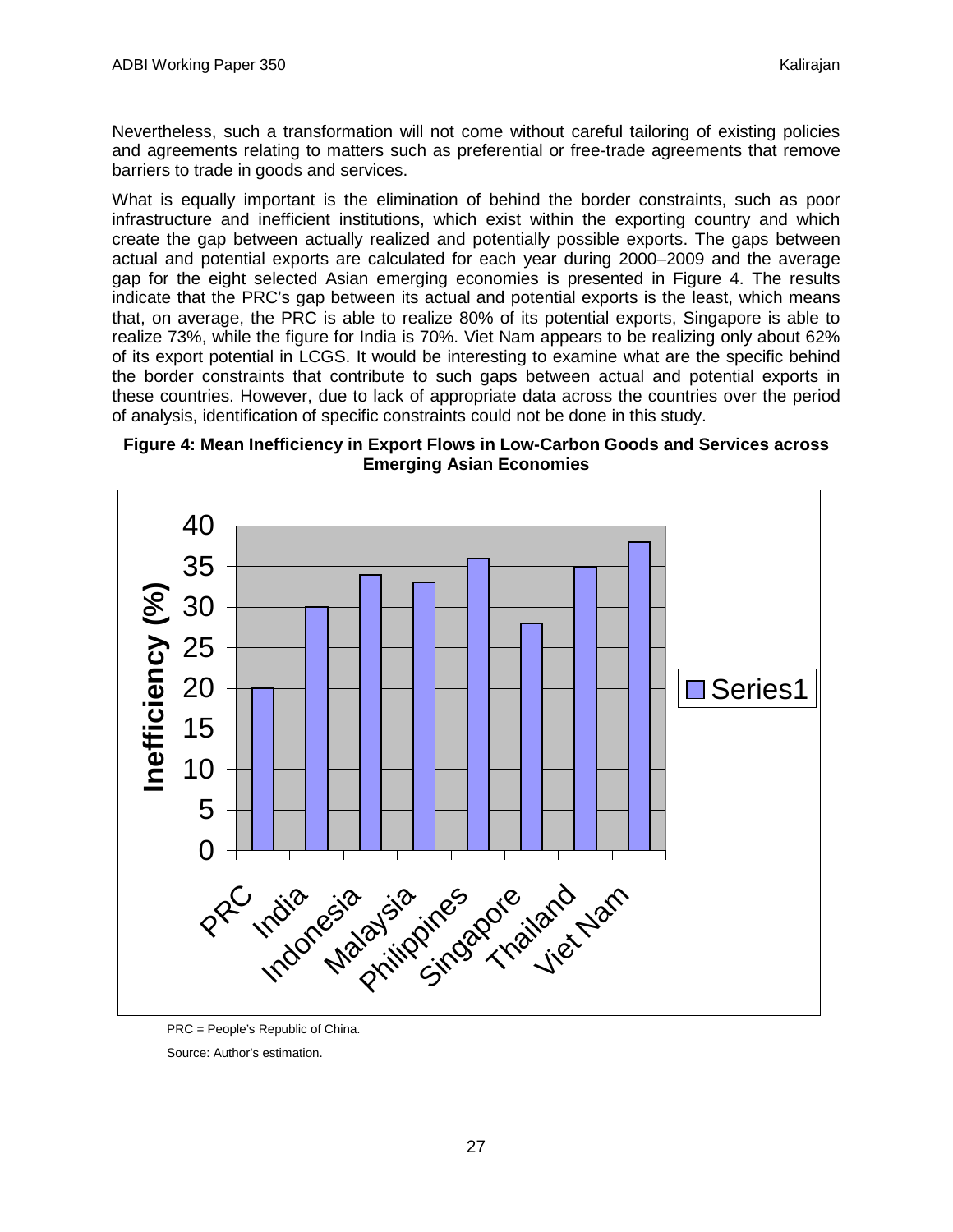## <span id="page-29-0"></span>**3.3 Potential, Options, and Challenges for Cooperation**

Though regional integration is not a new concept in Asia, it is restricted to different pockets involving smaller areas. There is no doubt that Asia has a large market and financial resources to support and sustain regional growth as well as global growth (Research and Information System for Developing Countries 2007). Despite the differences in governance structure and inequalities across countries in terms of GDP and physical and human infrastructure, emerging Asian economies show similarities in terms of social values and culture. Historically too, emerging and other Asian economies have been well connected through the so called "silk routes" in terms of trade and investment. Gradually, due to the tensions and conflicts that arose among Asian countries from time to time, such trade and investment eroded slowly. However, in the modern globalization era, the emergence of a production network across East Asian countries has slowly been involving other Asian countries, either directly or indirectly, and the prospect for regional cooperation within Asia is bright. Thus, trade in goods and services and investment appear to act as one of the important drivers of regional cooperation in Asia. Improving physical connectivity in terms of better transportation links across Asian countries would facilitate stronger regional coalition in other areas such as capacity building and technology research, development, and dissemination across not only Asia but also globally. The Asian Development Bank (ADB) has been facilitating both regional and subregional transportation infrastructure through the financing of a number of projects. As net importers of hydrocarbons, many Asian countries are very keen to address the question of energy security, and this provides huge potential for regional coalition. However, the effectiveness of regional cooperation initiatives in Asia will depend on the special characteristics of the Asian economies.

The primary reasons for the success or failure of some initiatives over others include economic dynamism, too large memberships, diverse interests, conflicts and political differences, geopolitical factors such as competition toward dominance, lack of leadership and vision, weak institutional arrangements and resource constraints. (Das, Vasudev, and Gupta 2011: 379)

A brief review of some of the national and sector policy measures implemented by major transition economies in the region—including the PRC, India, and Indonesia—towards promoting the use of LCGS in different sectors is discussed in the following pages. Such a review is necessary to understand the existing potential and options for regional cooperation.

In the case of environmental goods and services, mainly technological disparities between countries encourage FDI. Provision of environmental infrastructure services, notably potable water delivery, requires complex organizational capabilities, knowledge, and capital typically possessed by multinational enterprises. However, in the absence of proper environmental policy in the host country, the foreign country investment may not bring environmentally friendly technologies. Depending on the level of environmental regulations, multinationals transfer the technologies to the host country just to meet those regulatory measures. Thus, the attitude of multinationals in transferring better pollution control technologies depends on the strength of the host country's environmental policy. Nevertheless, it is recognized by governments that technological upgrading ultimately is the responsibility of firms, whose operations need to be supported by governments with appropriate industrial and institutional frameworks. However, the possibility of multinationals "crowding out" domestic firms in the production and distribution of LCGS in emerging Asian economies may not be ruled out. Thus, it is imperative for the countries promoting FDI in LCGS to implement proper policies to minimize the potential negative effects of FDI. Without instituting business laws formally, the governments of Malaysia and Singapore, for example, helped small and medium-sized firms in many ways to link up with multinationals (Huff 1999; Rasiah 1995). Also, in order to attract multinational enterprises,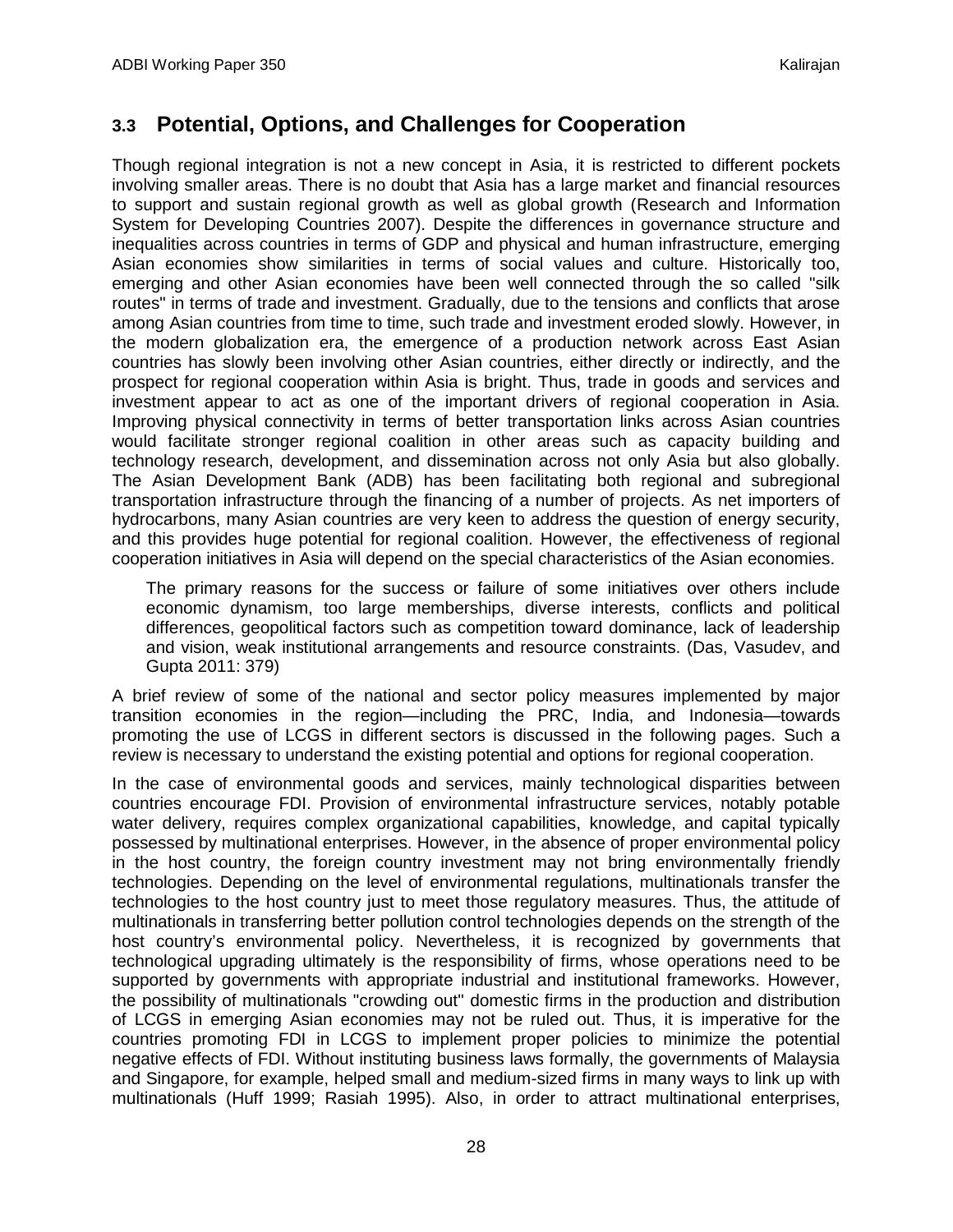emerging Asian economies have been instituting different laws concerning LCGS. As the PRC has been the leader among emerging Asian countries in trade and investment in LCGS involving the WTO 153 list, it is worthwhile here to briefly discuss some of the important laws that the PRC has recently initiated with respect to LCGS.

The PRC released its first national climate change plan in June 2007. It covered a range of policies concerning mitigation, adaptation, and science and technology. In addition to national policies, there are several policies at the provincial, municipal, and local levels. Learning from the experiences of developed countries, the PRC passed three important laws concerning renewable energy development: (i) the Law of Environment Protection was passed in 1979; (ii) the Environmental Impact Assessment Law was passed on 28 October 2002; and (iii) the crucial one, the Law of Renewable Energy, was passed on 28 February 2005.

The Law of Renewable Energy was enacted to (i) promote the development of renewable energies, (ii) increase the supply of energy, (iii) change the consumption mix of energy, (iv) solve the energy shortage, and (v) protect the environment for sustainable economic and social development. According to this law, renewable energies refers to non-fossil energies, such as wind, solar, hydropower, bio-energy, geothermal, and ocean energy. The law does not apply to the utilization of old biomass energy such as straw or stalks. The law emphasizes that the development of renewable energy should have the first priority among all kinds of energies. The government must make every effort to facilitate the development of the renewable energy market by attracting all kinds of investors including private enterprises. Since research on and investigation into renewable energy reserves in the PRC will entail a huge cost, the government must play the leading role in this regard. This law also mandates that the PRC should have a national plan on renewable energy development for both the short and medium term.

The Environmental Impact Assessment Law is a method and system for (i) analyzing, forecasting, and assessing the potential impact on the environment after implementation of plans and construction projects; (ii) putting forward strategies and measures to prevent or alleviate adverse impacts on the environment; and (iii) carrying out follow-up and monitoring. According to this law, an environmental assessment must be done before a development project starts, and regular reviews are required after the project is completed.

The Law of Environment Protection was enacted to (i) protect and improve the ecological environment, (ii) prevent and control pollution and other public hazards, (iii) safeguard people's health, and (iv) facilitate modernization. The law emphasizes that the plans for environmental protection formulated by the government must be incorporated into national economic and social development plans. The government shall adopt economic and technological policies and measures favorable for environmental protection so as to coordinate the work of environmental protection with economic and social development. Since renewable energy is more environmentally friendly than fossil-fuel energy, the laws related to the environment will increase the cost of fossil-fuel consumption and strengthen incentives for consumers to use more renewable energy.

The PRC uses both regulatory measures and incentive structures to promote the use of LCGS at the plant and industry levels. The main objective of the stimulus packages adopted in late 2008 and early 2009 in the PRC was to increase the use of technologies involving LCGS in the energy and transport sectors. These measures boosted the application of low-emission technologies such as wind power, solar, bio-mass, hydropower, and nuclear, along with the replacement of environmentally damaging and inefficient small coal-fired generators with large and environmentally friendly plants.

In the transport sector, the PRC introduced fuel economy standards in 2005. The fuel consumption regulation for passenger cars aims to improve the fuel efficiency of new passenger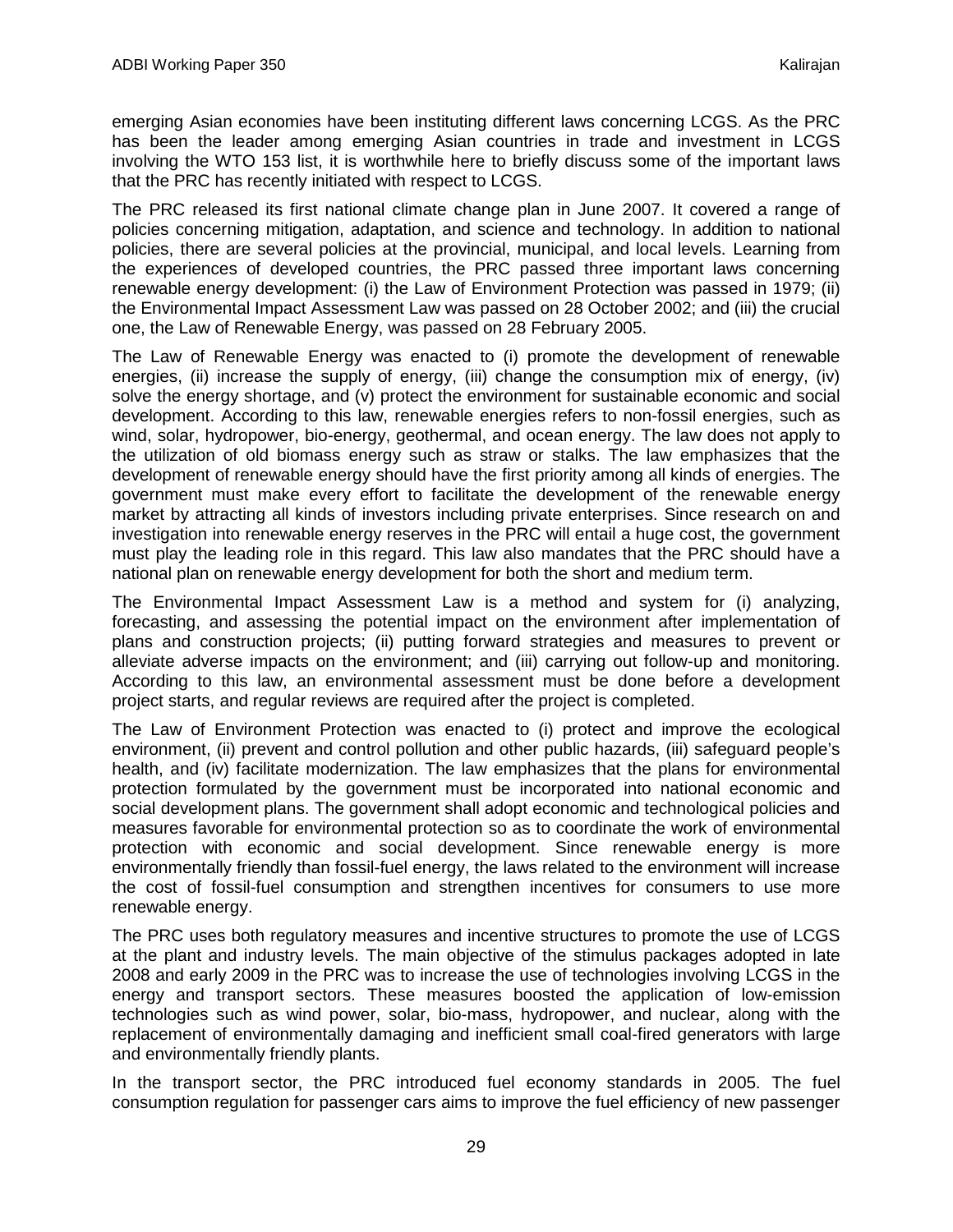vehicles to 7 liters per 100 kilometers. In 2008, the PRC implemented a tax structure on new vehicles, which doubled taxes on large vehicles but reduced those on small vehicles.<sup>[6](#page-31-0)</sup> In the agriculture sector, the PRC introduced abatement measures in rice production to promote lowemission seed varieties and disseminated new technologies to improve irrigation techniques (National Development and Reforms Commission 2009). With respect to trade policy, the Government of the PRC started to use a preference tariff policy on wind power equipment in January 2008 (General Administration of Customs of [the People's Republic of] China 2007). The tariff is collected at the border and the collected money is given back to the importing domestic firms as an investment from the state. This part of the equity is state owned and will be used only for R&D on wind energy technology in this firm.

India's National Action Plan on Climate Change comprises eight national missions with the objective of achieving key goals in the context of climate change with special emphasis on energy efficiency, solar energy, and forestry (Government of India 2009). In the transport sector, to reduce emissions it is mandatory for public transport vehicles in some major cities such as Delhi and Mumbai to use liquefied petroleum gas (LPG). Further, mandatory vehicle fuel efficiency standards under the Energy Conservation Act 2001 are planned from 2012.

In the agriculture sector different technological innovations are being initiated to use water efficiently and reduce emissions. Such research is taking place mostly in local agriculture universities across states. India imposed a Clean Energy Tax of Rs50 (approximately US\$1 in December 2011) per ton on both imported and domestically produced coal from July 2010, with the aim of raising funds for research and projects in clean energy technologies under a National Clean Energy Fund (NCEF).<sup>[7](#page-31-1)</sup> It is worth noting that the PRC also plans to impose a new tax on coal, oil, and gas extraction in its western provinces (Garnaut 2011). The Government of India has implemented a number of policies since the beginning of 1990 to improve energy use efficiency in the economy, particularly in industries. These policies include reforms in the industry sector, such as relaxing price and output regulations on certain energy-intensive industries, and imposing energy efficiency labeling requirements for appliances. Nevertheless, based on the best-practice method of production in industries with respect to energy efficiency, Indian industries on average still need to improve their energy efficiency practices by 20%–30% (Bhattacharya and Cropper 2010). The Government of India is preparing a national bio-energy mission to boost power generation from biomass, a renewable energy source abundantly available in India. The mission, to be launched during the 12th Five-Year Plan, 2012–2017, will offer a policy and regulatory environment to facilitate large-scale capital investments in biomassfired power stations. It will also encourage development of rural enterprises.

Indonesia is committed to cutting emissions by 26%–41% relative to business as usual by 2020. Indonesia has implemented the program of reducing emissions from deforestation and forest degradation (REDD+). The Government of Indonesia has produced several policies and strategies to guide its development and implementation, including the introduction of a moratorium on new permits to convert forests and peatlands to other land uses.

A moratorium on issuing new licences for land conversion was agreed as part of a US\$1 billion agreement with Norway, and initiatives to improve institutions, incentives and monitoring in the forestry sector are underway, including with Australian support through the Indonesia-Australia Forest Carbon partnership. (Garnaut 2011, 27)

 <sup>6</sup> International Council of Clean Transportation. http://www.theicct.org/2010/04/ghg-fe-standards-update/

<span id="page-31-1"></span><span id="page-31-0"></span><sup>7</sup> India Budget 2010–2011 (Government of India 2010). Speech by Pranab Mukherjee, minister of finance. 26 February. Notification No. 01 /2010-Clean Energy Cess. 22 June 2010. Available at http://indiabudget.nic.in/ub2010- 11/bs/speecha.htm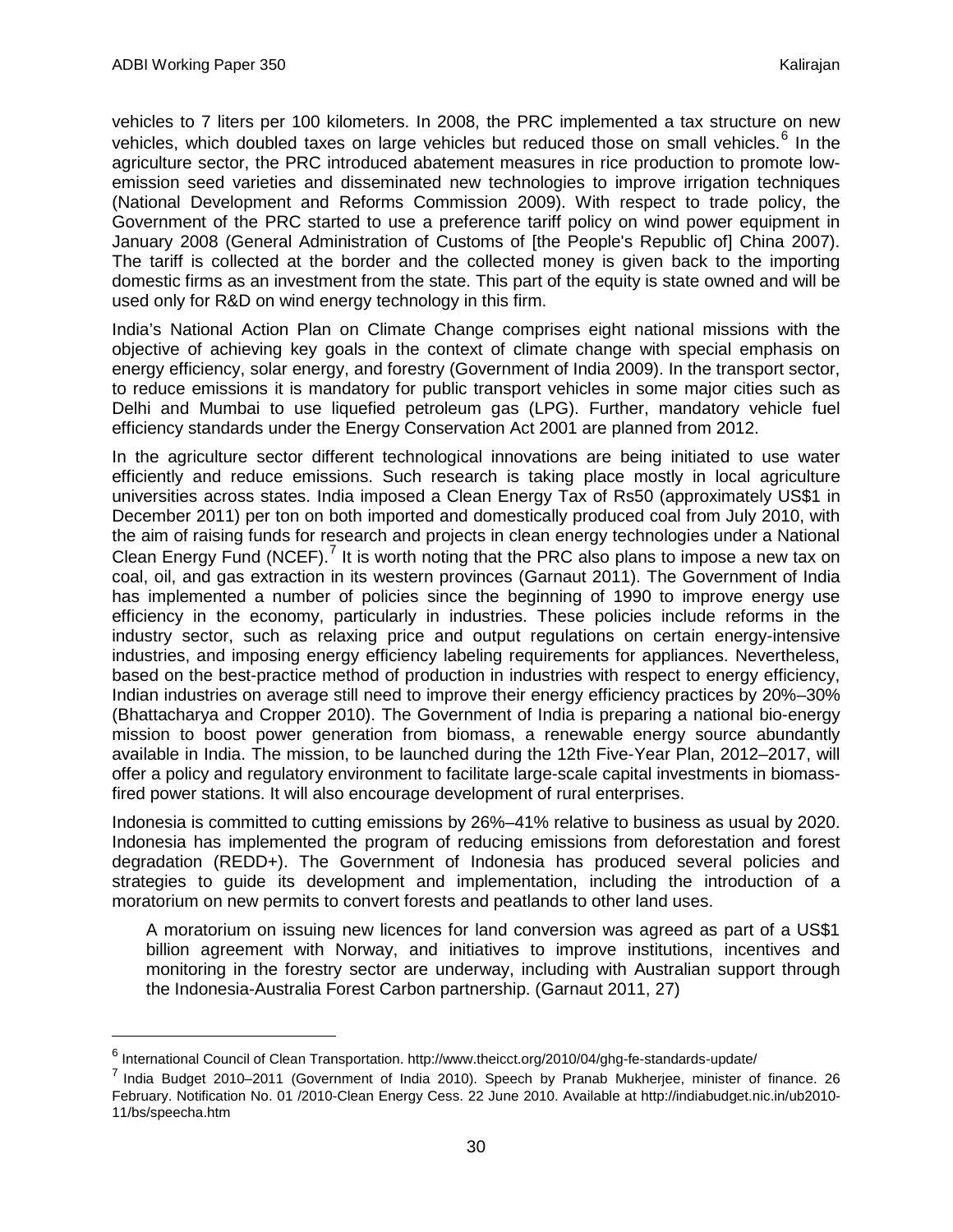However, this does not seem to be sufficient. Dealing with deforestation involves different sectors and layers of governments. These entities are known to have competing interests over land use. Without the provision of clear incentives, it is difficult to persuade these actors to change the patterns of land use in Indonesia. A special window of funding for REDD+ at a regional and global level would certainly provide more than a moral boost for tropical-forest nations such as Indonesia and Malaysia to advance their REDD+ development nationally and on the ground.

Indonesia is also preparing major expansion of geothermal power production as a zeroemissions alternative to new coal-fired electricity generation. The Indonesian Government provides financial incentives for investment in low-carbon power supply, and the possibility of a carbon tax was mooted in a 2009 Ministry of Finance climate policy strategy paper. (Garnaut 2011: 27)

With respect to the industry sector

the Indonesian Government has identified the following as potential options to increase energy efficiency in the industrial sector: development of more efficient conversion processes and combustion systems; use of variable speed electric motors; more efficient material conversion processes; recycled materials and the introduction of co-processing or co-firing technology. As yet no specific program has been announced to implement these options. (Government of Indonesia 2009: 25)

The diffusion of technologies using LCGS is generally a slow process in any country, and the pace can be slowed due to different factors. A fundamental constraint is government policies that influence prices of LCGS. In this context, a country's trade policy plays a crucial role with respect to achieving its specific environmental goals such as emission reduction through the use of efficient technologies and LCGS. This is because the use of LCGS and efficient technologies depends on the accessibility of industries and households, which in turn is determined by the cost of production of LCGS. Only when there are no restrictions on the movements of inputs entering into the production of LCGS across countries will the cost of production be low. For example, tariffs on biofuel imports are higher in many developed countries. The EU and the US have instituted mandatory requirements to use biofuels in transport. In these countries, domestic producers tend to dominate the national biofuel market at the expense of environmentally and economically more efficient imports from developing countries, where biofuels can be produced at lower costs. Thus, restrictions on imports of biofuels need to be eliminated.

The importance of infrastructure in attracting FDI in LCGS is highlighted with the case of India. At the South India Infrastructure Investment Summit 2011 organized by the Confederation of Indian Industries, Hidenobu Teramura<sup>[8](#page-32-0)</sup> said that infrastructure development and private participation should go hand in hand. He argued that

Many Japanese companies are willing to invest in India, but the infrastructure bottlenecks are the deterrent. India spends only one-eighth of the investment the PRC makes in infrastructure development. Japan has national and international experience in developing infrastructure facilities and India could make use of that in several sectors like environment and energy conservation. The Japanese companies with expertise in power generation and conservation, solar and wind power, water treatment, including desalination plants, and waste management are willing to interact with Indian counterparts for possible collaboration and investments. (*The Hindu Business Line* 2011)

<span id="page-32-0"></span><sup>&</sup>lt;sup>8</sup> Hidenobu Teramura is the director of the Financial Co-operation Division; Trade and Economic Co-operation Bureau; Ministry of Economy, Trade and Industry; Government of Japan,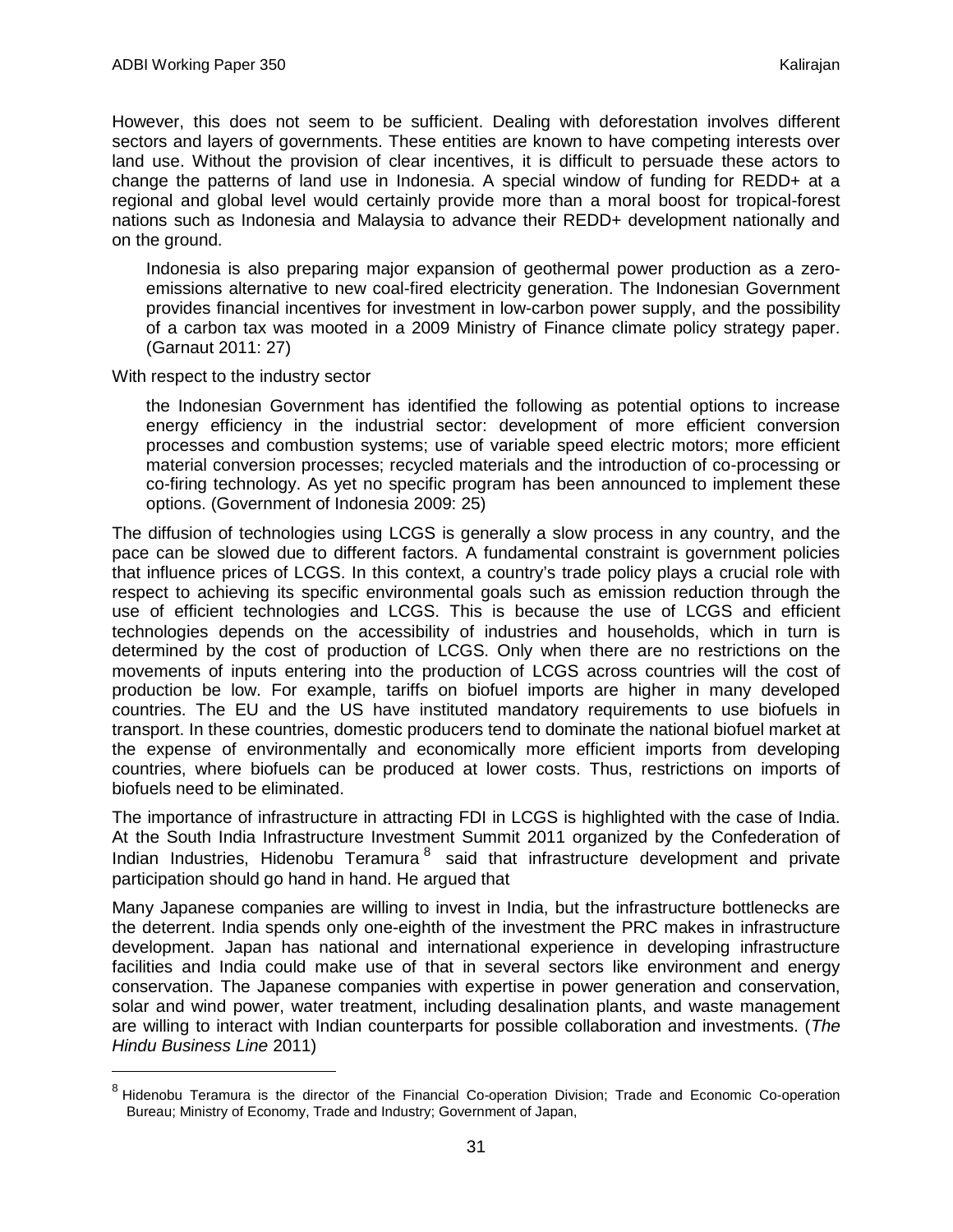As multinational enterprises have the technical know-how to produce LCGS, developing countries tend to rely more on them to meet their demand for LCGS. This aspect may lead to another constraint concerning the negative impact of multinationals in crowding out domestic firms. This negative impact can be eliminated by instituting proper FDI and R&D policies for domestic firms. The PRC provides a good case study. In 2007, the Ministry of Finance set up the Fund for the Development of Renewable Energy with the aim of supporting the R&D activities of those domestic firms working in the field of renewable energy. This fund can be attractive to those firms involved in the production of renewable energy.

The important question is whether the different sector policies followed in the PRC, India, and Indonesia have been contributing positively to environmental protection. The answer is "yes." For example, "Until about 2007 or 2008, the PRC sat comfortably as one of the developing countries that faced no strong requirements to reduce emissions below business as usual." (Garnaut 2011: 25). Thus, the PRC, India, and Indonesia can help other emerging Asian economies in terms of capacity building with the purpose of instituting possible options for different sector policies that proved successful in controlling emissions and improving people's lives in the PRC, India, and Indonesia. Such regional cooperation has the potential to promote the effective use of LCGS towards protecting the environment across Asia and globally. Thus, the possibility that nationally appropriate mitigation actions, which were submitted by certain emerging economies at the 2009 Copenhagen summit, could effectively contribute to green growth is very high under the grand regional coalition, regardless of individual country development preferences.

## <span id="page-33-0"></span>**3.4 Feasible Pathways to Enhance Cooperation between Government and Private Firms**

It has been acknowledged that public–private partnership (PPP) is an effective way of producing and distributing national and global public goods such as LCGS. For example, the ASEAN Infrastructure Fund, which is an initiative to boost the supply of infrastructure financing, can be increased by including many private firms across the regions. The Approach Paper to the 12th Five Year Plan, 2012–2017 of India highlights some of the conditions necessary to strengthen the cooperation between government and private enterprises.

PPPs are best implemented through standardized arrangements that constitute a stable policy and regulatory regime where private capital derives greater comfort and seeks the least possible risk premium. Model Concession Agreements (MCAs) would be used for providing a stable regulatory and policy framework. (Government of India 2011)

Viability gap funding is a one-time grant used by the Government of India to boost cooperation between government and private enterprises. Though infrastructure projects are often economically justifiable, they may initially not be viable commercially for a few years due to gestation periods and externalities. Commercial viability is hard to achieve in the initial stages of big infrastructure projects, which necessitates the need for some upfront assistance. It is in this context that India's viability gap funding provides support to such PPP projects. State governments are also taking steps to boost private investment in various sectors, particularly in infrastructure including LCGS. For example, Karnataka state, which has envisaged an investment requirement of \$6 billion every year, is proposing an infrastructure development and regulatory bill to facilitate, regulate, and mitigate risk in infrastructure investments.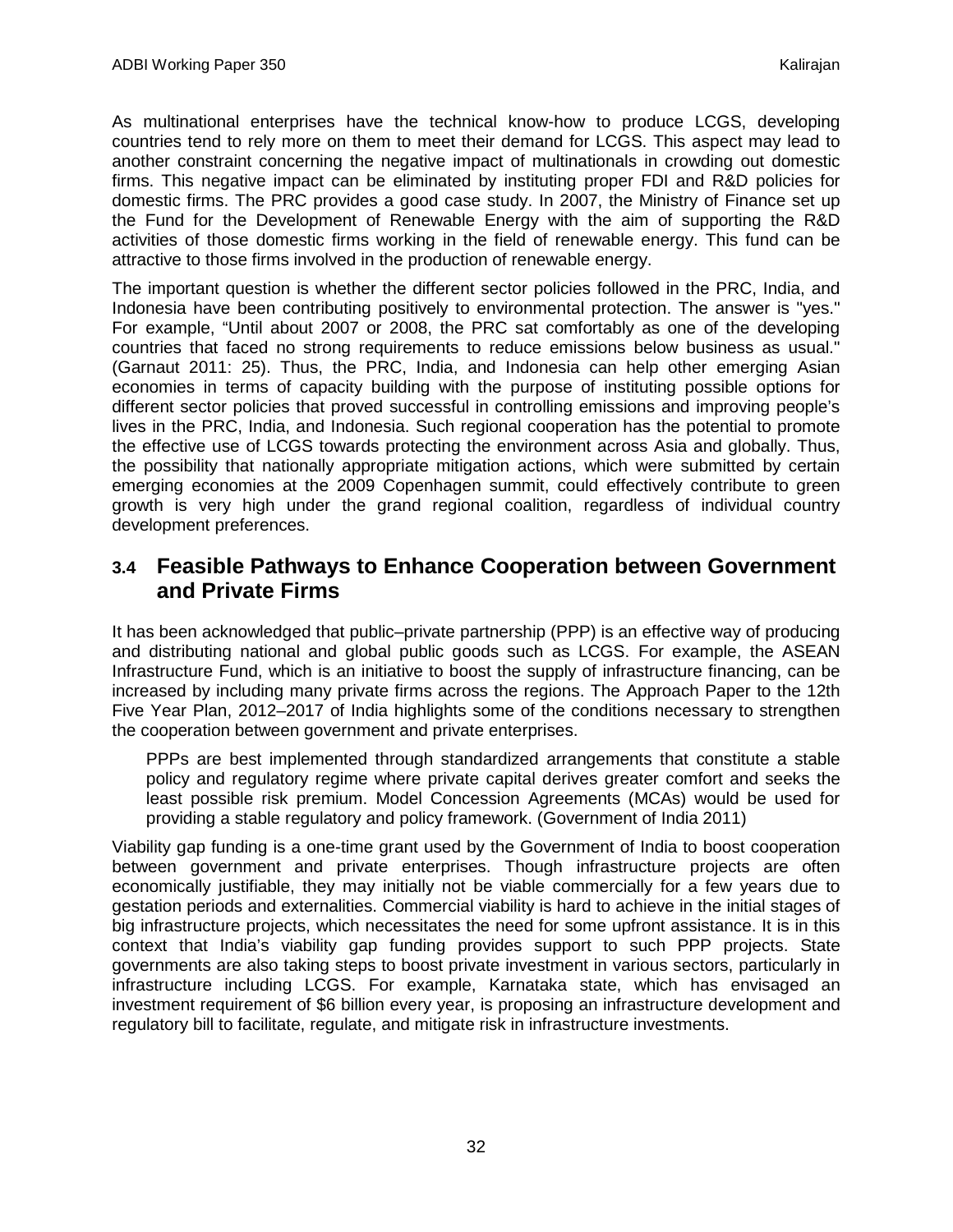At the South India Infrastructure Investment Summit 2011, Samy Vellu<sup>[9](#page-34-0)</sup> argued that about \$30 billion could be sourced by creating an infrastructure investment-based fund (it could be listed on the Malaysian stock exchange) by both Indian and Malaysian companies and institutions. This cooperation between Indian and Malaysian PPPs would contribute to infrastructure development in India.

A successful PPP towards climate change improvement is the partnership between the World Renewal Spiritual Trust (WRST), which is a registered charity trust with headquarters in Mumbai and branches all over India, and the Government of India under the One India program. The WRST's major objective is to promote the use of alternative energies through carrying out research into and demonstrating renewable energy systems. To pursue its aims the WRST works in close association with the Prajapita Brahma Kumaris Ishwariya Vishwa Vidyalaya, a premier spiritual university in India.

After detailed evaluation of various solar technologies, WRST selected to make use of the in-house developed 60 $m^2$  Scheffler parabolic dish in order to set up a solar thermal power plant near its Shantivan Campus in Abu Road, Rajasthan. For this project, WRST has teamed up with Fraunhofer Institute (ISE) and enjoys the support of Wolfgang Scheffler. WRST is in close liaison with various solar R&D institutions and manufacturers and has initiated all necessary steps for completion of this project. The thermal solar power plant will be the first of its kind in the world in dish technology in direct steam generation mode, with full thermal storage for 16 hours continuous operations for base load. The budget for the project is Rupees 66 crores [Rs660 million] excluding the cost of land. The WRST request for funding with the Indian Central Ministry of New and Renewable Energy Sources (MNRE) has been approved. The German Ministry for Environment, Nature Conservation and Nuclear Safety (BMU) has also agreed to support this project. [\(http://www.wrst.in/\)](http://www.wrst.in/)

This is a good example of how the private sector could be engaged in a strategic way in a grand coalition scenario involving private, national, and international government organizations. Similar examples involving national and foreign governments can be found in other emerging Asian economies. For example, the Government of Indonesia is committed to reining in deforestation and improving land management with help from Australia under the Indonesia– Australia Forest Carbon Partnership.

Another example of PPP in power generation in India involving a state government concerns the involvement of the country's largest private power company, Tata Power. In October 2010 Tata Power signed a financing agreement for its 25 megawatt solar photovoltaic power project at Mithapur in Gujarat, which is one of the fastest-growing states in India.

Tata Power Renewable Energy Limited, a subsidiary of Tata Power, has successfully tied up the entire debt requirement through a consortium of domestic lenders, namely State Bank of India and Export Import Bank of India with SBI Capital Markets Limited acting as the sole financial advisor and arranger. The project costing Rs365 crore [Rs3.65 billion] is being funded through a debt–equity mix of 70:30. The project financing comprises of [sic] equity of Rs110 crore [Rs1.10 billion] and rupee term loans of Rs255 crore [Rs2.55 billion]. Crystalline silicon photovoltaic technology, which is modular, proven, and widely deployed, is the choice of technology for this project. The company has signed a power purchase agreement (PPA) for the project with Gujarat Urja Vikas Nigam. This plant is likely to be one of the largest of its kind in the country and will be ready to inject power into the system by end-December 2011. (*Business Line* 2011: 3)

<span id="page-34-0"></span> $9$  Samy Vellu is special envoy to India and South Asia on infrastructure, Prime Minister's Department, Government of Malaysia.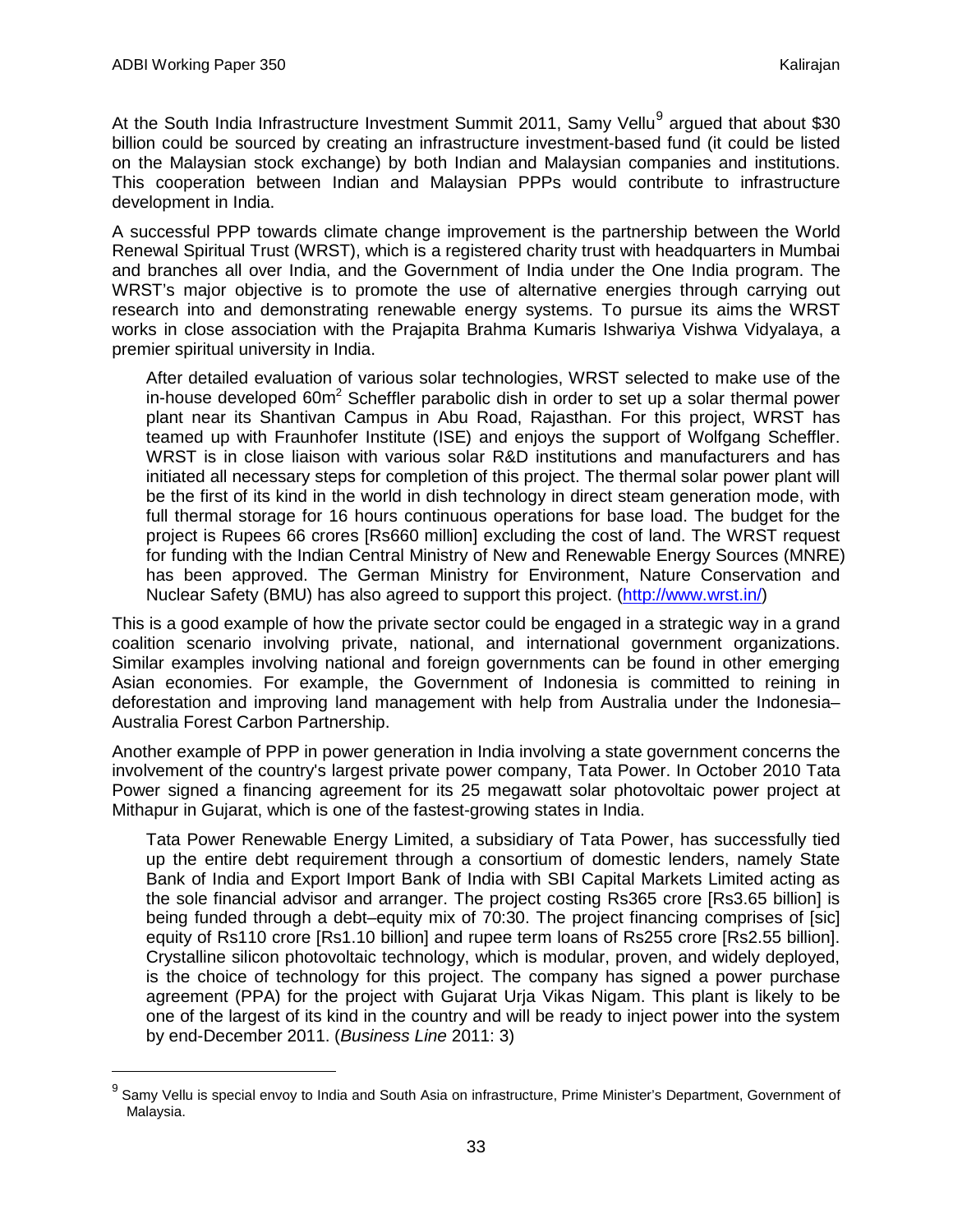# <span id="page-35-0"></span>**4. CONCLUSIONS**

Trade and FDI have been the two main sources of growth for East Asia, and they have been nurtured over the years through the creation of a production network. Such regional cooperation has increased the pace of poverty reduction in East Asia. The experiences of East Asian countries encouraged other Asian countries to connect with East Asia, either directly or indirectly; thus, Asian countries appear to be moving steadily towards greater Asian integration. With the increasing awareness of climate change and its impact on people's lives, each country is keen to reduce pollution. One approach to reducing pollution is encouraging the use of lowcarbon goods and services (LCGS); unfortunately production, trade, and investment in LCGS are very low globally. The result is a large gap between demand for and supply of LCGS. It is acknowledged that about 50% of LCGS that are to be used by 2030 are not yet available. This supply crisis provides an opportunity for emerging Asian economies, which have the potential to contribute to the creation of LCGS, individually and collectively pooling their physical and human capital. How the existing opportunities for creating and using LCGS across Asia and globally are utilized will depend on country-specific and region-specific factors. Thus, the volume of trade and investment in LCGS will be determined by whether the emerging Asian economies work together (i) fully under a grand coalition, (ii) partially under a limited cooperation coalition, or (iii) under a stand-alone scenario.

Specifically, this study examined the following objectives:

- What will be the magnitude of export flows in LCGS into Asia under a grand regional coalition scenario, limited cooperation scenario, and stand-alone scenario?
- How much influence do behind the border constraints exert on potential export flows in LCGS in Asia?
- Under a grand coalition scenario, what are the potentials, options, and challenges?
- What are the feasible pathways to promote public–private partnership effectively with respect to LCGS?

COMTRADE, WITS, and UNCTAD's World Investment reports provide data for empirical analyses covering 2000–2009. The emerging Asian economies considered in this study are the PRC, India, Indonesia, Malaysia, Philippines, Singapore, Thailand, and Viet Nam. This study used the WTO 153 list of LCGS, which were grouped into 12 categories for analytical purposes. The categories are air pollution control, clean up or remediation of soil and waste, cleaner or more resource-efficient technology, environmental monitoring and analysis, environmentally preferable products, heat and energy management, management of solid and hazardous waste, natural resources protection, natural risk management, noise and vibration abatement, renewable energy plant, and waste water management and potable water.

The PRC is the only emerging Asian economy which had significant trade figures with respect to LCGS during 2000–2009. The PRC ranks number one in trade in all categories of LCGS among the emerging economies, except in management of solid and hazardous waste, in which India dominated in 2000–2009. However, during 2008 and 2009, the PRC enjoyed a trade surplus in LCGS, while all other Asian emerging economies had a trade deficit in LCGS. This is a clear indication that the PRC's policy environment is conducive to trade and investment in LCGS. After the PRC, Singapore and Thailand were the next most active participants in trade in LCGS over the period of analysis. The Philippines had a large trade deficit in LCGS during 1999–2005; although the figure has reduced in recent years, the levels of trade were very low compared to those in other emerging Asian economies.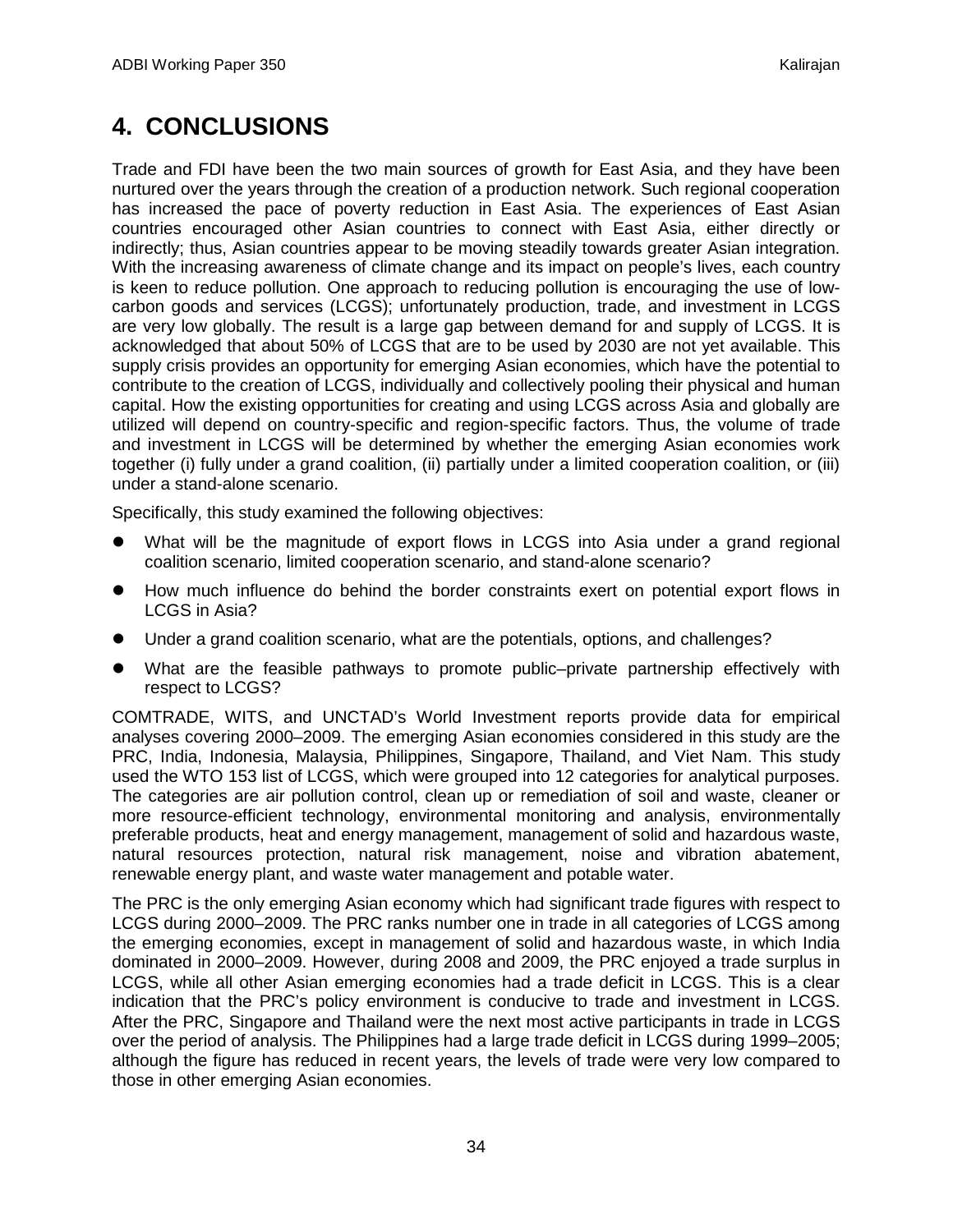There are difficulties in defining FDI that goes directly into the production of LCGS. Official development assistance that is directed towards mitigation and adaptation may not involve LCGS directly. For example, rain water harvesting through either repairing or constructing tanks in rural areas may receive official development assistance as an adaptation technique, but does not fall under LCGS. Among the categories of LCGS, renewables, recycling, and low-carbon technology manufacturing attracted large amounts of FDI globally during 2009. Among the emerging Asian economies, the PRC and India attracted significant amounts of FDI, particularly in renewable energy technologies.

Regional cooperation was examined under three scenarios—grand coalition, limited coalition, and stand alone. These scenarios are simulated with the assumption that there are no behind the border constraints on export LCGS in emerging Asian economies. As expected, the analysis indicates that emerging Asian economies will increase their export potential in LCGS more under the grand coalition scenario than under the partial coalition scenario, though both scenarios show more potential than the stand-alone scenario. Thus, regional cooperation either full or partial—has the potential to improve the export performance of emerging Asian economies in LCGS. Economies that are more open to trade and FDI appear to enjoy more increase in their potential exports in LCGS and, naturally, the PRC and Singapore fall into this category. Nevertheless, such a transformation will require cooperation, such as preferential or free-trade agreements entailing the removal of barriers to trade in goods and services (Kawai and Wignaraja 2008).

Earlier analysis of the impact of different scenarios on LCGS exports assumed that there were no behind the border constraints in emerging Asian economies. In reality, such an assumption may not be valid in many countries; there are infrastructure bottlenecks and institutional rigidities that contribute to the gap between potential and actual exports. Therefore, it is imperative to examine whether the impact of such behind the border constraints on exports is significant; if so, how much potential export is reduced. The results are alarming in the sense that none of the emerging Asian economies are able to fully realize their LCGS export potential. While the PRC was able to achieve about 80% on average of its export potential during the period of analysis, Viet Nam could achieve only about 62%. Lack of appropriate data across countries and over the period of analysis constrained examination of the causes for such variation.

There is a large market and huge foreign reserves within Asia. However, benefits from these characteristics could not be reaped fully to further develop the region in terms of technological advancement mainly due to preconceived false ideologies and misunderstandings between countries in the region. Nevertheless, East Asia has demonstrated that it is possible to grow together with each other's help despite differences among governments on certain issues of national pride. It is high time the rest of Asia, particularly the rest of emerging Asian economies, took the lead from East Asia and formed a grand Asian coalition for the benefit of the entire region and the global economy. The East Asian experience emphasizes that trade and investment in goods and services are two important instruments for regional and multinational cooperation. One of the crucial factors for such a grand cooperation is maintaining easy flow of goods and services, which very much depends on good transport and communication networks and institutional infrastructure. It is worth noting that not only multinational financial institutions but also regional institutions such as the Asian Development Bank (ADB) have been facilitating both regional and subregional transportation infrastructure through financing a number of projects.

Further, the involvement of multinationals in trade and investment in LCGS in Asia through FDI also has the potential to increase the regional cooperation into a bigger multinational cooperation. One of the important pathways to increase and strengthen such grand regional and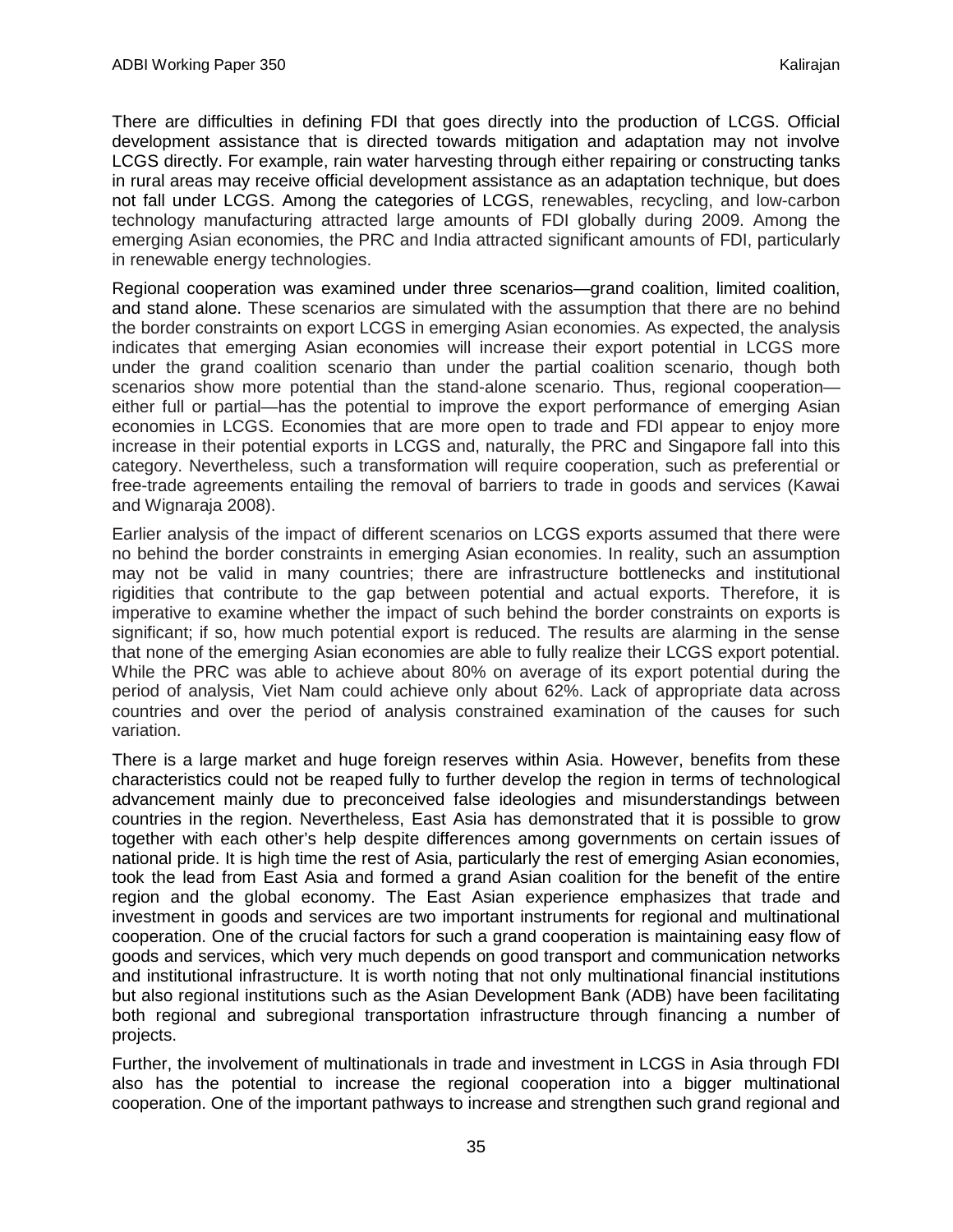international cooperation is drawing on public–private partnerships (PPPs), and this has been promoted effectively by ADB and other international organizations such as the World Bank. The recently expressed collaborative ideas from Japan and Malaysia involving government agencies and private enterprises in those countries towards contributing to infrastructure projects in India, including investments in LCGS, are good examples of PPP under a grand regional coalition scenario. The trade and investment policies that have the potential to promote regional cooperation are (i) establishing clean-investment promotion strategies, (ii) enabling the dissemination of clean technology, (iii) harmonizing corporate green gas emissions disclosure, (iv) setting up a regional low-carbon technical assistance center, and (v) eliminating tariff and nontariff barriers to LCGS. Special attention is warranted to eliminate behind the border constraints on trade, which include bottlenecks in transportation and telecommunication infrastructure, so as to boost national and global market access. Emerging Asian economies, through their experiences in promoting LCGS, can share with other Asian economies the knowledge of policies and practices which have worked for them. This can be done through grand regional cooperation in terms of capacity building and institutional strengthening with the help of regional development organizations such as ADB.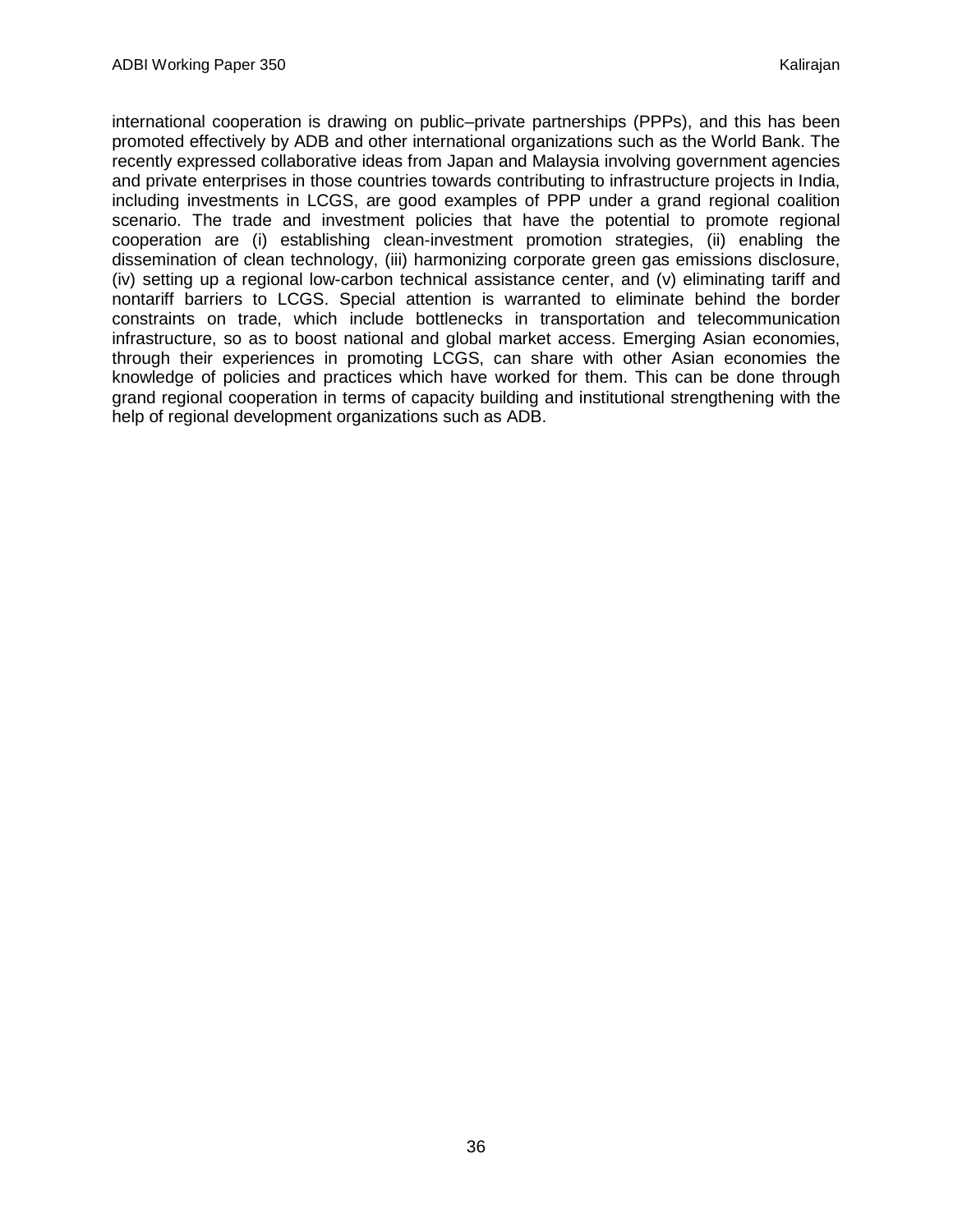## <span id="page-38-0"></span>**REFERENCES**

- Bhattacharya, S., and M. L. Cropper. 2010. Options for Energy Efficiency in India and Barriers to their Adoption. *Discussion Paper* 10-20. Washington, DC: Resources for the Future.
- *Business Line*. 2011. Tata Power ties up Debt for Gujarat Solar Unit. 11 December.
- [Caprotti, F. 2009. China's Cleantech Landscape: The Renewable Energy Technology Paradox.](http://eprints.ucl.ac.uk/16051/1/16051.pdf)  *[Sustainable Development Law & Policy](http://eprints.ucl.ac.uk/16051/1/16051.pdf)* Spring 2009: 6–10.
- *China Daily.* 2010. [http://www.chinadaily.com.cn/china/2010-11/23/content\\_11595289.](http://www.chinadaily.com.cn/china/2010-11/23/content_11595289.htm) [htm.](http://www.chinadaily.com.cn/china/2010-11/23/content_11595289.htm) 23 November.
- Coelli, T. J. 1996. A Guide to FRONTIER Version 4.1: A Computer Program for Stochastic Frontier Production and Cost Function Estimation. Centre for Efficiency and Productivity Analysis Working Paper No. 78/96. Armidale, Australia: Department of Econometrics, University of New England.
- Das, R. U., C. M. Vasudev, and M. Gupta. 2011. Regional Integration and Cooperation in Asia-An Indian Perspective. *Global Journal of Emerging Market Economies* 3(3): 373–94.
- Garnaut, R. 2011. *Garnaut Climate Change Review 2011 Update: Progress Towards Effective Global Action on Climate Change.* Update paper 2. Canberra: Commonwealth of Australia.
- General Administration of Customs of [the People's Republic of] China. 2007. *Tariff Deduction Facilitating the Development of Manufactory Industry*. Available at http://www.customs.gov.cn/
- Gill, I., and K. Homi. 2007. *An East Asian Renaissance: Ideas for Economic Growth*. Washington, DC: World Bank.
- Golub, S. S., C. Kaufmann, and P. Yeres. 2011. Defining and Measuring Green FDI: An Exploratory Review of Existing Work and Evidence. *Organisation for Economic Cooperation and Development (OECD) Working Papers on International Investment* No. 2011/2. Paris: OECD Investment Division.
- Government of India. 2009. *National Action Plan on Climate Change*. New Delhi. Prime Minister's Council on Climate Change. [http://moef.nic.in/downloads/home/Pg01-52.pdf](http://moef.nic.in/downloads/home/Pg01-52.pd)
- ———. 2010. India Budget 2010–2011. New Delhi: Ministry of Finance.
- ———. 2011. *Faster, Sustainable and More Inclusive Growth: An Approach to the Twelfth Five Year Plan*. New Delhi: Planning Commission.
- Government of Indonesia. 2009. *Summary for Policy Makers: Indonesia Second National Communication Under the UNFCCC*. Ministry of Environment: November. [http://forestclimatecenter.org/document\\_hit.php?cnt=International&lang=En](http://forestclimatecenter.org/document_hit.php?cnt=International&lang=English&dID=156) [glish&dID=156](http://forestclimatecenter.org/document_hit.php?cnt=International&lang=English&dID=156)
- Huff, W. G. 1999. Singapore's Economic Development: Four Lessons and Some Doubts. *Oxford Development Studies* 21(1): 33–5.
- International Energy Agency 2007. *World Energy Outlook 2007*. Paris: International Energy Agency.
- Kalirajan, K. 2007. Regional Cooperation and Bilateral Trade Flows: An Empirical Measurement of Resistance. *The International Trade Journal* 21(2): 85–107.